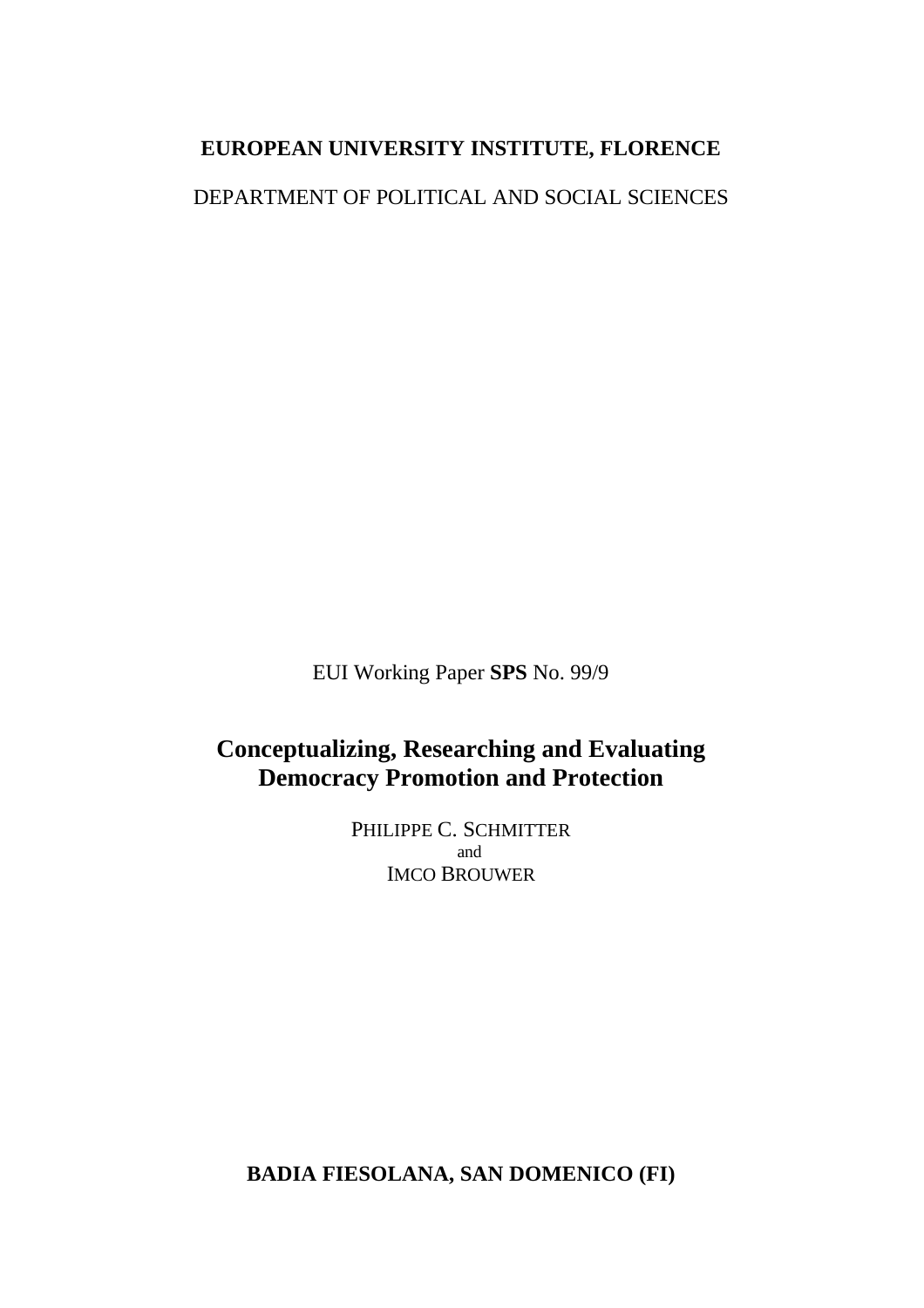All rights reserved. No part of this paper may be reproduced in any form without permission of the authors.

> © 1999 Ph. C. Schmitter and I. Brouwer Printed in Italy in November 1999 European University Institute Badia Fiesolana I – 50016 San Domenico (FI) Italy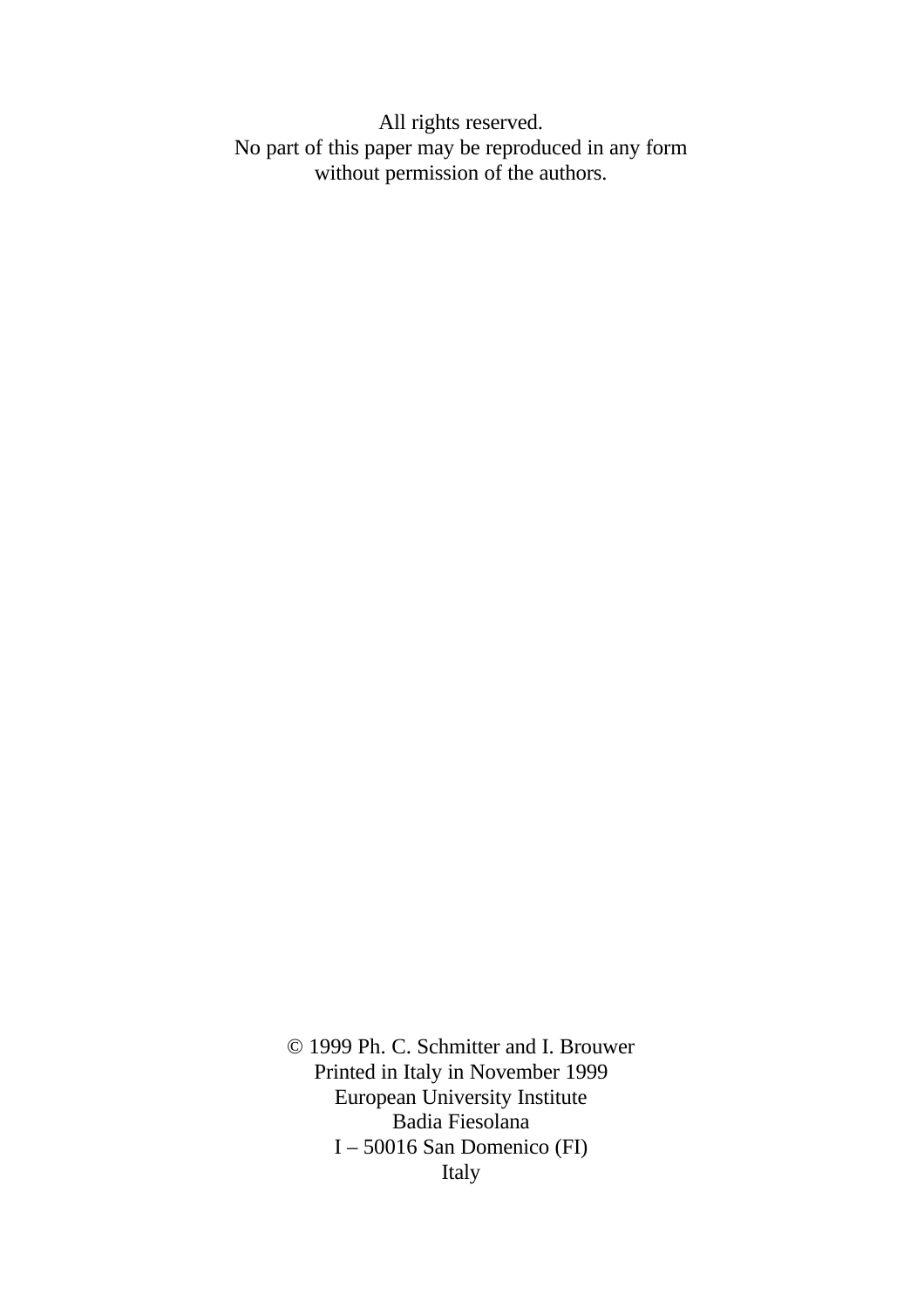# **Conceptualizing, Researching & Evaluating Democracy Promotion & Protection**<sup>i</sup>

Philippe C. Schmitter and Imco Brouwer

European University Institute

#### **Abstract**

This essay deals with democracy promotion & protection by established democracies. It first describes how the dynamics and understanding of regime transitions changed from the first to the present fourth wave of democratization. Subsequently, it defines democracy promotion & protection and describes the different components of it. Finally, it discusses the issue of the strategies of the democracy promoters & protectors and takes a critical look at the issue of evaluating of their activities.

This essay claims, among other things, that: (1) In general, the goals of the democracy promoters & protectors are focused on outcomes and less on democracy as an open ended process or procedure of government; (2) There is no apolitical way to democratize and, therefore, there is no apolitical strategy to promote & protect democracy; (3) Democracy promotion differs significantly from democracy protection, but donors are rarely aware of it; (4) For impact evaluation of democracy promotion  $\&$ protection to make sense, three different levels of impact should be distinguished: the micro, meso, and macro.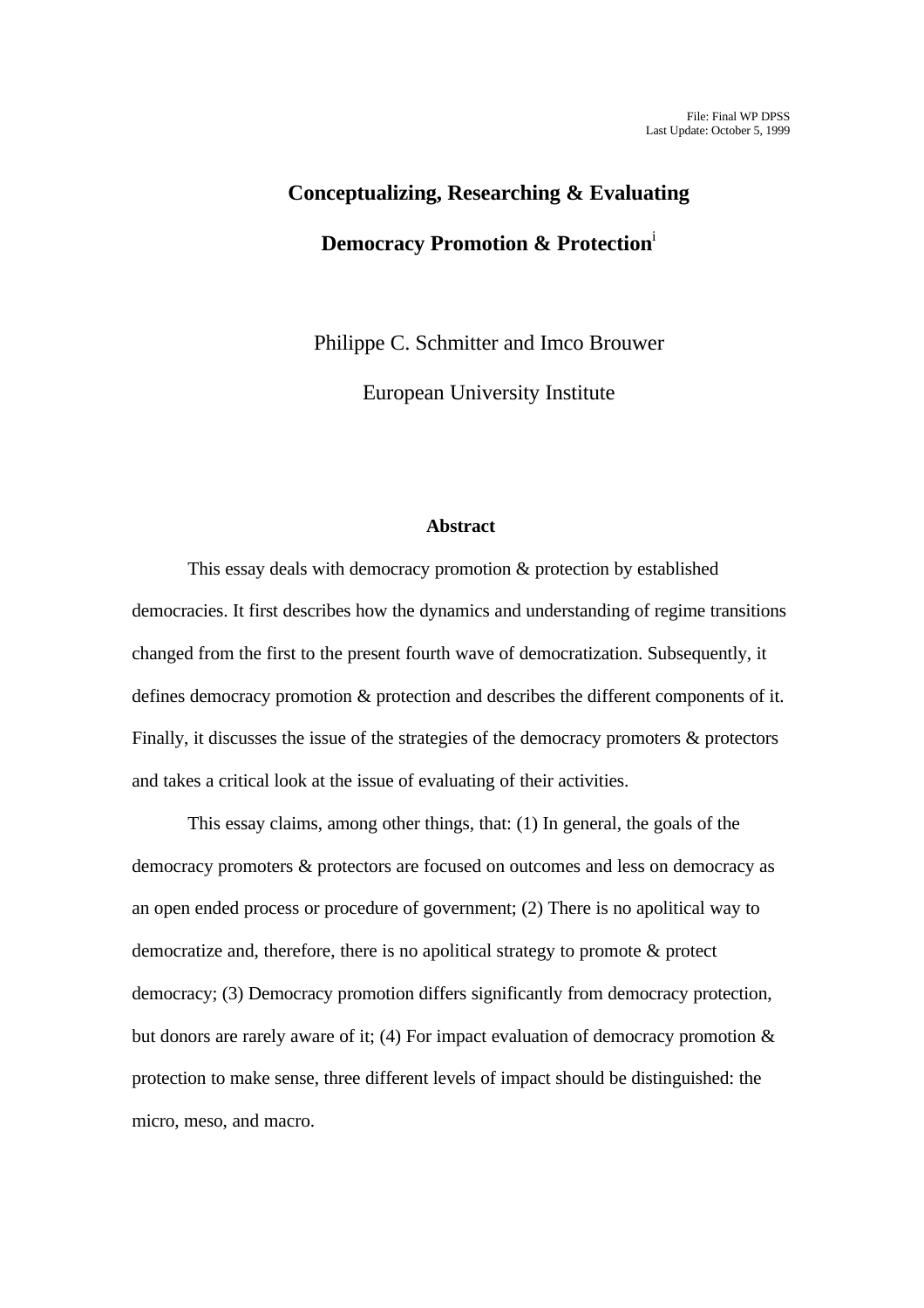#### **I. CONTEXTUALIZING DEMOCRACY PROMOTION &**

#### **PROTECTION**

#### **1. Before the 1970s**

Efforts by established democracies to promote "their" type of regime in other countries and to protect these nascent institutions once they have been initiated are not new. Democracy promotion & protection (DPP) has been a weapon in the foreign policy arsenal at least since Woodrow Wilson's Fourteen Points for ending the First World War. After the Second World War, the victorious Allies were more successful - in large part, because they not only defeated their autocratic opponents militarily and compelled them surrender unconditionally, but they also occupied them for a lengthy period and played a concerted role in establishing new political institutions. In those places where DPP was more pacific, indirect and/or respectful of national sovereignty, it produced much less impressive results. Spain and Portugal remained authoritarian until the mid-1970s. With few exceptions (Costa Rica and, later, Venezuela and Colombia), the countries of Latin America returned to military dictatorship after brief post-war democratic interludes. The "institutional transfers" from European democracies to their former colonies in Africa and Asia rapidly reverted to single-party or military regimes (with the important exception of the Republic of India). The United States conferred democracy upon the Philippines only to see the country turn authoritarian and its continuous military presence in South Korea did not prevent the advent of autocracy there.

In essence, the lessons of DPP prior to the post-1974 wave of democratization were not very encouraging. Not only did it seem that, in order to succeed, the effort had to be protracted, costly and direct - but it could easily be "trumped" by other more pressing foreign policy objectives. For decades, the Cold War and bi-polar military stand-off between the United States and the Soviet Union led many Western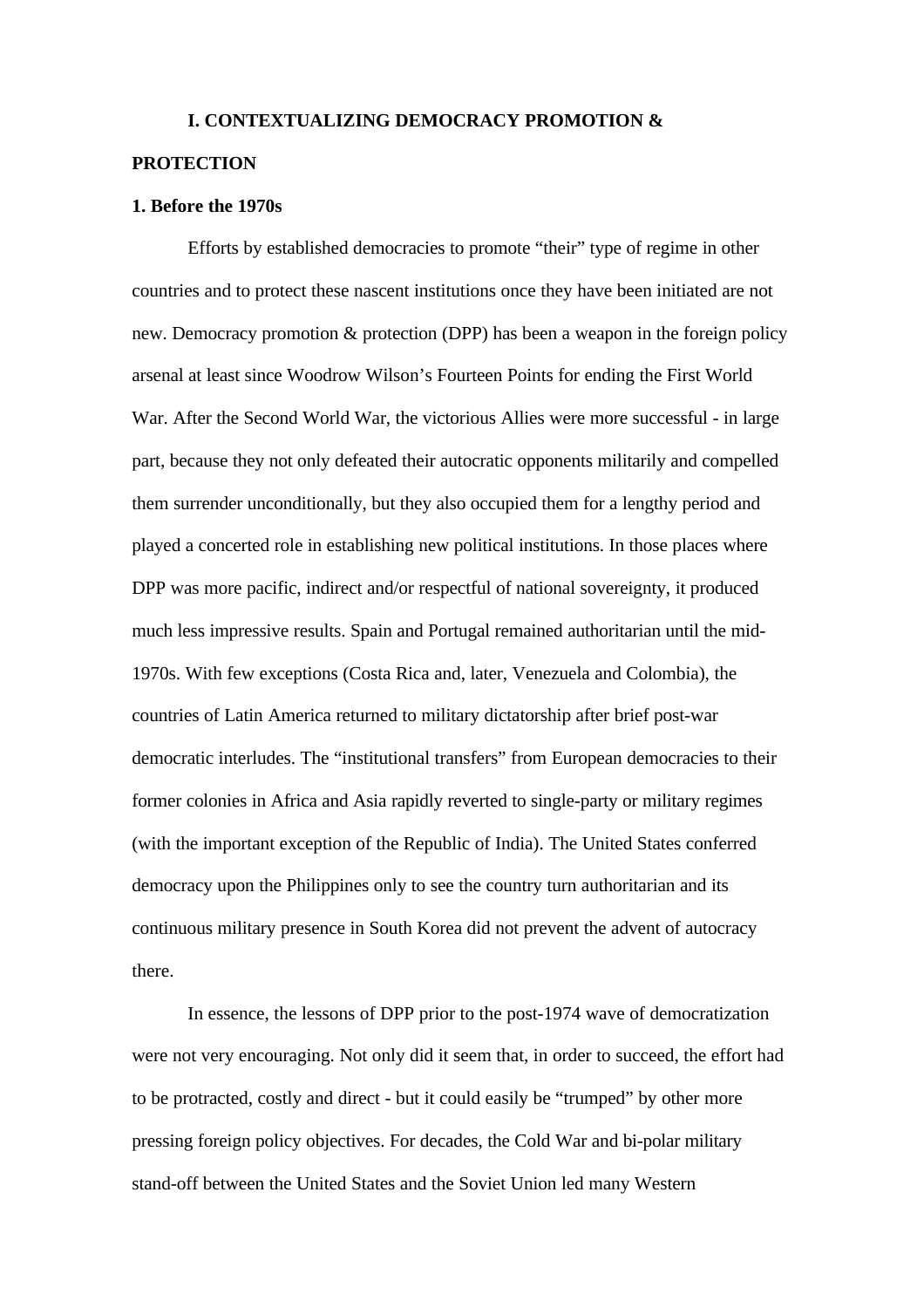democracies to support "useful" autocrats and to be rather wary of the disorderly and assertive politics of "non-aligned" democrats.

The academic literature on regime transition did not invite outsiders to embark upon democracy promotion & protection. It stressed, among other things, that virtually all non-democratic countries manifestly lacked the "pre-requisites for democracy". Ingenious statistical analyses "proved" beyond any doubt that countries below a certain average income, without an independent middle class or urban bourgeoisie, with low levels of literacy and education, without the benefits of Protestantism and British colonial rule *e così via* stood little chance of ever becoming democratic. Had potential proponents of DPP relied on this scholarship, they might well have concluded that it was worthless to spend any money or thought on promoting democracy anywhere. It would have been much more productive simply to support "political order" of any type and hope that, eventually, economic development would change the terms of the equation. In sum, whatever the reasons were, DPP was not practiced extensively before the 1970s.

#### **2. After 1974**

Since the unexpected events of the Portuguese *Revolução dos Cravos* in 1974, over fifty countries have attempted to "transit" from different forms of autocracy toward different types of liberal political democracy. In their interdisciplinary and interregional research on this 'wave' of democratization, scholars have tended to revise their assumptions about how, why and where democracy comes about. They emphasized the generic importance of uncertainty during regime change and, hence, the role of specific agents acting in unprecedented ways (and in a considerable hurry) with very imperfect information and very fragmented partners. This, combined often with a momentary element of popular enthusiasm and the mobilization of civil society, implied that the "normal" constraints of social structure, economic necessity and even cultural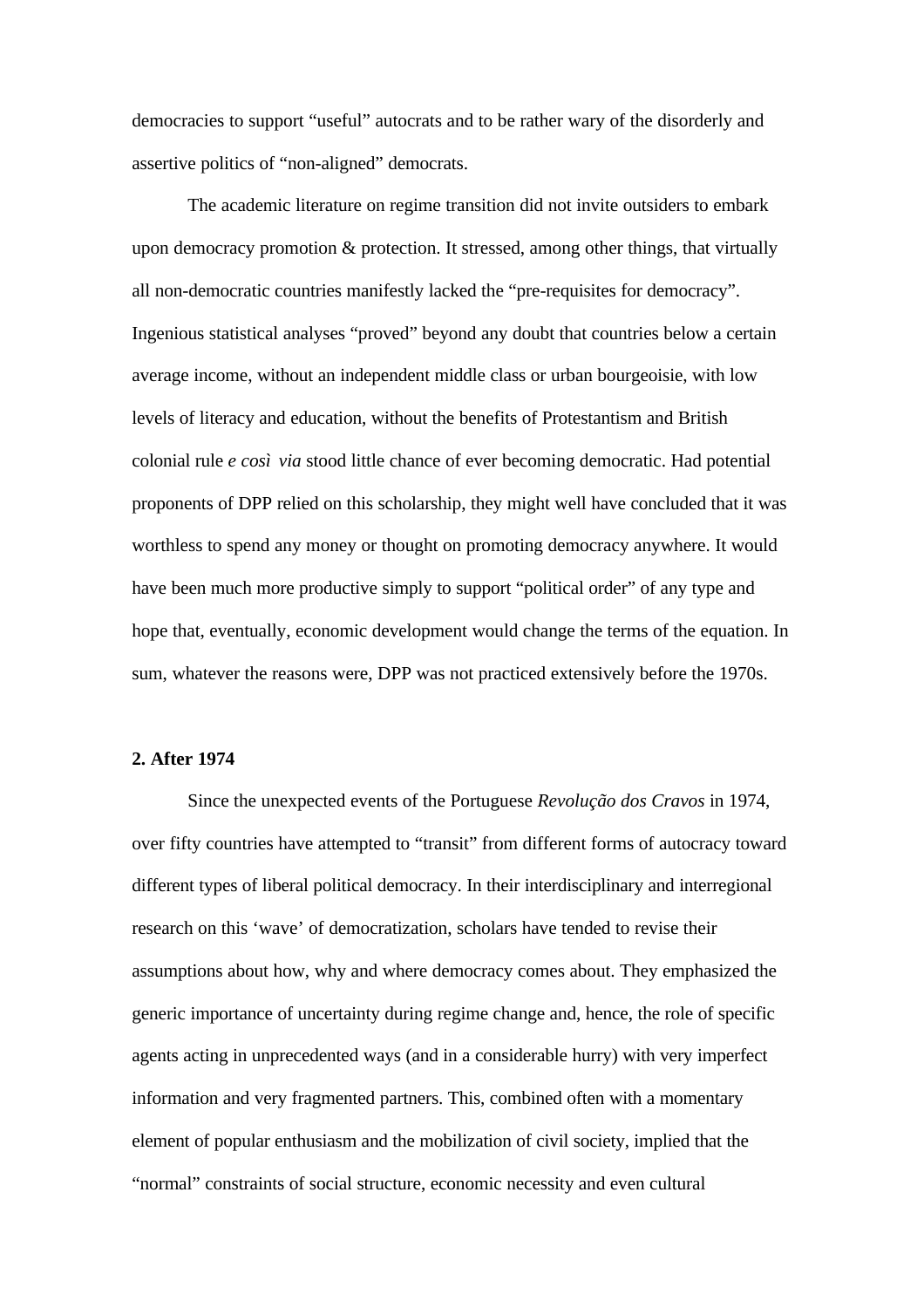predisposition could be suspended. Agreements (*pactos)* could be reached that would have otherwise been highly unlikely. Moreover, if these "transitional" arrangements survived long enough, they might just provide the basis for more stable and mutually rewarding rules that could induce actors to play a democratic political game – even in a limited way with quite imperfect results when compared with the well-established liberal democracies of the West. From this new perspective, much of what the earlier literature had described as "prerequisites for democracy" became "products of democracy" – provided that the actors in these neo-democracies (both rulers and citizens) could agree to play according to a mutually satisfactory (if far from optimal) set of rules for competition and cooperation. Scholars who analyzed these new dynamics of regime transition and consolidation, newly christened "transitologists" and "consolidologists," came to a number of conclusions that are still tentative and controversial, but they include the following:

First, in very few cases of democratization did the actors (or members of the scientific community) foresee its occurrence. Indeed, most happened in settings where the existing wisdom had declared that for cultural or structural reasons, democracy should not have occurred (or, if it did emerge for some unusual reason, it would soon fail).

Second, in their (admittedly, *ex post*) efforts at explaining these unprecedented outcomes, analysts stressed factors relating to human agency over the determinants of social structure or cultural habits. There seemed to be more of a margin for collective choices and assertive actions than was previously assumed.

Third, although all cases had some elements in common (especially, the role of uncertainty and contingency), there was a great deal of difference in what came to be called "the mode of transition" (four of them have been distinguished - pact, imposition, reform, or revolution)<sup>ii</sup>, which was stressed as an important intervening variable between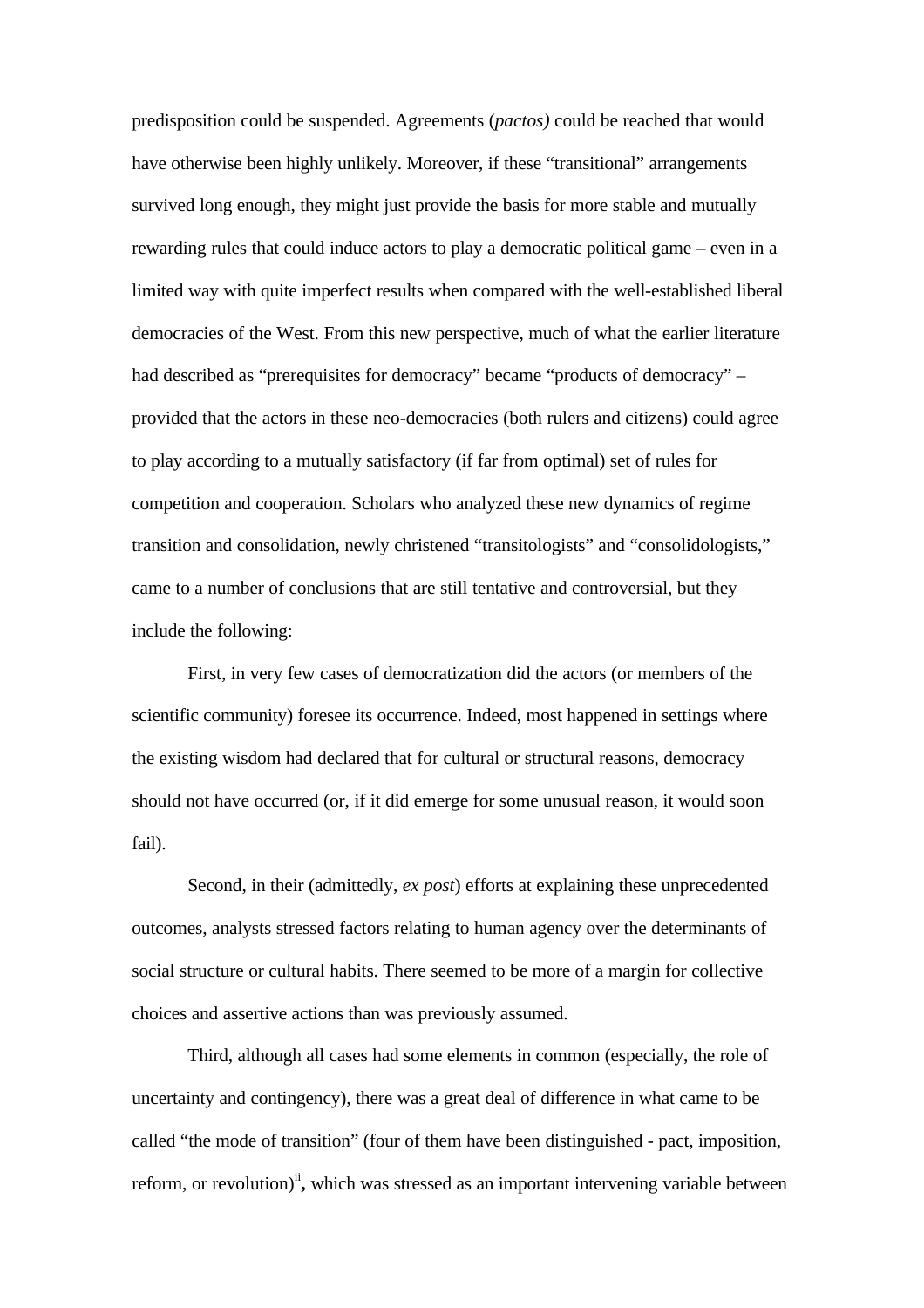national structural factors and the contingent regime-level outcome. And, not only did these regime changes take place through a diverse set of actors and processes, but these differences seem to be having an enduring impact on the subsequent outcome, i.e. upon the likelihood of consolidation and the type of democracy.

Fourth, the factors that lead to the demise of authoritarian regimes and the actors who benefited politically from this transition process were often not the same as those that favored an eventual consolidation of democracy. "Transitology" and "consolidology" consequently emerged as distinct (but related) sub-disciplines with different variables, basic assumptions and emergent properties.

Fifth, many fewer countries reverted back to autocracy than in previous periods of regime change. Indeed, in several instances when this was explicitly promoted by military or *auto-golpe* (e.g. Guatemala, Haiti, Venezuela) the effort failed.

#### **3. Expansion and Diversification of DPP**

There are a number of differences between the present wave of democratization and previous ones. The most striking is that "modern liberal democracy" has emerged as the **only legitimate political regime** in most (but not all) parts of the world. Virtually all regime-changers at least proclaim that their intention is to consolidate some form of democracy.

Not only does this literally "invite" established democracies to play a role, but the subsequent collapse of the Soviet *Imperium* removed most of the residual justification for their supporting authoritarian regimes for reasons of international security. During the 1980s and especially the 1990s, the idea took hold that intervention in the internal affairs of sovereign countries for humanitarian reasons (and also for DPP) was not only possible but almost obligatory. In any case, it became much easier to justify internationally and domestically. Leaders of Western democracies became confident that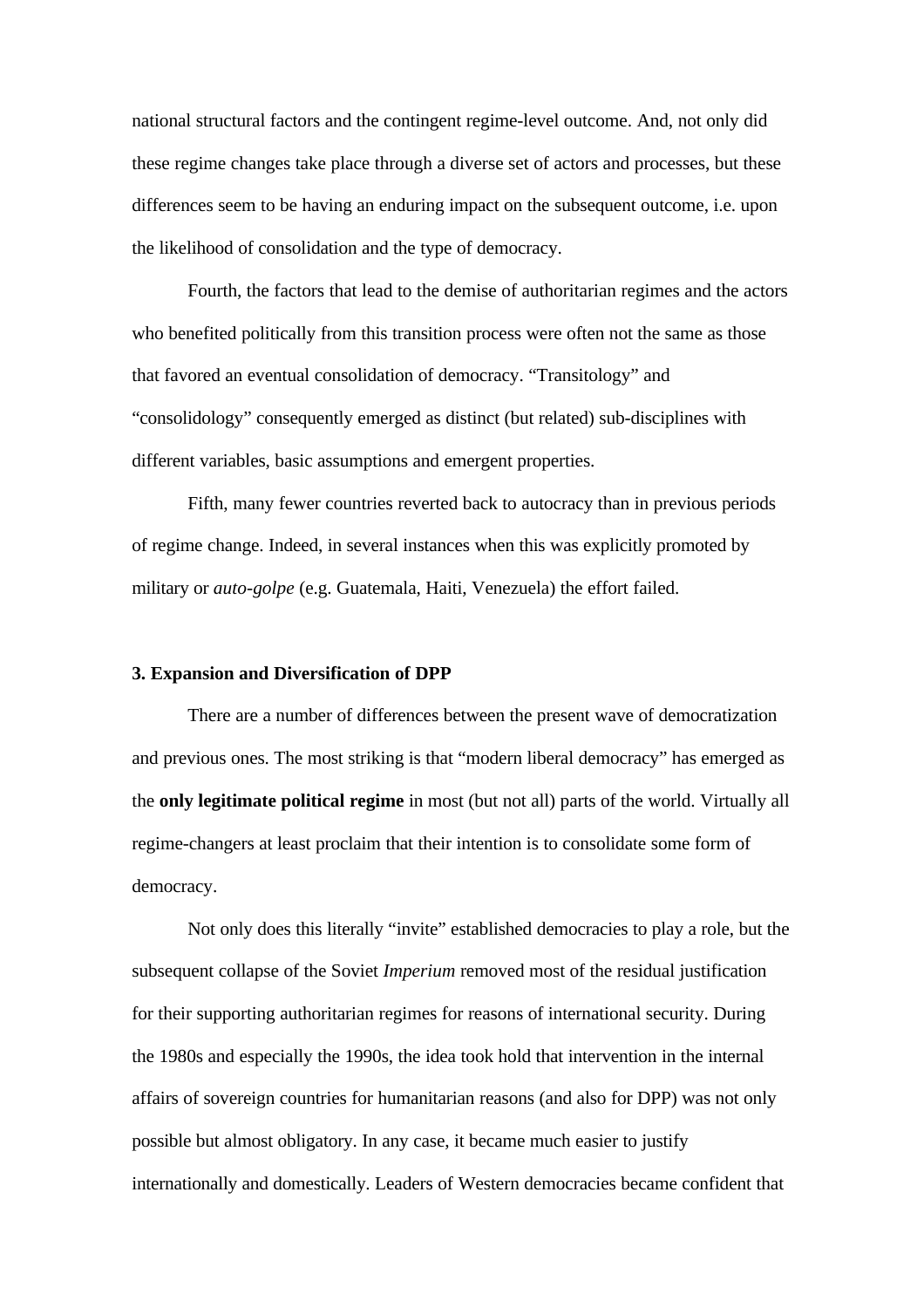their respective citizenries would support efforts to promote & protect democracy abroad, even when and where traditionally defined national interests are not at stake (provided, it should be added, that these promotional efforts do not cost too much in public funds, military casualties or commercial concessions). Moreover, they seem increasingly convinced that their institutions, rights and practices provide the **model** that is applicable worldwide. To this end, public authorities and private groups have altered their organizational structures, their internal practices and their resources allocations. This "offer to intervene" found a corresponding demand in "consuming" neodemocracies and quietly generated vested interest in what has been defined as "the growth industry of democracy promotion & protection".<sup>iii</sup>

The variety of actors involved in the DPP business has become very diverse. In addition to Western governments bilaterally interacting with their newly democratized or possibly democratizing counterparts, multilateral organizations of a global or regional nature have begun to play a much more salient role, already in the path-breaking cases of Portugal, Spain and Greece. Even more unprecedented has been the emergence of a vast panoply of private associations, foundations, charitable organizations and social movements, most with their headquarters and source of support in established democracies, but interacting with (and, in many cases, sponsoring the formation of) counterpart organizations in politically liberalizing or democratizing autocracies or in consolidating neo-democracies.

Obviously, an actor-centered and contingent approach towards regime change leaves a good deal more room for explicit policies of DPP. During those uncertain transitional moments and, subsequently, in the process of consolidation, the room for maneuver is greater than within "normal" democracies. Initial, often seemingly minor decisions can potentially have a major and accumulative "path-dependent" impact. While this is, *ex hypotesi*, the case for both domestic and foreign participants, most of the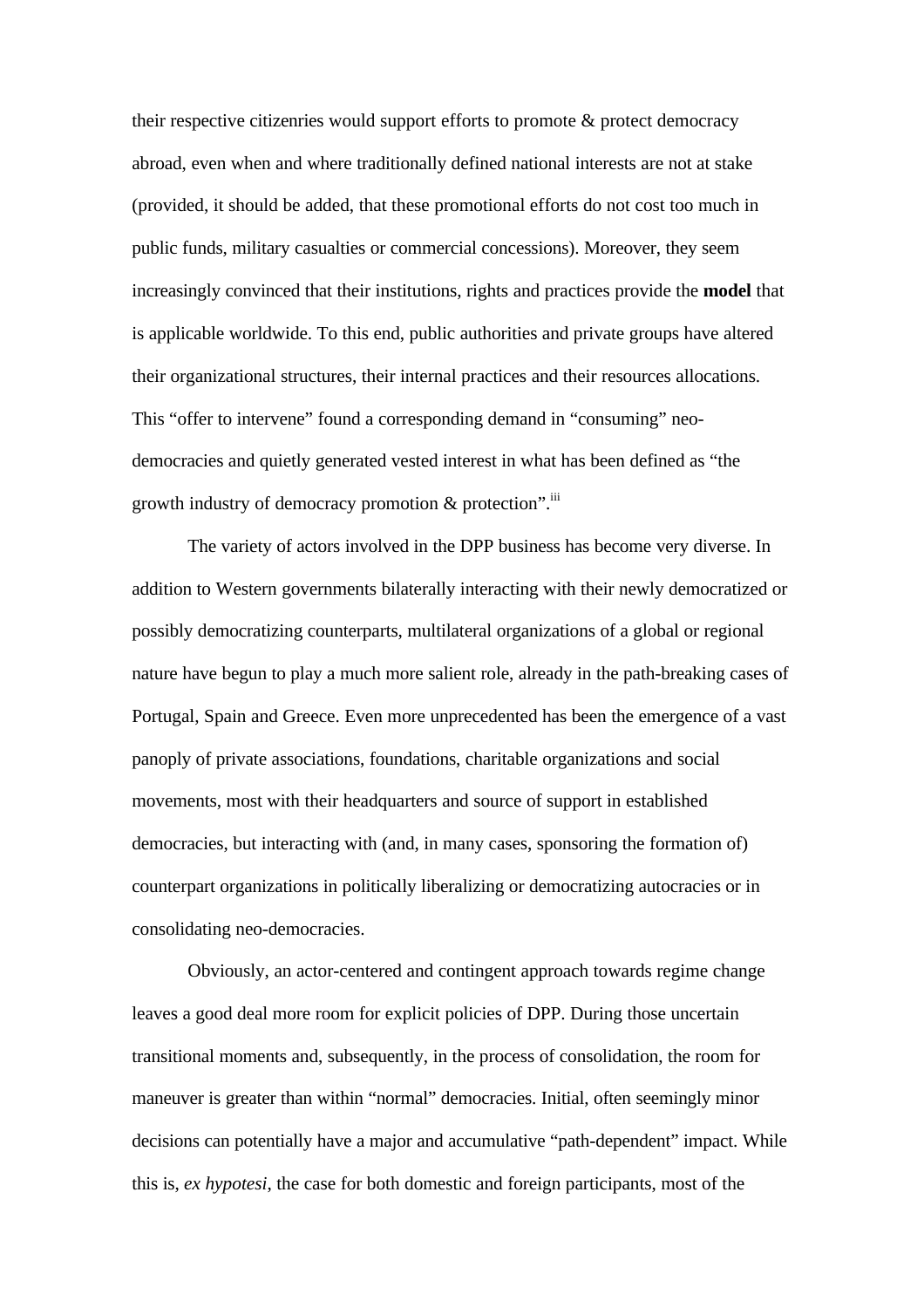scholars who adopted this approach tended to discount the role of outsiders<sup>iv</sup>. To a certain extent, this might have been an accident due to the fact that the early "transitologists" focused exclusively on events in Southern Europe and Latin America. These cases not only occurred in countries with repeated experience in trying to establish democratic institutions, but also before the established democracies had realized the full extent of change that was in the offing and, therefore, before they had put together the public and private organizations to deal with this unexpected occurrence. The subsequent regime transformations in Asia, Africa and, especially, Eastern Europe brought with them a manifest need to include the international context more extensively and systematically.

Academics have responded to this new context by converging to an unprecedented degree on a definition of political democracy as **a method or procedure of government**, rather than as a type of society or a distinctive range of substantive policy outcomes.<sup>V</sup> They have also rapidly produced a set of assumptions, concepts and hypotheses that purport to explain and guide the complicated and uncertain process of regime change to a successful outcome. The embryonic (but rapidly growing) subdisciplines of "transitology" and "consolidology" can provide an analytical framework for evaluating the impact of DPP – even if it has apparently been of limited utility for those who have been designing its projects and programs.<sup>vi</sup>

The following are tentative and controversial conclusions of "transitologists" and "consolidologists" regarding the international context and DPP:

First, all the democratizing countries since 1974 have been affected by the same processes of diffusion across national and regional borders. Directly or indirectly, their choices and outcomes influence each other -- often across what seemed to be impenetrable barriers of space, language, culture and level of development.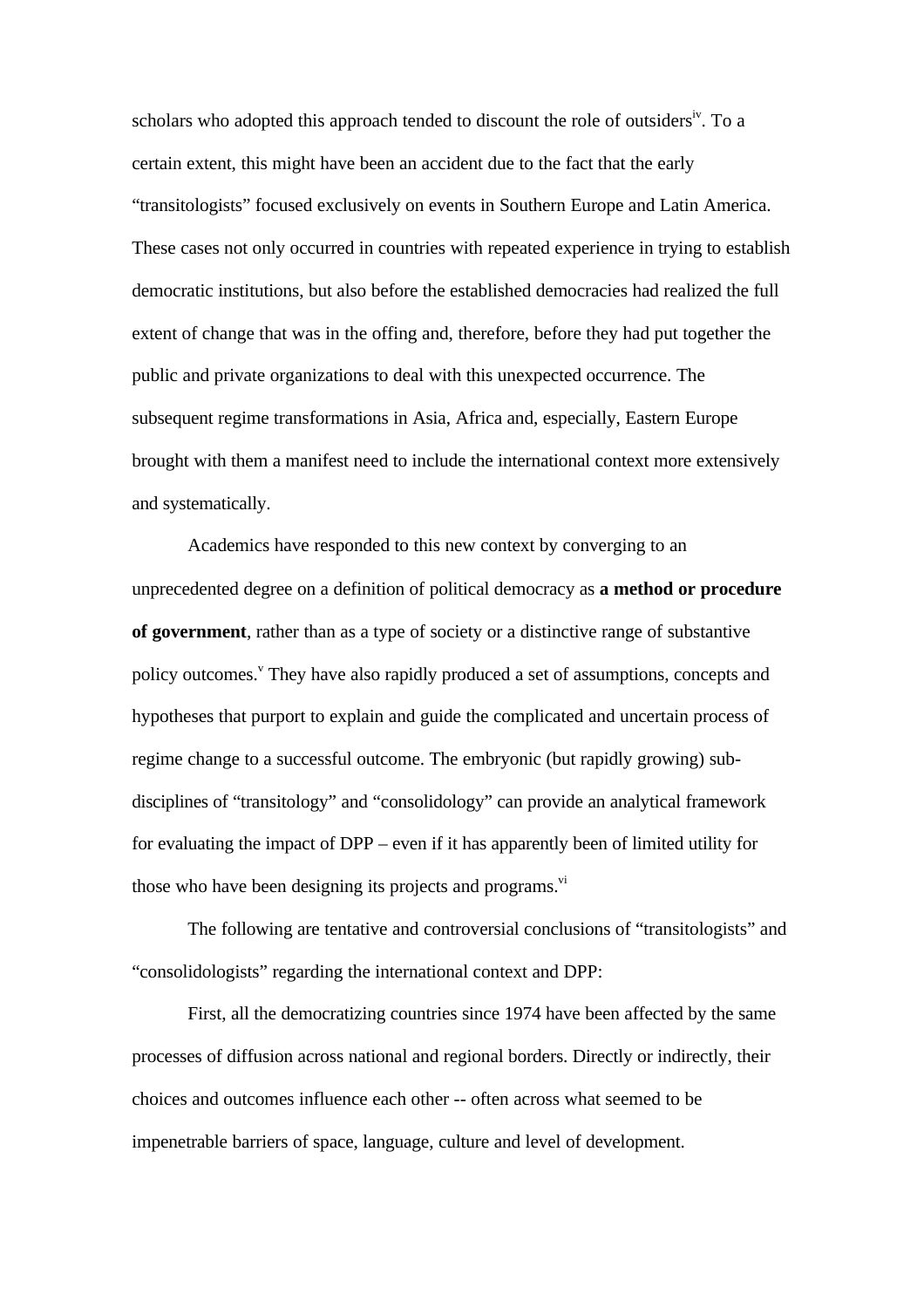Second, the international processes through which they have learned from each other and been influenced by others have been growing stronger over time. The initial domestic democratizers in Southern Europe could hardly have imagined what was coming, nor could potential foreign promoters & protectors of democracy have realized what tasks lay ahead of them. Those arriving late in the wave have found a very different array of supportive international organizations and policies.

Third, the instruments for the international promotion  $\&$  protection of democracy have evolved and proliferated. Old-fashioned, unilateral coercion by national governments has not completely disappeared (*vide* Grenada and Haiti), but it has been largely displaced by, among other things, threats and promises of an economic nature (from boycotts to promises of most-favored-nation status), contingent on a country's human rights and political performance.

Fourth, what is also novel for this wave of democratization is the emergence of multilateral systems of political conditionality. Formerly restricted to the realm of macroeconomic and monetary policy and applied by the IMF, the explicit attachment of rewards, sanctions, memberships and exclusions to a wide range of regional and global intergovernmental organizations - and their monitoring by an even wider range of nongovernmental organizations - has become a fairly standard component in today's international environment. Needless to say, the existence and efficacy of multilateral political conditionality varies a great deal from place to place. Nowhere is it stronger, however, that in the network of obligations and opportunities surrounding the European Union.

Fifth, another novelty is the rapid expansion in DPP programs and projects that are located within target countries and actively encouraged or at least passively tolerated by the authorities of these countries. An impressive quantity of external actors has been assisting in liberalizing, democratizing or consolidating regimes by re-writing their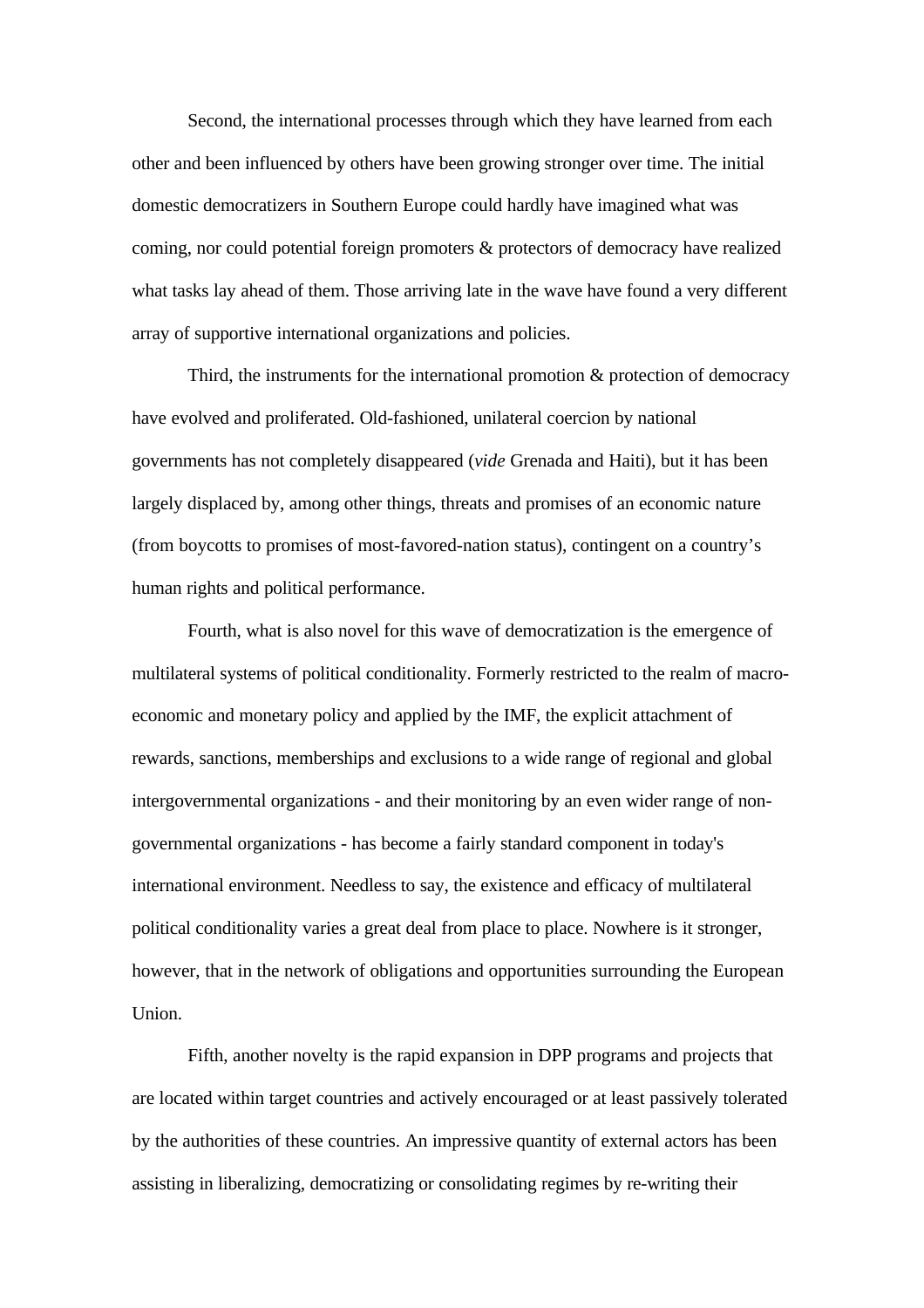constitutions, designing their electoral systems, teaching their party members how to campaign, helping civil society organizations to lobby, socializing individuals to "proper" civic values and behavior, and encouraging trade unions, business and professional associations, and state agencies to set up forms of (good) governance.

#### **4. Domestic vs. International Factors**

At the same time, however, the emphasis that "transitologists" initially placed on the domestic determinants of the outcome of democratization should not be so easily discarded. Embedded in its inductive origins are several more enduring theoretical propositions:

First, democracies, much more than autocracies, rest on the contingent and voluntary consent of citizens that their rules of competition/cooperation are appropriate for that specific national political formation.

Second, in the rapidly changing and uncertain context of the transition itself, outsiders even more than insiders have difficulty identifying actors, parties and movements that can be relied upon to produce desired effects.

Third, once the consolidation of some type of democracy has become the primary issue, then, foreigners with their greater experience and technical knowledge might be expected to play a greater role, but by then the natives will have established their own preferences more firmly and developed their own expertise.

Fourth, *insomma*, the net impact of external DPP upon democratization is likely to be only marginal in determining the outcome - and, hence, singularly difficult to measure and predict. Its efficacy will depend very much on the way that it is "processed" through domestic actors which, in turn, implies the content of DPP will have to be tailored both to differences in national points of departure and modes of transition. Standard "treatments" are not likely to produce standard effects.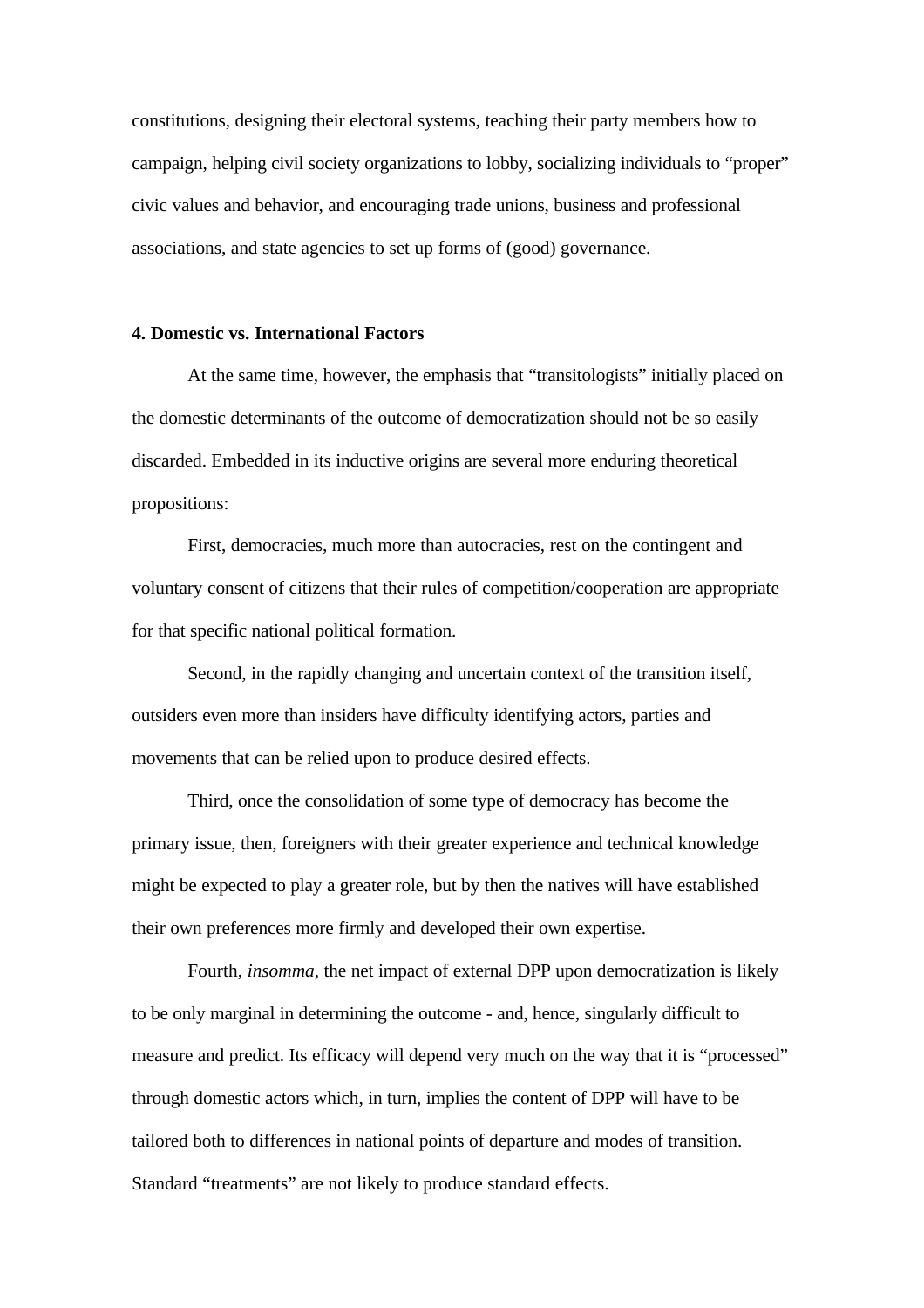Fifth, nor is there likely to be much of a correlation between the sheer magnitude of DPP in a given country and its net impact. Hopefully, that impact will be positive (as intended), but too much of it might well result in de-legitimation when the rules and practices it encourages are perceived as "owned" by foreigners, rather than produced by and for natives. In the best of circumstances, therefore, DPP should be a "self-canceling" policy instrument. The less of it for the most circumscribed period, the better. The institutions that it is intended to promote and protect should become capable of extracting their own resources and justifying their own rules as soon as possible.

## **II. DEFINING AND DESCRIBING DEMOCRACY PROMOTION & PROTECTION**

#### **1. Defining Democracy Promotion & Protection**

Democracy promotion & protection is a subset of activities in what has been labeled as the international context or international dimensions of democratization, i.e. all external actors and factors that affect the political regime situation in a specific country. Democracy promotion & protection can be defined as follows:

> **Democracy promotion & protection consists of all overt and voluntary activities adopted, supported, and (directly or indirectly) implemented by (public or private) foreign actors explicitly designed to contribute to the political liberalization of autocratic regimes, democratization of autocratic regimes, or consolidation of democracy in specific recipient countries**

This definition excludes, among other things, covert activities by external actors

(e.g. "quiet" diplomatic efforts or activities of secret services) as well as indirect activities (e.g. literacy campaigns, improving a population's health, generic forms of propaganda, or promoting economic development). Their exclusion from the definition of DPP should not be interpreted as implying that they have no impact on political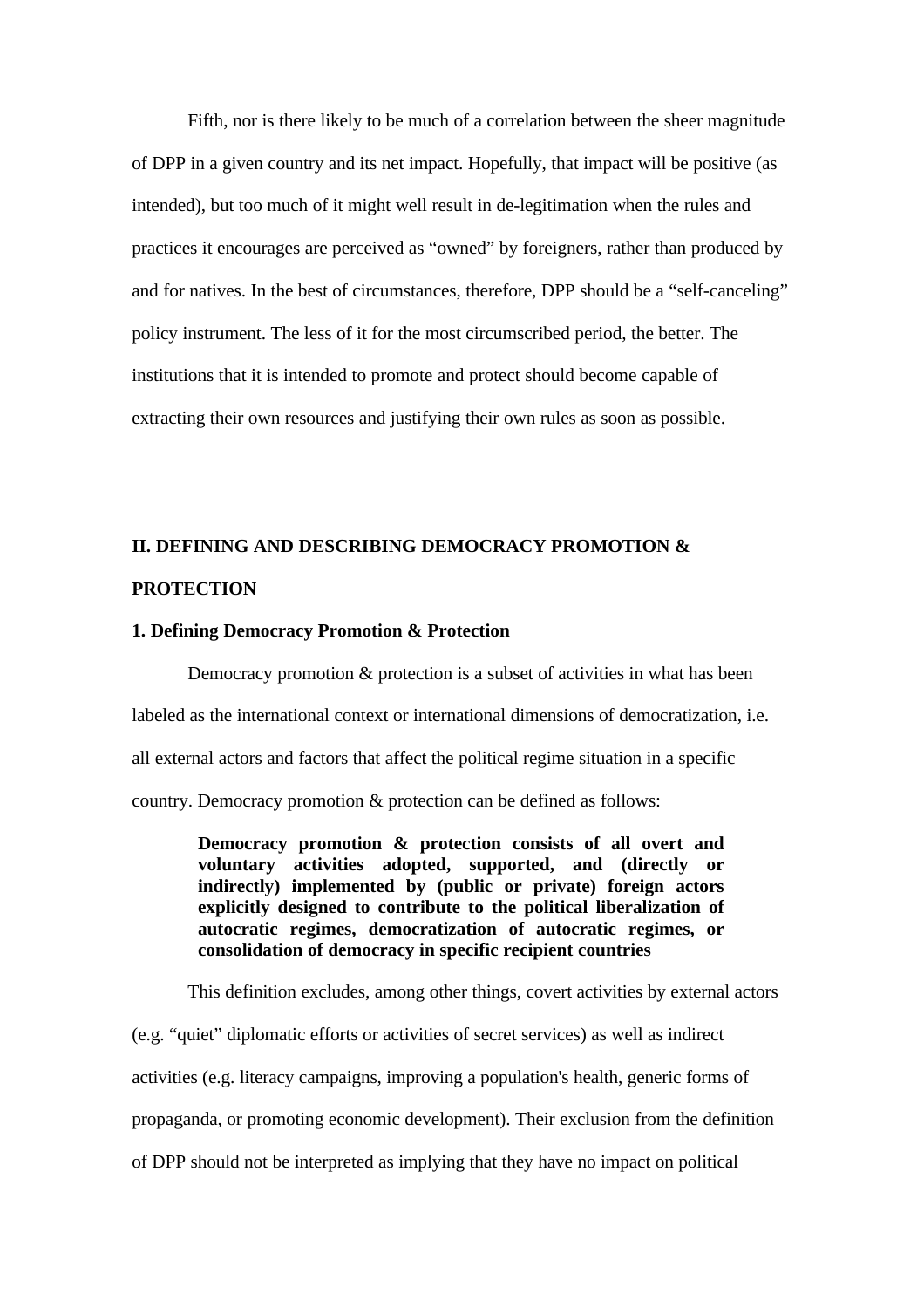liberalization, democratization, or consolidation of democracy, but just that they are qualitatively different in intent and origin. Moreover, the effects of these activities upon regime change are generally very hard or impossible to observe and analyze. The definition also excludes activities adopted, supported and implemented exclusively by domestic actors. In addition, it excludes a number of factors of the international context "without agency" that could positively influence democratization, i.e. all forms of imitation, contagion, learning that emerge from the "normal" transactions between persons and countries.

Our definition of DPP does include a large variety of activities, such as sanctions, diplomatic protests, threats of military intervention when they are used conditionally upon the democratic behavior of recipients, activities to promote the observance of human rights, to educate to civic norms, and the transfer of institutional models - such as supreme courts, legislatures, and electoral and party systems.

This predominantly "phenotypic" definition of DPP based on stated actor intentions should not always be taken for granted because, first, these actors may have other, less overt, priorities - for example, promoting economic reform, maintaining a certain foreign policy, or keeping migrants at home - that might even conflict with the declared one to promote & protect democracy. Second, and much less likely, external actors may engage in activities that they themselves do not define and consider as DPP but, unexpectedly and unintentionally, might actually do the job.

#### **2. Distinguishing Democracy Promotion from Democracy Protection**

In the studies of political regime changes from autocratic to democratic regimes, three qualitatively different processes have been distinguished: (1) political liberalization;  $(2)$  democratization; and  $(3)$  the consolidation of democracy<sup>vii</sup>.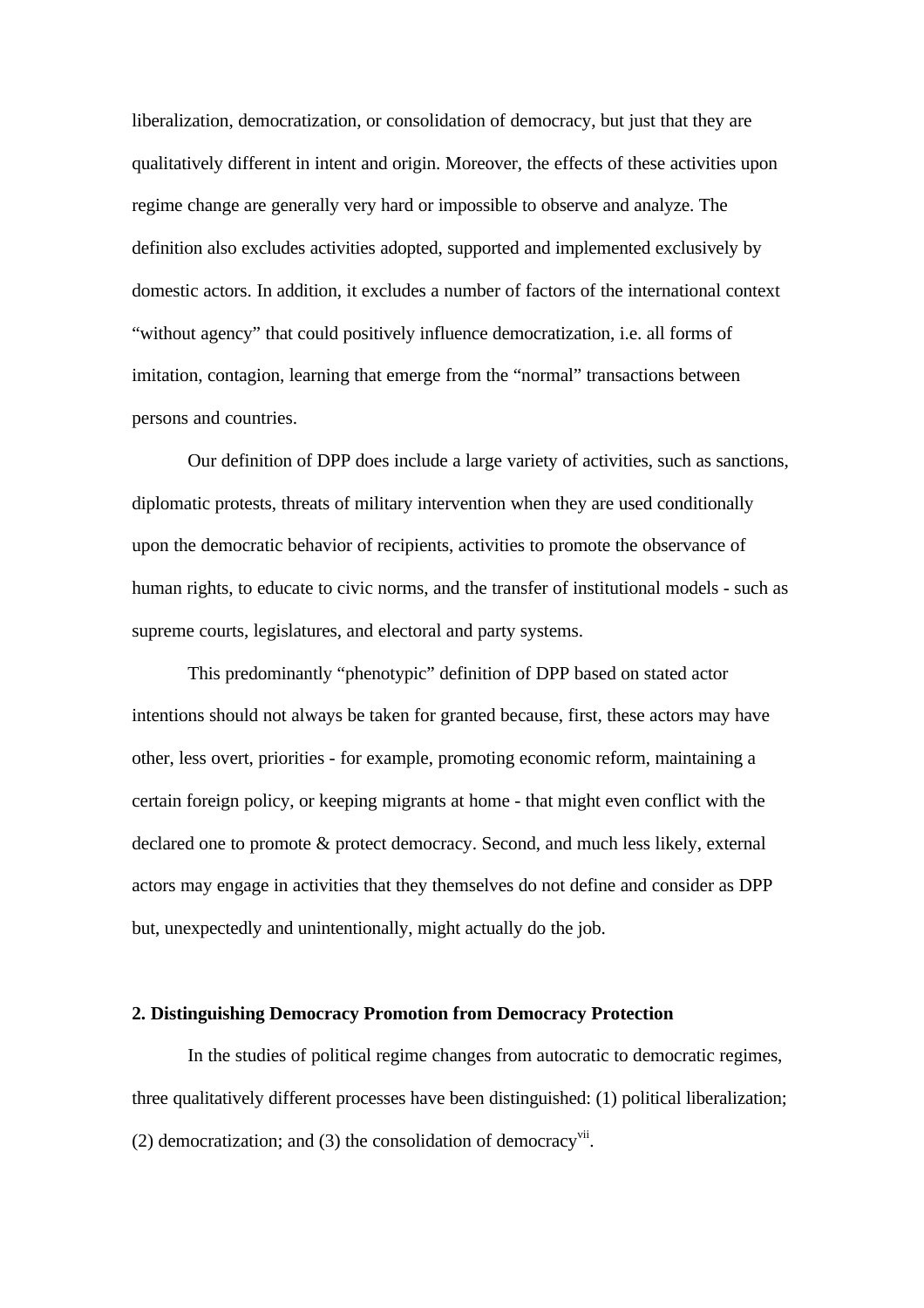The process of political liberalization is made up of two core elements: (1) increasing quantity and quality of political liberties; and (2) encouraging the destabilization or eventual collapse of autocratic regimes. The process of democratization is a process in which a minimally democratic regime is established. The process of consolidation of democracy is qualitatively different from the former two processes because it aims at sheer survival of a (newly) established democracy by introducing elements of predictability in an effort to avoid, first of all, a relapse into autocracy<sup>viii</sup>. Measures that are considered to be useful to consolidate newly democratized regimes can have a negative impact on the collapse of autocratic regimes and the establishment of democratic regimes. For example, reinforcement of the rule of law might stabilize not only a neo-democracy, it might also stabilize an autocracy. <sup>ix</sup> It is therefore of strategic importance to distinguish between the promotion of, on the one hand, political liberalization and democratization and, on the other hand, the protection (consolidation) of democracy. Thus, the overarching concept of DPP is made up of two qualitatively different elements, which can be defined as follows.

**Democracy Promotion consists of all overt and voluntary activities adopted, supported, and (directly or indirectly) implemented by (public or private) foreign actors explicitly designed to contribute to the political liberalization of autocratic regimes and the subsequent democratization of autocratic regimes in specific recipient countries**

**Democracy Protection consists of all overt and voluntary activities adopted, supported, and (directly or indirectly) implemented by (public or private) foreign actors explicitly designed to contribute to consolidation of democracy in specific recipient countries**

#### **3. Different Forms of Democracy Promotion & Protection**

Besides the huge increase in the number of DPP activities, at least two additional major changes regarding DPP have taken place over the past two decades. First, a shift

from coercion in the form of the threat to military intervention to conditionality in the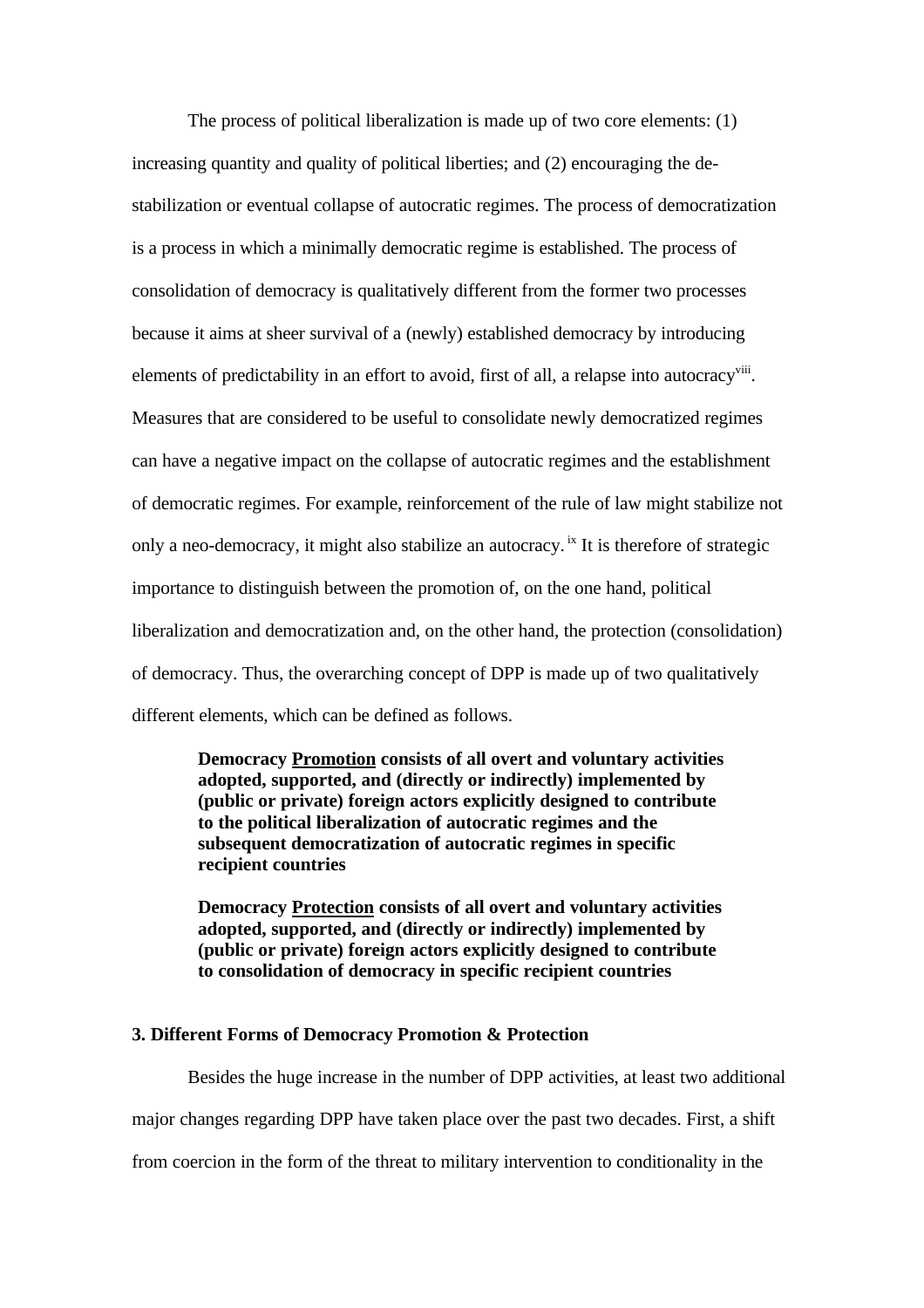form of threat of sanctions and promise of rewards to promote and protect democracy. Second, related to the first, the sharp increase of cases in which DPP takes place in the target countries themselves in the forms of programs and projects. The latter development is the result of the existence of a minimal consent (and sometimes outright enthusiasm) of target countries to politically liberalize and democratize. Sometimes, however, such consent is more apparent than real where, for example, incumbents perceive it to be better to tolerate DPP within their countries in order to avoid potential sanctions or to obtain potential rewards.

The combination of two characteristics – (1) **nature and degree of consent** of the authorities of the target country; and (2) **primary location** of DPP implementation give rise to four different types of DPP which are represented in Table One.

#### **=> Place Table One Here (Democracy Promotion & Protection) <=**

The form of DPP of the first (top left) cell - *coercion* in the form of military intervention and occupation - was relatively often used historically to unseat autocratic regimes or to avoid relapse of democratic and newly democratized regimes into autocratic regimes. Although its use has diminished, cases such as Grenada, Panama, Haiti, and Iraq show that this form of DPP has not been completely abandoned. *Conditionality* - the second (top right) cell - in the form of imposing or threatening to impose sanctions or providing or promising to provide rewards in order to promote or protect democracy, has quantitatively and qualitatively changed since the 1970s. First, a shift took place from bi-lateral to multi-lateral sources of sanctions. Second, there was a change from imposing sanctions to providing rewards. The latter generally takes the form of (increased) development aid or accession to a prestigious club of international actors - Central and Eastern European states' accession to the European Union is the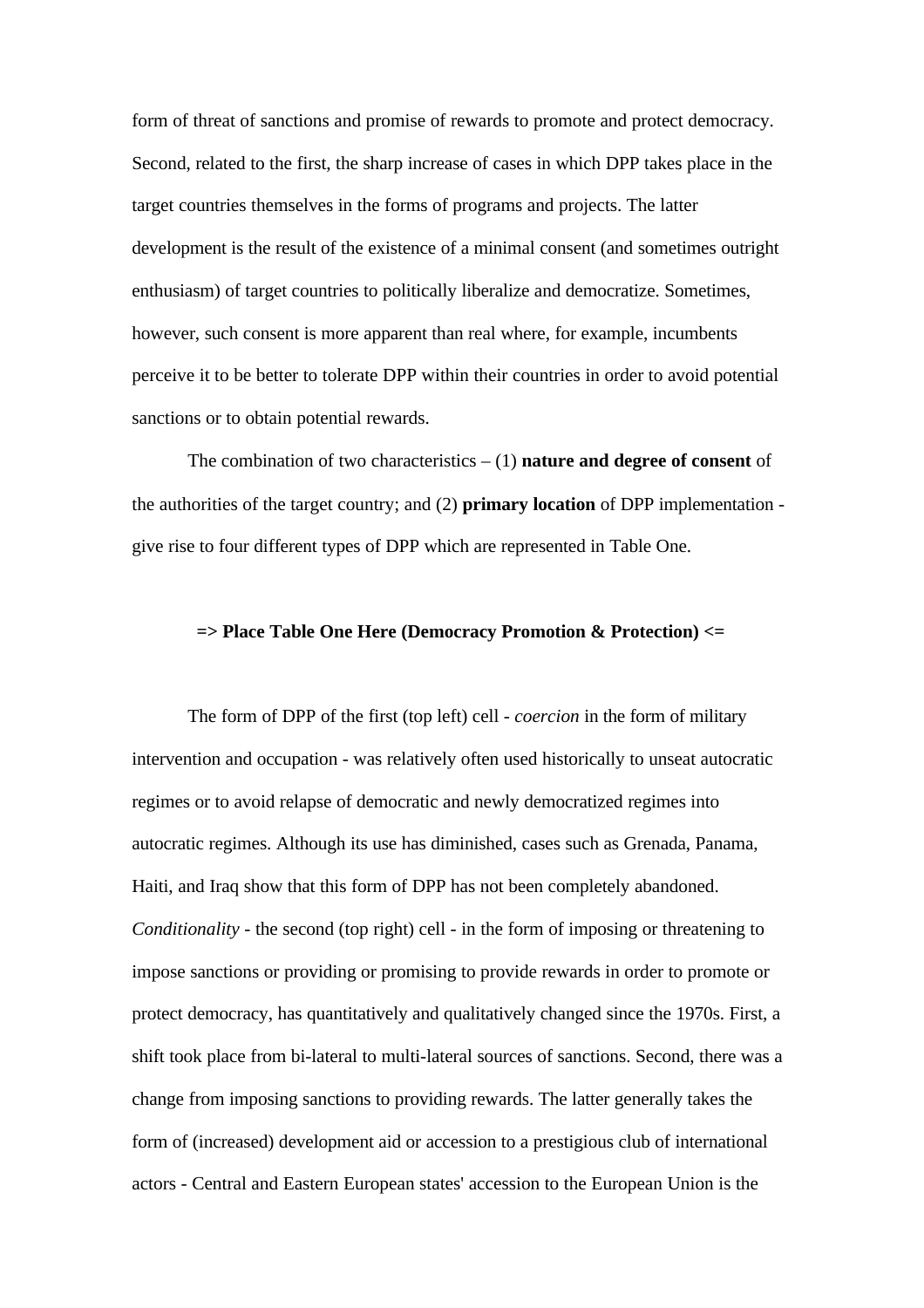most powerful example of this instance. In this second cell one finds also transmissions by radios such as the Voice of America and support for opposition in exile since they also have their primary location of activity outside the target country and are generally implemented without the consent of the authorities of target countries.

Cell number three (bottom left) includes activities that are implemented in the target countries and which need a minimum of "*consent*" of the authorities of the target countries, for example electoral assistance or assistance to develop civil society. These activities are labelled as **internal democracy assistance**. Cell number four (bottom right) comprises activities that need also minimal consent of the authorities of the target country, but take place abroad, often in the donor country (e.g. judges of the Egyptian Supreme Constitutional Court visiting their counter parts of the US Supreme Court). These activities are labeled as **external democracy assistance**. To underline the fact that external democracy assistance takes place under different conditions than internal democracy assistance and is potentially less effective than the latter, we associate it with the term *contagion<sup>x</sup>* as opposed to consent.

The analytical distinction between non-consensual and consensual forms of democracy promotion & protection is not as empirically neat as it may seem, hence, we have introduced a substantial gray area in Table One of "tolerated" democracy promotion  $\&$  protection<sup>xi</sup>. As mentioned above, a target country may allow programs of DPP to be developed within its borders because it either fears that otherwise sanctions will be imposed or, alternatively, that it will not receive some potential rewards.

The "package" of DPP activities aimed at a specific target country depends on a few major elements: the regime situation in the target country; the political will of its incumbents to democratize; the interests of the democracy promoters & protectors; their technical knowledge of regime changes; and the instruments they have at their disposal. For example, in the case of a country that is at an early phase of political liberalization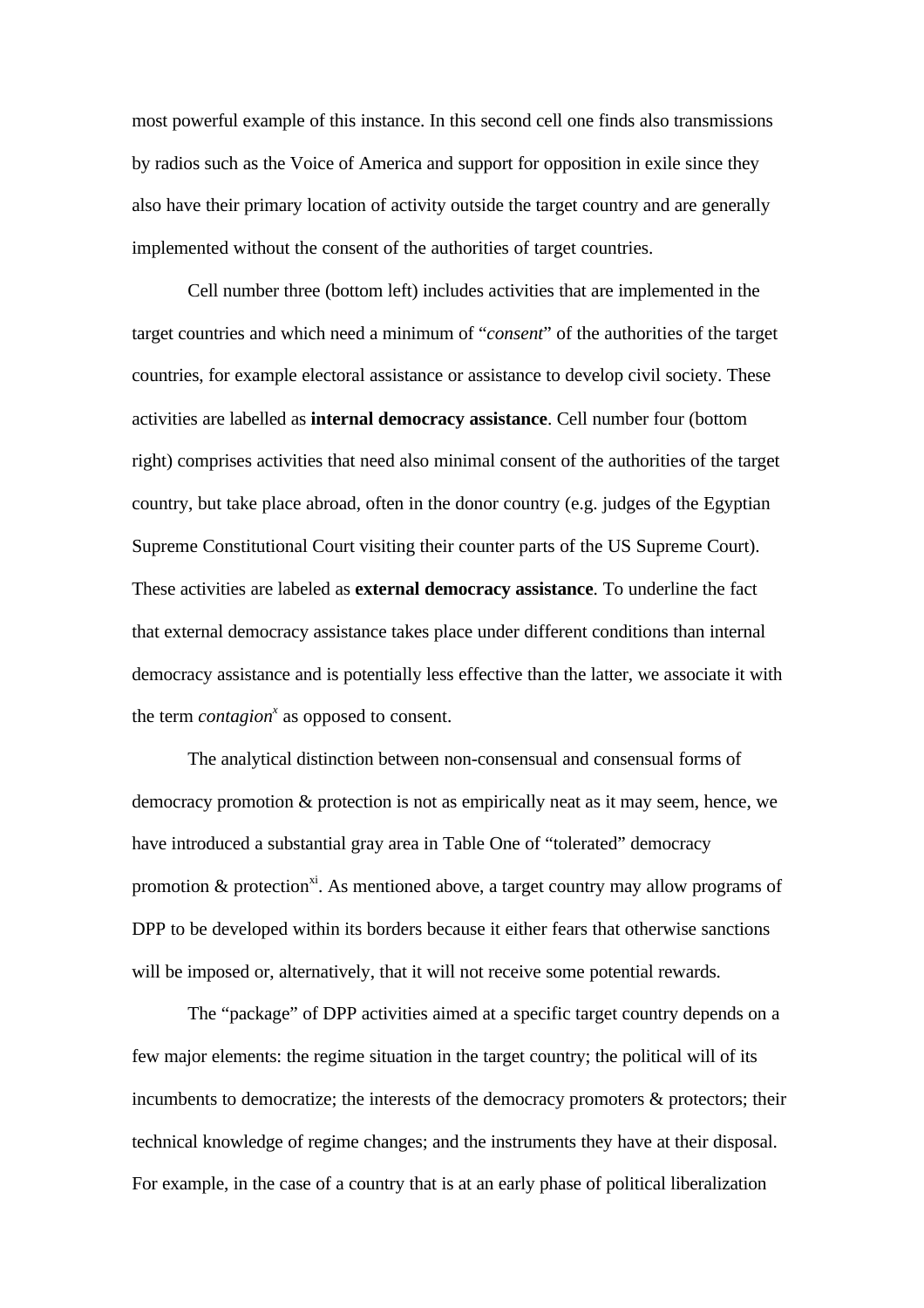and has a reluctant ruling coalition, external actors can threaten sanctions, promise rewards, and attempt to develop democracy assistance within the target country - all at the same time. In the case of newly democratized regimes, external actors may lift sanctions and continue to promise rewards in exchange for further democratization and consolidation of democracy, and they can simultaneously expand the scope of democracy assistance.

#### **4. Democracy Assistance**

The major novelty of the 1990s has been the quantitative growth and qualitative diversification of democracy assistance (DA), i.e. programs and projects that are adopted, supported, and (directly or indirectly) implemented by (public or private) actors predominantly in recipient countries (cell three of Table One) and to a more limited extent in donor countries (cell four of Table One). By the end of the 1990s DA is made up of thousands of programs, tens of thousands of projects, adopted and implemented by hundreds or thousands of donors in maybe hundred countries around the globe, totaling hundreds of millions or even billions of US dollars. The activities involved range from training parliamentarians how to better perform their role, educating individuals to claim their rights and do their duties as citizens, assisting the creation of local organizations that monitor elections or government policies, to helping to (re)write constitutions.

The first criterion we have used to distinguish between different types with this wide variety of activities is the question of who or what is targeted by DA: individual citizens, civil society, political society, or the state. **Individual citizens** are exposed to programs that aim specifically and primarily at increasing their knowledge about democratic institutions, changing their values and, eventually, their behavior. **Civil society** organizations of different kinds are targeted - e.g. private voluntary groups (often providing services), advocacy NGOs, interest groups<sup> $xi$  - that aim at creating better</sup>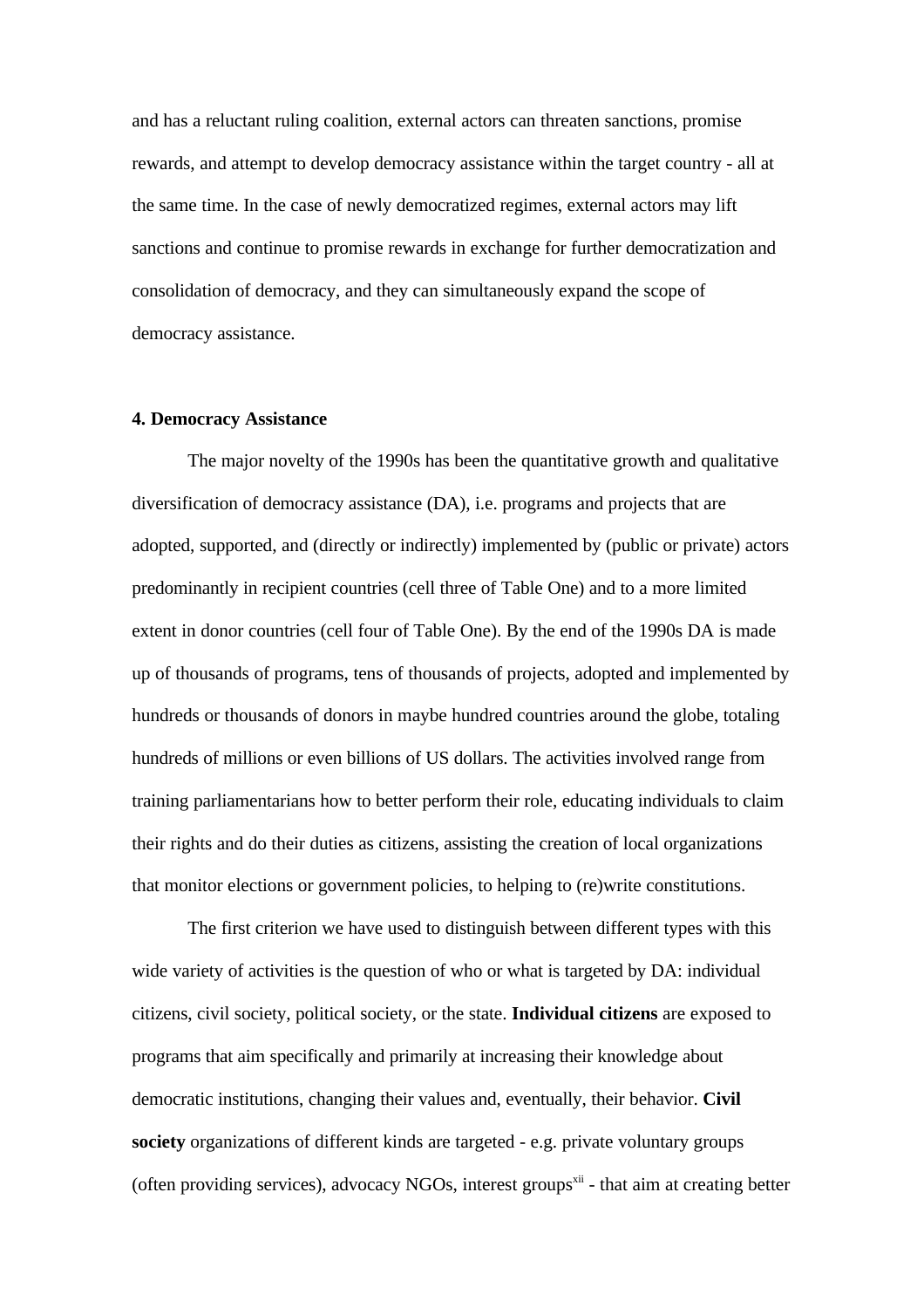conditions often for a limited group of individuals. **Political society** organizations particularly political parties - aim usually at general political change. **State institutions** are subject to programs of reform in order to create, among other things, a more accountable and transparent set of public authorities.

The distinctions between these four categories are not rigid. For example, in highly restricted political environments, civil society organizations act more like political movements that seek to mobilize large segments of the population against the incumbents and may even serve as the basis (at least temporarily) of an alternate government. The difference between organizations in civil and political society is an important one, since it is our conviction that political liberalization and democratization and, to a lesser extent, the consolidation of democracy are **political** - as opposed to technical or a-political - processes of change. Regime change involves political struggles between competing powers that eventually result in the production of rules. Addressing directly these struggles and powers is profoundly different from not addressing them or addressing them indirectly, as is attempted with a-political or technical strategies of political transition and consolidation, as most donors do.

A second criterion to distinguish between the variety of democracy assistance activities is to ask the question about the goal of these programs: **promotion** of democracy or **protection** of newly established democratic regimes? For example, training police personnel to become more effective in crime repression and respectful of human rights invokes the protection of democracy and can hardly if ever considered to be a form of democracy promotion. Assisting political parties and social movements to mobilize in favor of regime change is a clear instance of democracy promotion and could actually have a negative effect on democracy protection. This second criterion should also not be interpreted too rigidly. For example, civic education could have a positive effect both on initial democratization, as well as on the consolidation of democracy. In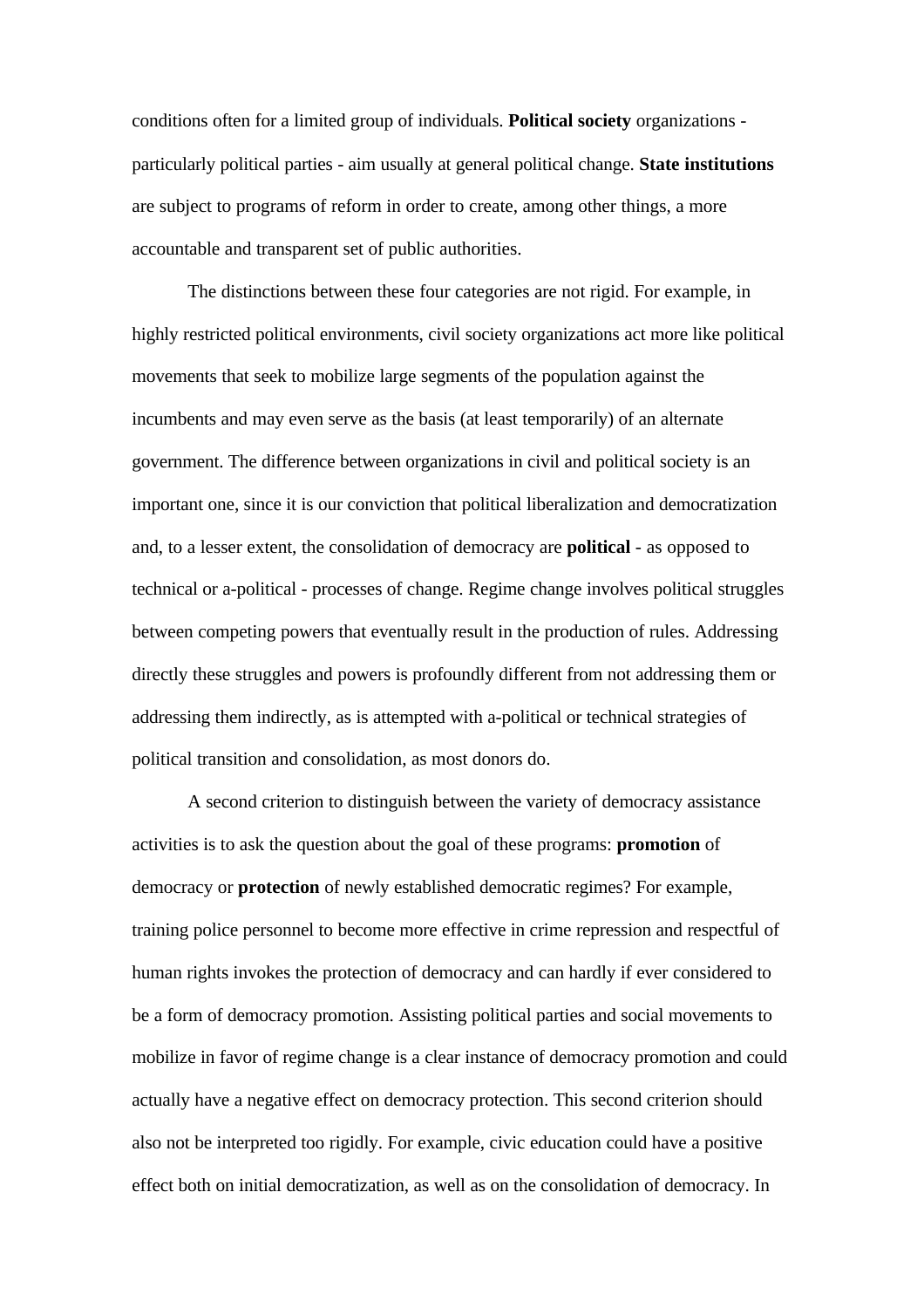some cases, supporting trade unions which act as a political force bringing down an autocratic regime is a form of democracy promotion, while supporting these same organizations in their effort to become private interest governments, might have a positive effect on the eventual consolidation of neo-democracies.

In Table Two we combined these two criteria, **target level** and the **goal of DA activities** (i.e. promotion or protection of democracy).

#### **=> Place Table Two Here (Democracy Assistance) <=**

In each cell of Table Two examples of targets of DA are provided. These examples should not be interpretated rigidly. A number of things are implied in Table Two. First, short to medium term activities to promote democracy are more contingent and, hence, are less likely to be effective in protecting newly established democracies. Second, pragmatic support for the judiciary, the police, and the military and incentives for decentralization are much more likely to have an effect on the later processes of consolidation of newly established democracies than on initial political liberalization or the first steps toward democratization of autocratic regimes. Third, the medium to long term democracy promotion activities and the democracy protection activities tend to overlap significantly. Civic education, support for independent media, the creation and professionalization of advocacy groups can have effect on both the democratization of autocratic regimes and the consolidation of democracies, but are more likely to affect the latter. Fourth, the cells of Table Two that are marked dark gray contain activities that seem to be the most appropriate forms of DA given the specific transition phase. For example, to promote political liberalization or democratization, a donor would have potentially more impact concentrating on the political society than on individual citizens or civil society.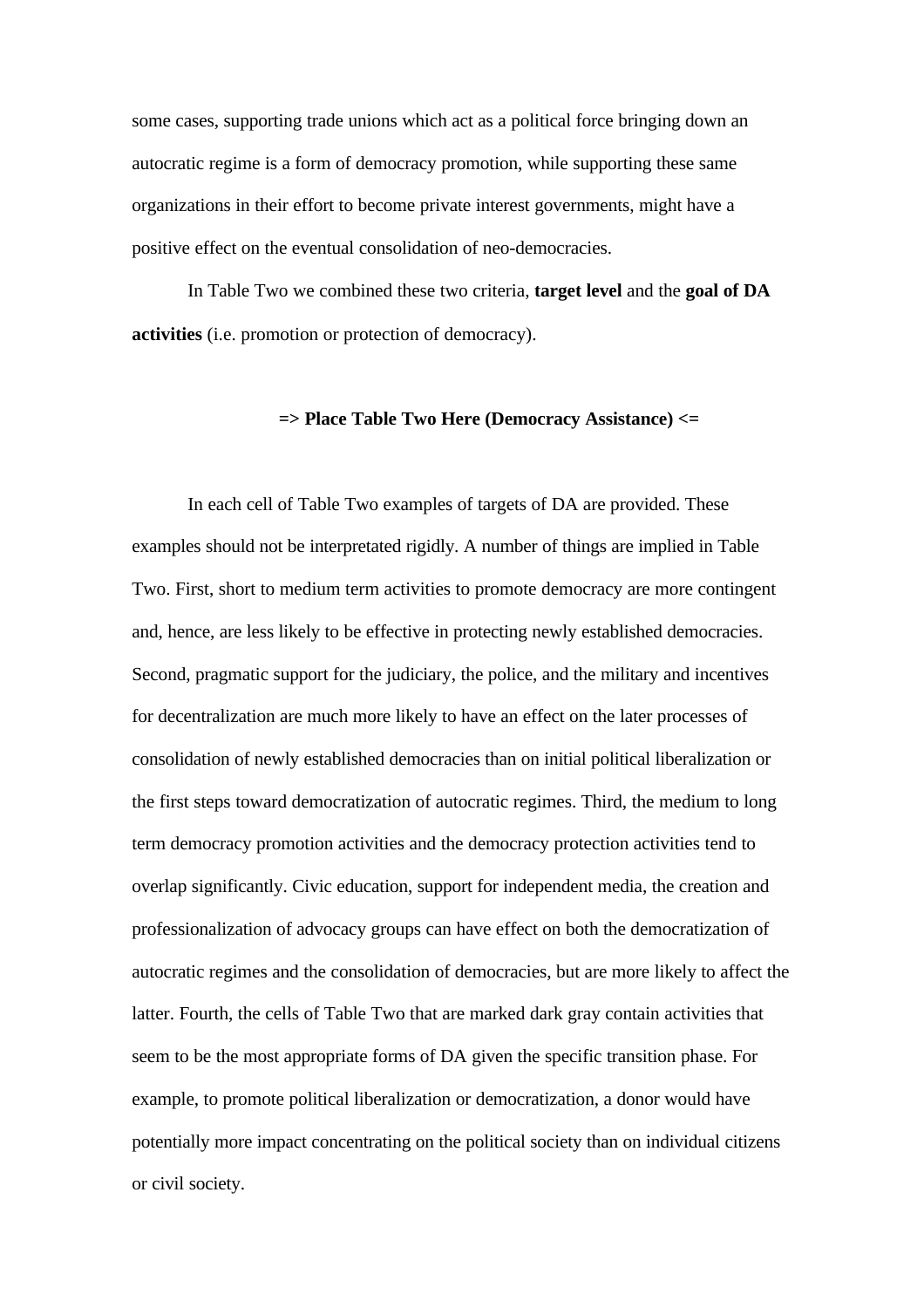Table Two is not exclusively descriptive. It can help to throw light on the critical issue of donor strategy, although it can not be read by donors (or analysts) as if it constituted a ready-made guide about what to do under specific circumstances. For the sake of illustration let us assume a donor wants to contribute to a transition from an autocratic to a minimally democratic regime. As we noted in the first section of this essay, four "modes of transition" from autocracy to democracy can be distinguished: **pact, imposition, reform, or <b>revolution**<sup>xiii</sup>. The first two modes of transition are determined by elites. A pact is made when elites agree upon multilateral compromise among themselves. An imposition occurs when elites use force unilaterally and effectively to bring about a regime change against the resistance of the incumbents. The latter two modes of transition are strongly determined by the masses. Reform occurs when masses mobilize and impose a compromised outcome without resorting to violence. Revolution occurs when masses rise up in arms and defeat the authoritarian rulers militarily. The donor, taking the specific regime situation of the target country into account, has to decide which of the four modes of transition to democracy it prefers to take place and, consequently, who has to be targeted by its democracy promotion activities. If it favors a pacted transition or an imposition, the natural target level will be the state (albeit different elements within the state institutions). If it favors reform, it should focus mainly at facilitating and assisting mass mobilization, thus targeting political society. At the same time, however, some of the state institutions might be targeted, i.e. those that eventually will be willing to make compromises with the (representatives) of the masses. If a donor favors revolution as mode of transition it should also focus on mass mobilization, without compromises with elite factions. This analysis implies that assistance to civil society and to individual citizens will have little effect on the democratic transition while it is expected to have a larger impact on the consolidation of newly established democracies.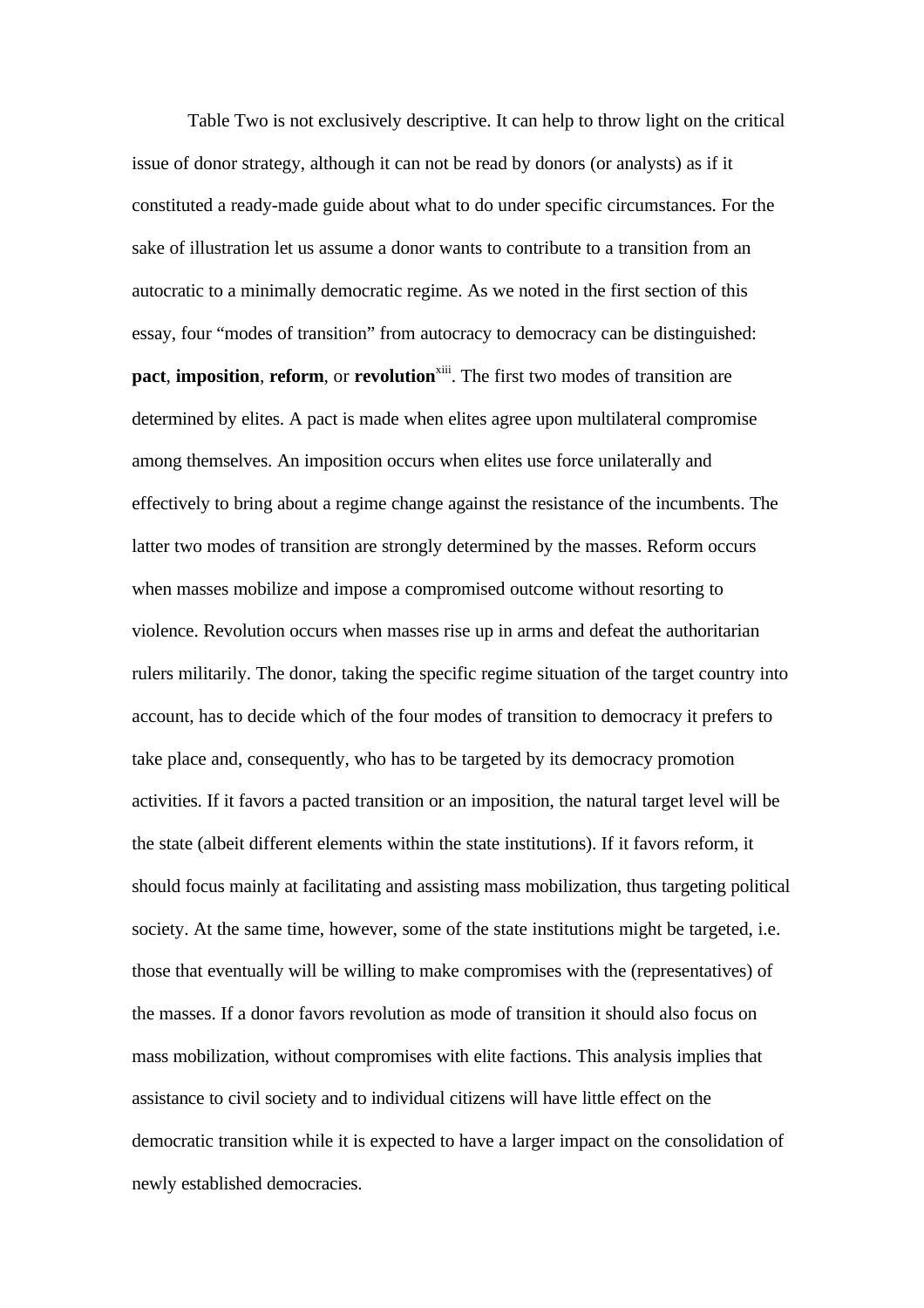In the following we describe briefly each of the four target levels of democracy assistance represented in Table Two. **Individual Citizens** are generally exposed to civic education. It aims generally at transferring knowledge about democratic institutions and practices, socializing individuals to democratic (civic) values, and changing their behavior. Sometimes civic education focuses training of individuals of why and how to cast votes in elections.

**Civil Society**. Democracy assistance targets organizations that are at least partially voluntary and relatively independent from the state. They include, first and foremost, private associations that are formed voluntarily and spontaneously and that focus on the delivery of services to their members and often to non-members too. They also include, however, NGOs that are entirely or pre-dominantly based upon voluntary participation (but not necessarily on voluntary contributions) and that focus on policy advocacy for the production of public goods that cannot exclusively appropriated by their members. Third, associations representing class, sector, or professional interests are part of civil society, although they are often controlled or even run by the state and may even have compulsory membership under autocratic regimes. Four, assistance to 'bowling leagues' and 'bridge clubs' and similar types of civil society organizations is generally not considered to promote or protect democracy. Programs for assistance consist of one or more of the following items: providing financial resources and equipment, training organizations' members/personnel in skills, socializing them to norms, and transposing organizational models.

Assistance to service delivery associations increasingly involves elements of policy advocacy. Some donors argue, therefore, that this should be seen as a form of democracy assistance, since it aims at enhancing accountability and transparency at the local level. Support for advocacy movements, especially by US donors, is considered to be the most important instrument to promote and protect democracy. In the case of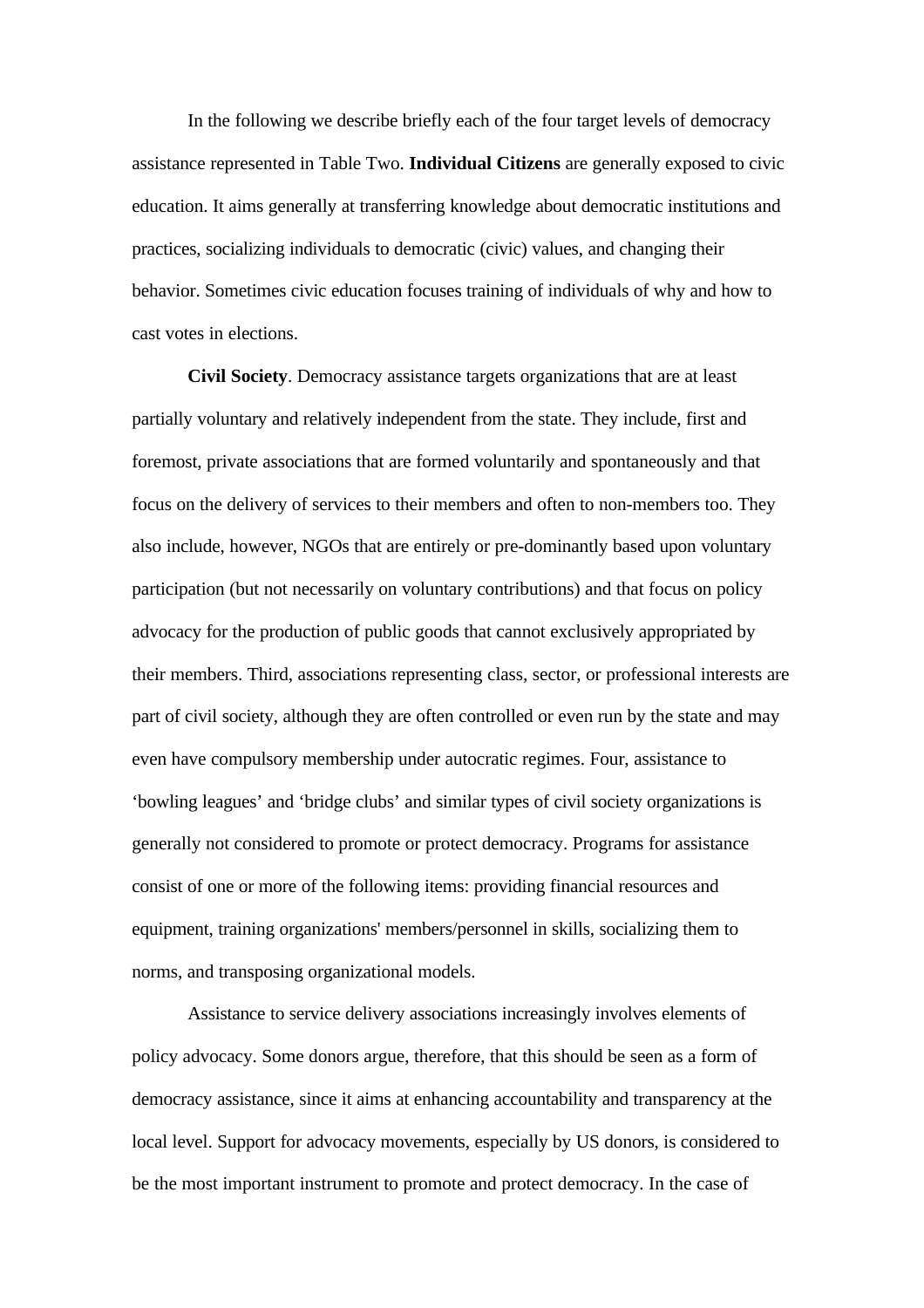support of human rights organizations under restricted autocratic regimes, this is certainly the case; however support for think tanks that contest economic policies of the same regimes is less likely to contribute to democratization (*pace* what donors themselves say about it). Support for interest groups, such as business associations, professional syndicates, and trade unions, would seem to do little to promote democracy (except if these groups convert themselves into political movements), but it may contribute significantly to regime consolidation once the transition is over. In any case, supporting them can help to create greater social support for policies of privatization, deregulation or other liberal economic reform, even when they have little impact upon democratization and that might actually be the main goal of the donor.

**Political Society***.* Rightly so, a USAID official observed that all forms of democracy assistance are political in the sense that foreign intervention in a target country always arouses controversy, even for such seemingly innocuous tasks as civic education for the inhabitants of poor neighborhoods. For us, external support for political society involves assistance to the specialized organizations and movements of political society. These actors potentially represent the interests and passions of large segments of the population. Moreover, they compete which each other for office, both against the incumbents of an autocratic regime and within democratic electoral processes. Because these parties, movements, and networks do compete with each other, any foreign intervention - including training parliamentarians and party cadres, supporting the (re)structuring of political parties, assisting in campaigns - is bound to affect the terms of this contest and can lead to accusations of manipulation and differential favoritism. In a generic sense, political assistance encourages political actors to accept democratic rules for political competition and to reduce uncertainty. But differences in other characteristics of political assistance depend on its ultimate goal: promoting transition to democracy or protecting newly democratized regimes to relapse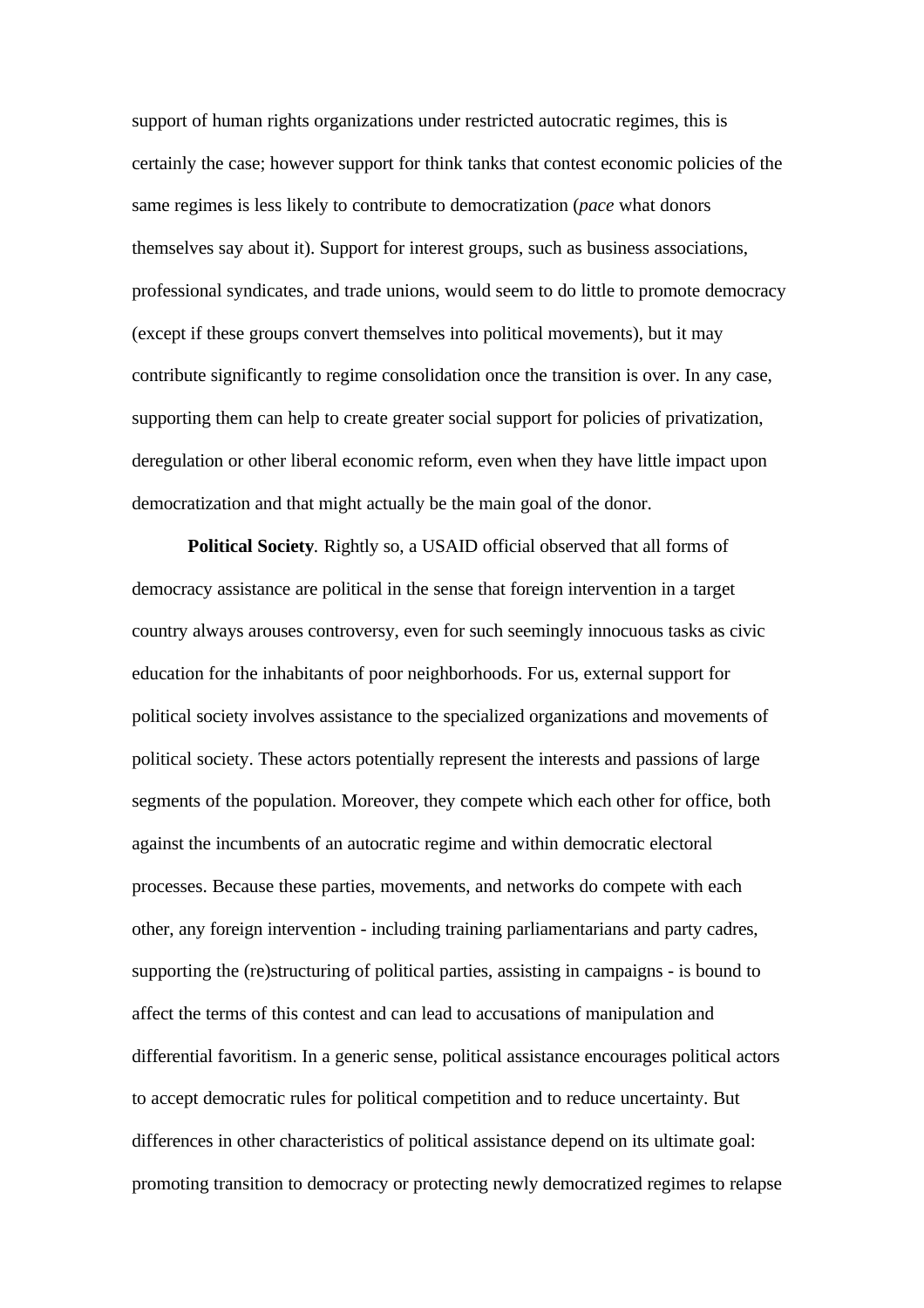into autocracy. In the case of democracy protection, political assistance aims at increasing stability. While in the case of democracy promotion it aims at the destabilization of the autocratic regime in order to give way to a democratic regime.

**State Building** is intended to support institutions of public authorities, not to improve their repressive capacity, but to reform those institutions that have made democracy work in liberal Western democracies. This involves such things as equipping legislative bodies with computers to create data bases of their activities and existing laws; setting up documentation services regarding legislation of other countries of the world that might be used to inform law makers while drafting new legislation; and training of their personnel in order to manage these flows of information and to perform better their institutional roles. Judiciary bodies, especially Supreme or Constitutional Courts, have become a main focus of institution building assistance, providing them with electronic databases on legislation and decisions of foreign supreme courts and to set up exchanges between judges of other courts. Police apparatuses are modernized and personnel trained to become more respectful of human rights. Rarely is the military assisted in the same way and to the same extent as the police, even though in many countries the need to promote civil control over the military is fundamental for a democratic experiment to start and to survive. Finally, territorial decentralization and functional deconcentration of public authorities has become a major component of institution building assistance, presumably on the grounds that devolving power to regional, provincial and local institutions serves as an incentive for greater citizen participation which would be a stimulus for democratic transitions as well as a check on the likelihood that newly democratized regimes relapse into centralized autocracies. The main objective of all state building is to make state agencies more efficient, transparent and accountable with the assumption that this type of assistance will make the new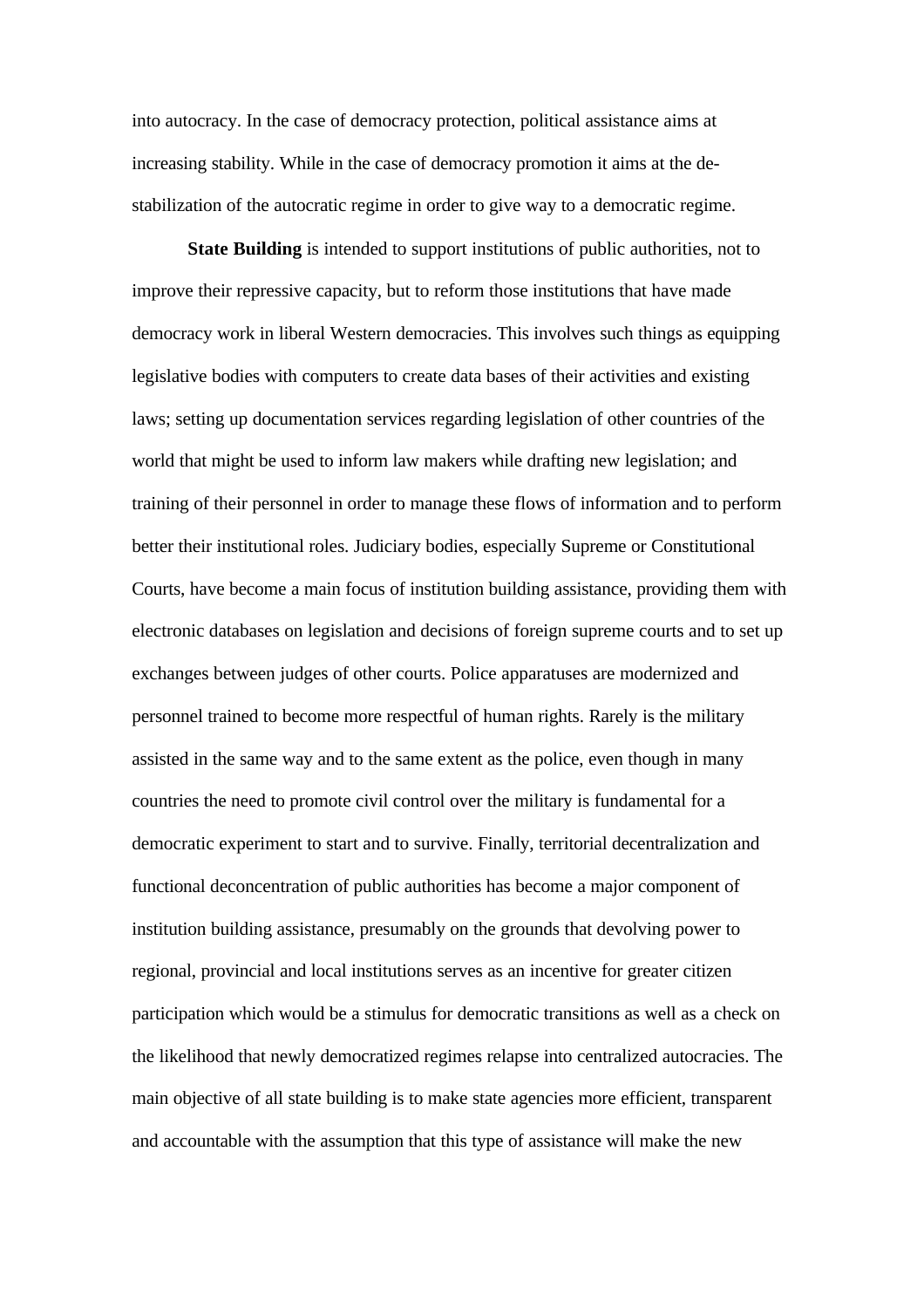regime more stable. Inversely, however, when provided to existing autocratic regimes, it may make an eventual democratic outcome less likely.

#### **III. DONORS AND STRATEGIES**

#### **1. Donor Statements and Strategy**

By strategy, we usually mean a set of assumptions about causal relations and expectations about reciprocal behavior that underpins a chosen course of action. In the case of DPP, such a strategy should include both technical and operational guidelines for setting up programs that are likely to have a positive impact on political liberalization, democratization, and/or the consolidation of democracy. An overview of donors' statements about strategy indicates that this is rarely the case. Most of the time, strategic statements are nothing else than more extensive and abstract statements about goals. When they provide an explicit account of how these goals are to be reached, i.e. how such programs are supposed to weaken autocracy or strengthen democracy may rely heavily upon such intervening conditions as "civil society," "pluralism," "local involvement," whose relation to democracy is regarded as unproblematic. Moreover, these concepts are almost as nebulous and difficult to assess as democracy itself.<sup>xiv</sup> Indeed, some even use them as synonyms for it! The Canadian International Development Agency locates its activities within a broad conceptual framework where "democratization," "human rights," and "governance" are interconnected, while the nature of this interrelation neither described and nor translated into specific policy instruments.<sup>xv</sup> This (deliberate) under-specification of intermediate goals and their ultimate effect precludes actors from specifying (much less adopting) safe, reliable and precise strategies. Rather, it seems to serve the purpose of establishing a "discourse" or normative language that is flexible enough to be shared by many donors and to be picked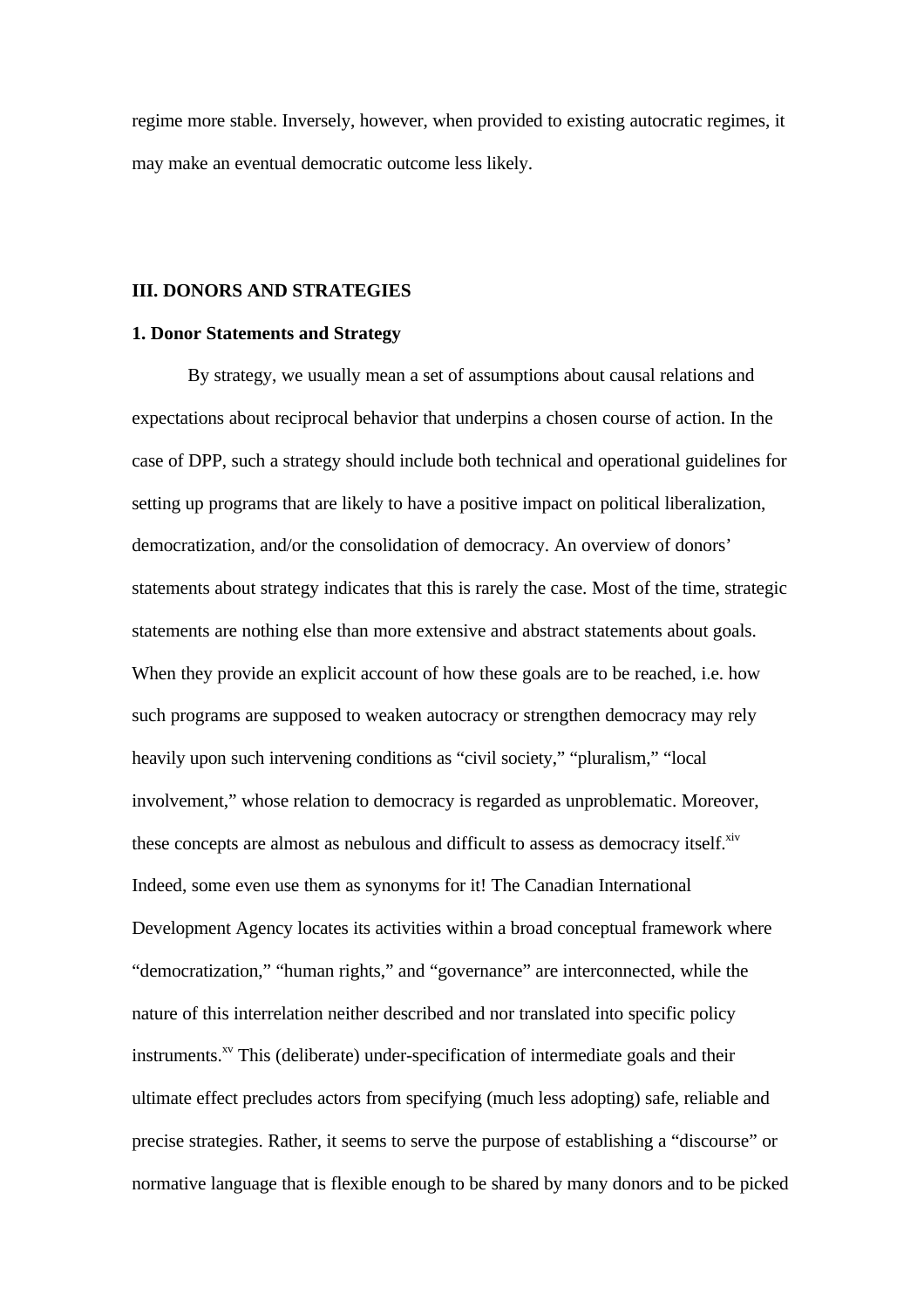up by most recipients, thus fostering a semblance of coherence and facilitating a modest degree of coordination. Some donors have straightforwardly expressed their doubts about the necessity to defining an all-encompassing and all-binding strategic framework. Japan, for instance, has overtly opted for a very pragmatic stance and does not consider the definition of any "specific policy" as a *sine qua non* condition for sound programs to be implemented.<sup>xvi</sup>

When we turn to the part of donors' strategic statements that concern operationalization or implementation, we find a more fine-tuned approach. Recently, this has undergone important modifications. DPP was initially limited to the transplantation of a limited set of institutions and procedures believed to be constituent of democracy, at least in the case of the US.<sup>xvii</sup> Subsequently, donors have taken more into account the local context and the dynamics of political change. As a result, they have started to develop more flexible and responsive strategies. In the USAID document quoted above, for instance, there is a novel emphasis on context-dependency: "social, political, economic, and cultural realities" are said to inform the type of programs adopted. A growing sensitivity to timing has also become very important: in the same document, USAID insists on the fact that "timing can be critical," and that "one-time events (…) can jump start the democratization process." In other words, donors seem to become cognizant of the fact that during the process of regime change "critical junctures" can emerge<sup>xviii</sup>. Timely and appropriate external intervention during these "windows of opportunity" can have an impact that may be deeper and more persist - even one that establishes a new pattern of "path dependence" toward the consolidation of democracy.

#### **2. Implicit Determinants of Donor Strategies**

Analyzing a strategy does not only involve interpretating subtle conceptual differences embedded in documents or in the pattern of implemented programs. Much of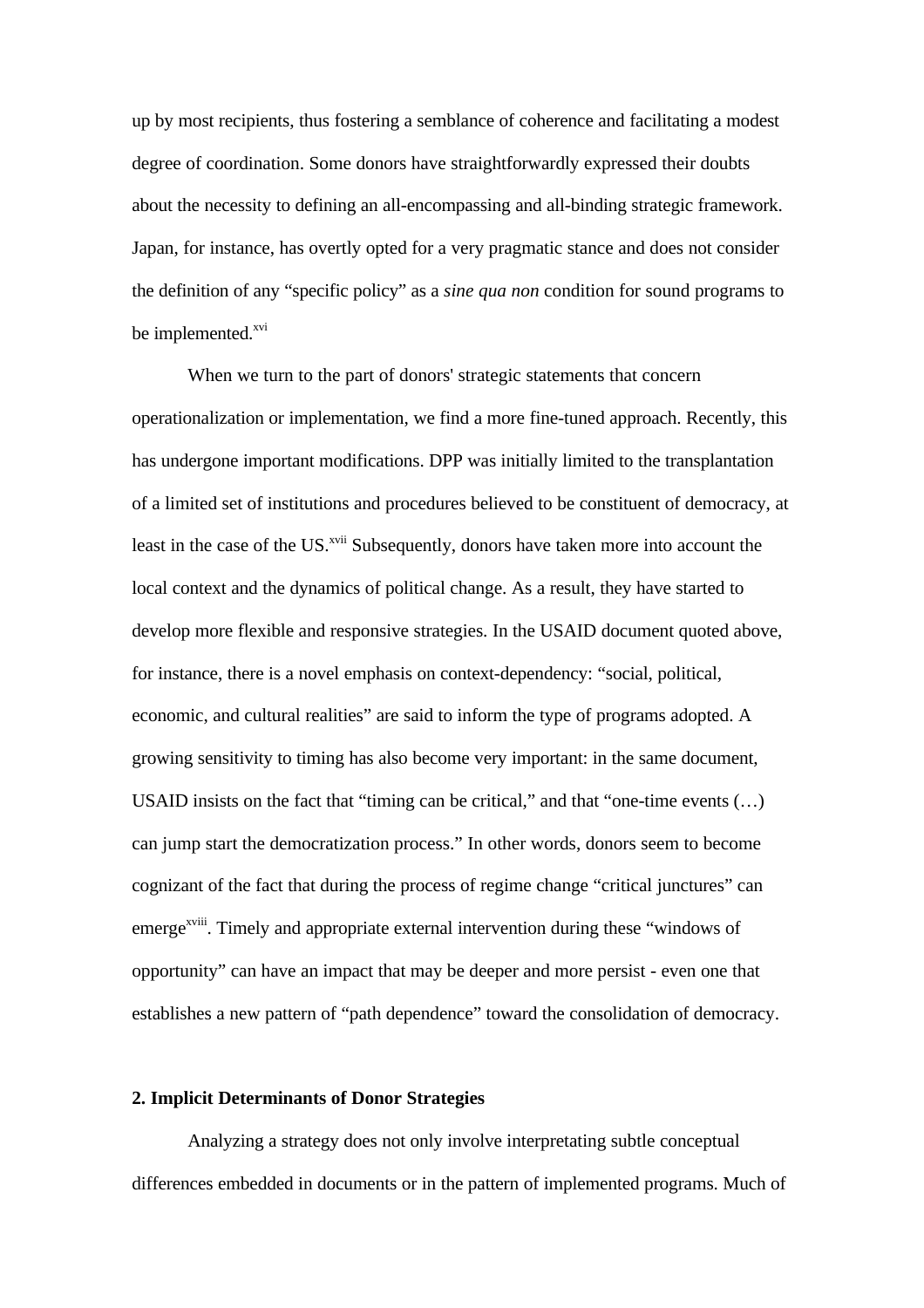the actual internal discussion about what works better can only be understood in the light of domestic debates in the donor country. For example, when the issue arises whether a potential donor government should intervene in a specific country that is still autocratic and to what extent or in which sectors, the discussion on alternative options will not only be determined by technical views, past experience, or reasoned assessments. What is also at stake (if not overtly so) are the objectives of the donor country's foreign policy. As recently was observed in the case of the US, "what is really under discussion are not pragmatic judgments about what works and what doesn't (…) What really is at issue, however, is more fundamental than the question whether the 'rule of law' needs to be established before elections. The truth is, many of the people advancing such arguments don't care one way or the other. (…) Debate over democracy promotion is really just a proxy for a larger war over the overall direction of American policy abroad and at home."xix DPP has increasingly provided a generic framework for the foreign policies of all Western countries. Therefore, the nature of strategic thinking about it cannot but reflect deep-seated beliefs about the importance of domestic patterns of democracy, the definition of a "safe" international environment for a given country and the international role that its leaders envision for it. This relation between DPP and foreign policy has been rendered quite explicit in the so-called "democratic peace" thesis, i.e. the world-wide expansion of democracy, it is argued, fits the US security interests and favors the flow of international trade.<sup>xx</sup>

The linkage between DPP and less principled, more "realist," conceptions of foreign policy points at another determining factor. If it is sometimes difficult to establish a strategic link between normative statements of purpose about democratization and the magnitude and content of specific programs, it is because donors – in particular, government donors – also have less publicly "confessable" purposes, that are better pursued if they can be dressed up contributions to democracy. Put bluntly, the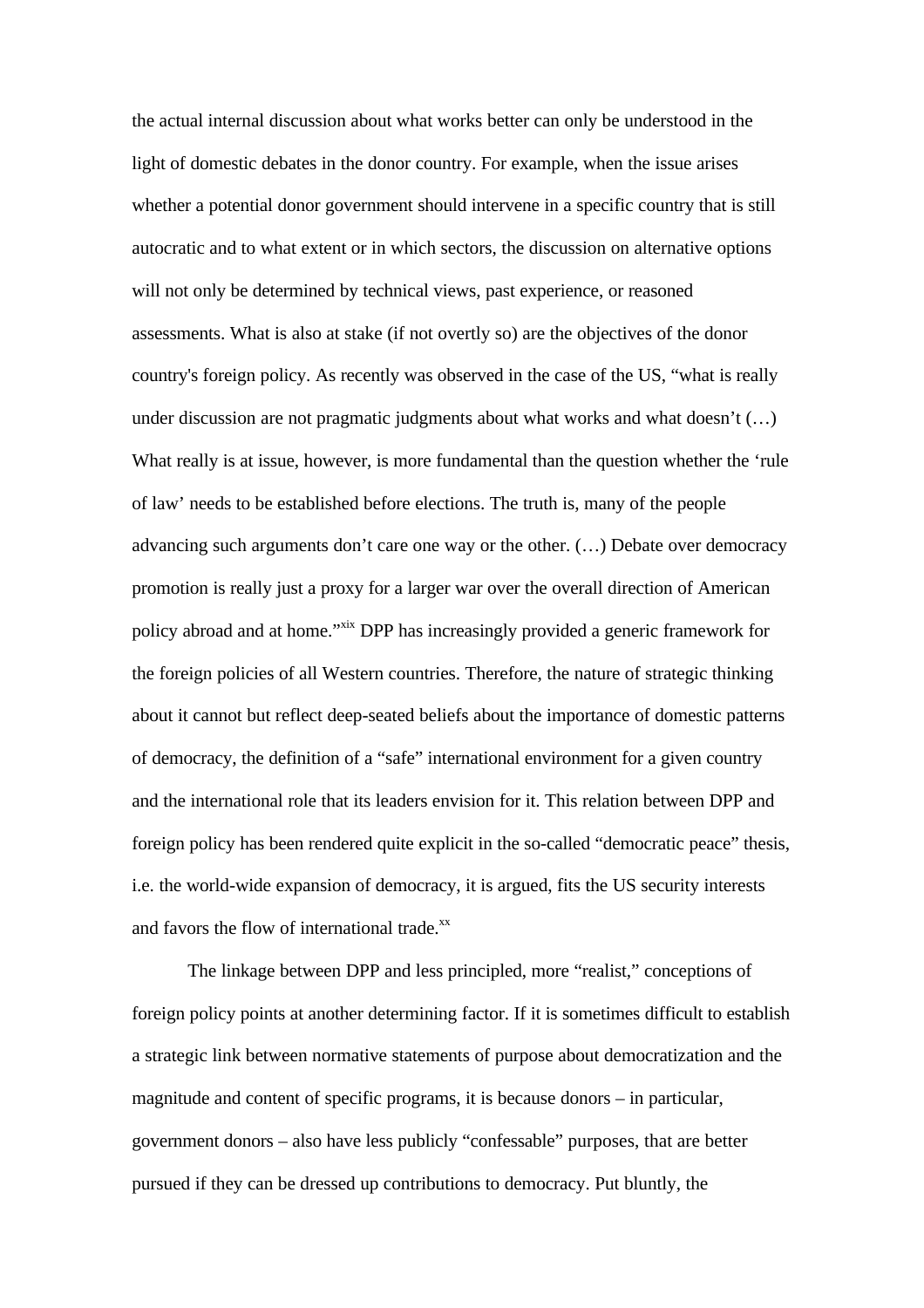motivations of donors cannot be derived simply from their own statements of purpose and this makes it all the more difficult to assess whether DPP really has been successful.

#### **3. Implicit Goals of Democracy Promotion & Protection**

The "unconfessable" purposes can be of a very different nature, ranging roughly from the economic to the political. They can be limited to the recipient country or have a broader intended impact. For instance, DPP frequently has been used as an instrument for promoting economic liberalization. This has been the case in the Middle East where some donors emphasize those aspects of political liberalization that serve economic purposes.<sup>xxi</sup> For example, the creation of a safer and more attractive context for foreign capital flows can be found behind the emphasis on establishing the "rule of law," which becomes reduced to a mere concern for more stable and predictable legal framework for commerce. These programs aiming at economic liberalization usually assume that the donor country will derive benefits from the creation of freer markets for consumption, investment and production, even if the impact of this upon democracy promotion & protection is by no means clear. In extreme cases, economic benefits are directly built into donor activities under the form of clauses restricting procurement to its own firms.

As far as confessedly political goals are concerned, it is useful to distinguish between two strategic orientations. The first concerns the establishment and consolidation of generic political **processes**, such as free and fair elections or collective bargaining between capital and labor - without regard who wins or loses in these processes. The second is concerned precisely with these **outcomes** namely, helping one political party to win elections or one social partner to strengthen its bargaining capacity. Obviously, this conceptual distinction is not always easy to make empirically. Programs aimed at strengthening the electoral process easily lend themselves to discrete forms of partisan sponsorship. Policies in pursuit of economic liberalization almost always imply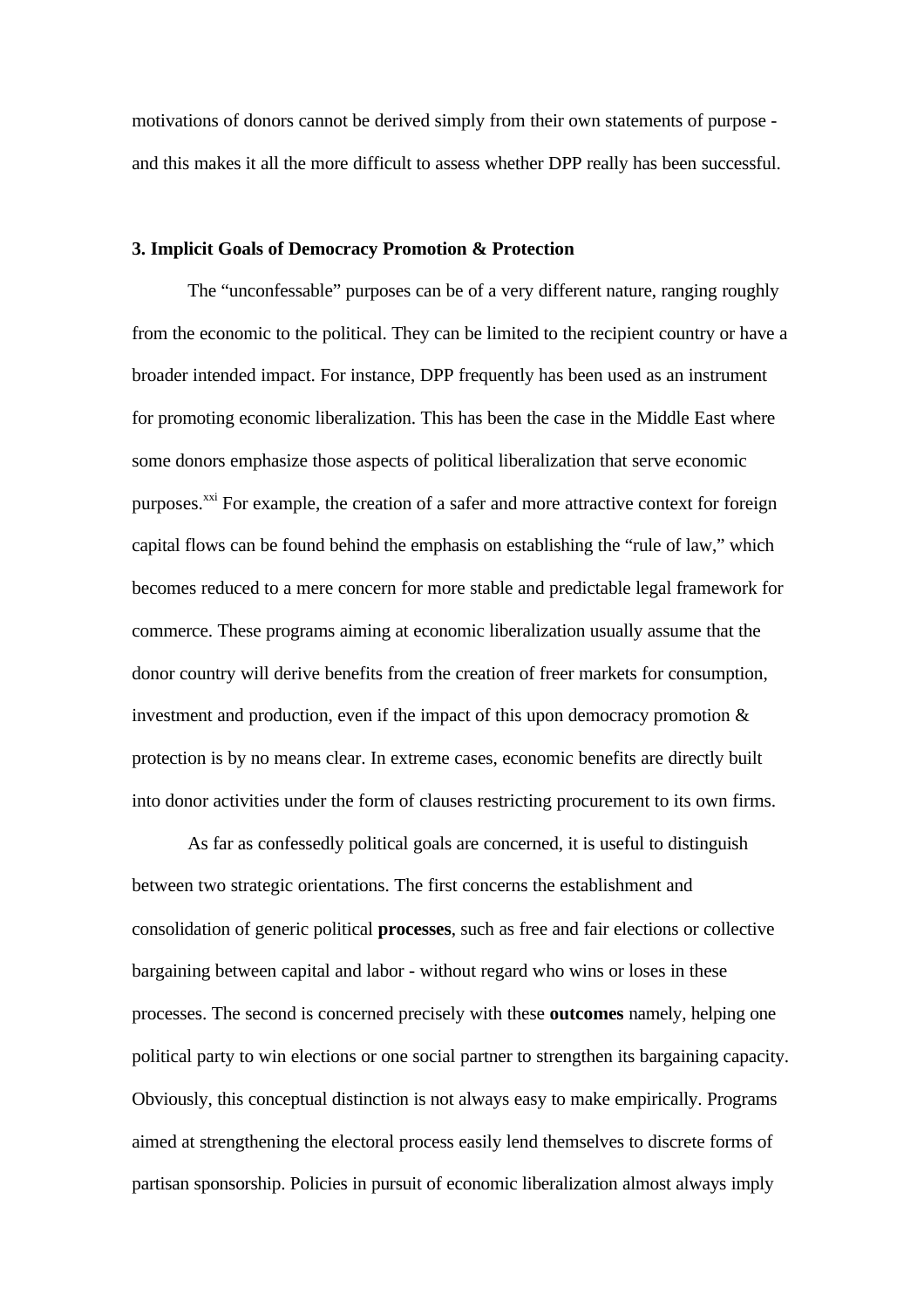that specific organized interests (business associations and, even more, trade unions) not be involved in "market distorting" practices with obvious consequences for the distribution of benefits.

Strategies of DPP can also be informed by political goals at the international or regional level. For example, the peace agreement between Egypt – still relatively authoritarian – and Israel - generally considered to be a democracy which deprives a substantial percentage of those residing in its territory of full citizenship rights - is used to justify limiting DPP activities in Egypt because a more democratic regime in this country might take a less benign position toward Israel. Other donor objectives reflect their domestic policy concerns even when these are to mentioned. In the case of continental Europe, one can argue that some DPP programs are aimed at containing migration flows from recipient countries on the grounds that a more democratic regime should be better able to satisfy the demands of its subjects and, hence, they would have less incentive to leave - although available data shows no convincing correlation between the nature of the political regime and the economic performance of a country. This policy has been particularly apparent in the relations between European Union members and the Maghreb countries.

#### **4. Bureaucratic Factors Influencing Strategy**

Inevitably (but variably) donor strategies are influenced by bureaucratic structure and organizational culture. They also differ along a continuum running from governmental to private types of donors. Governmental agencies are more likely to be constrained by domestic political calculations, if not by overt pressures, while NGOs seem to enjoy a wider room of strategic maneuver - hence, the tendency for the former to "off-load" tasks on the latter. Privately managed organizations drawing on public funds – such as the National Endowment for Democracy, for instance – combine both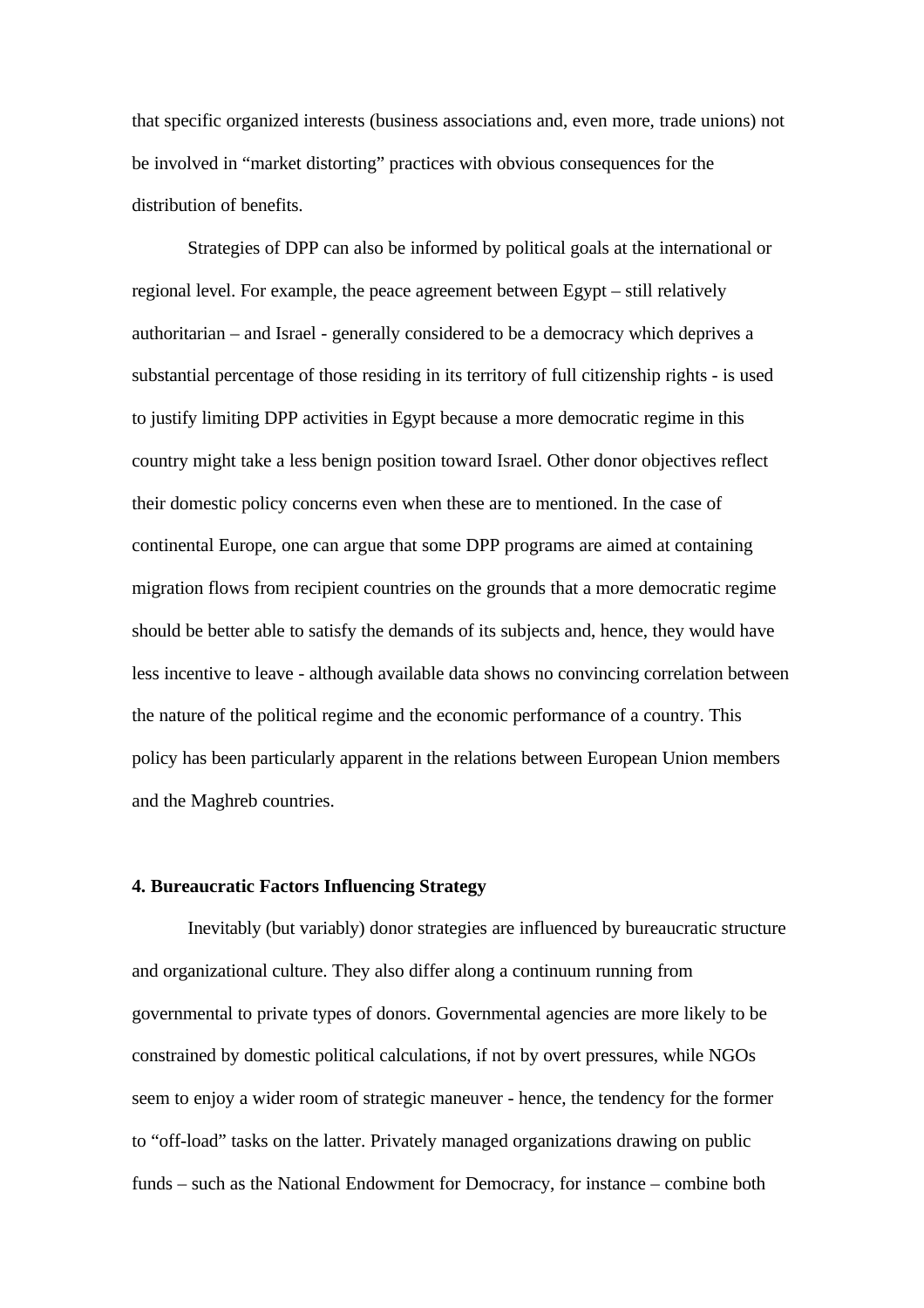features. From an organizational point of view, one can hypothesize that governmental agencies depend more upon bureaucratic structures with their more complex, slower and more cautious decision-making processes. Smaller organizations, especially if they are private and spending private money, seem more likely to respond more quickly, to adopt more flexible strategies and to be willing to take greater risks. The time elapsed between implementation and feed-back also should vary significantly depending on the same factors. Access to financial and technical resources will also be a discriminatory element in the strategy adopted. The smaller budgets of most NGOs should orient the donor toward small-scale, cost-efficient strategies, while government agencies spend more on overhead costs, planning, research and evaluation. This, incidentally, does not guarantee better results for the latter, but it does generate more data for the analyst.

Organizational factors also seem to have an impact on the involvement of recipients in the implementation of projects. As mentioned above, donors with tight budget constraints, especially private donors, tend to rely on local agents for the implementation of projects, although recent developments have also placed budget constraints on large, publicly funded agencies. But these constraints are usually of a different kind. Government donors have to produce evidence of efficiency and success – the so-called "Management for Results" approach – to its domestic consitituents. As a result, they tend to dedicate more funds to evaluation, although these may have little or no effect on revising their overall strategy.

#### **IV. EVALUATING DPP: PROBLEMS AND PROSPECTS**

#### **1. Double-Role of Evaluation for Donors**

In the previous section, we sketched the emergence of the global democratization agenda because it provides the framework within which evaluation issues are formulated.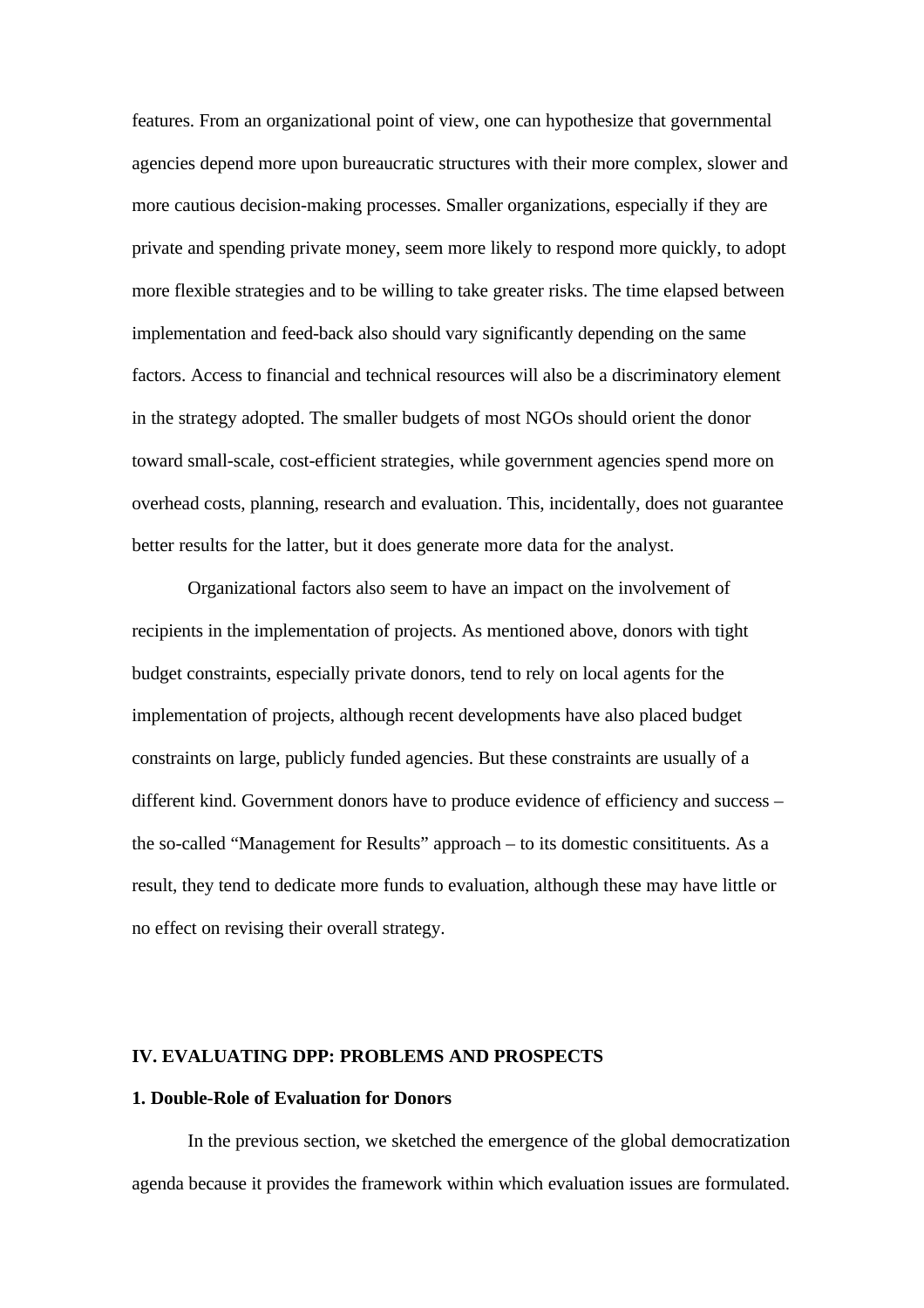More precisely, it is within this agenda that the parameters regulating evaluation procedures have to be set. Only from clear, reliable and precise statements of purpose can criteria to assess impact be derived. However, by using a single label, "Democracy Promotion & Protection," to cover such a wide range of external interventions we have made the task more difficult. There are two (related) problems. First, the conceptual stretching that characterizes donor discourse on democracy. Second, the very general terms in which their objectives are formulated. The current proliferation of public and private organizations claiming to promote democracy, no doubt, contributed to broadening the scope of activities falling under that *rubrique*. In the process, the concept of democracy itself has been so stretched that it now covers such a wide range of items that it is of little analytical utility. For example, "conflict prevention" is often included within the scope of DPP, even though it is not always obvious that it contributes to democratization. Using the label indiscriminately entails the risk of confusing a means of legitimation with a statement of purpose and makes more difficult the selection of appropriate criteria for evaluation. One can do a good job in preventing conflicts or designing economic reform programs without necessarily making much of an independent contribution to regime change, even less the consolidation of democracy. Conflicts can be resolved by undemocratic means. Democracies are supposed to be compatible with a wide range of economic policies. These activities should be assessed and evaluated according to their own criteria, not according to their potential impact on the evolution of the polity toward Western democratic forms. The wider the conceptual scope of DPP, the looser will be the probable relationship between the achievements of democracy promoters & protectors and the democratization process itself.

Another obstacle to the design of sound assessments is the high degree of generalization and abstraction of the terms in which donors couch their objectives. They leave a great deal open to subjective interpretation. Civil society assistance provides a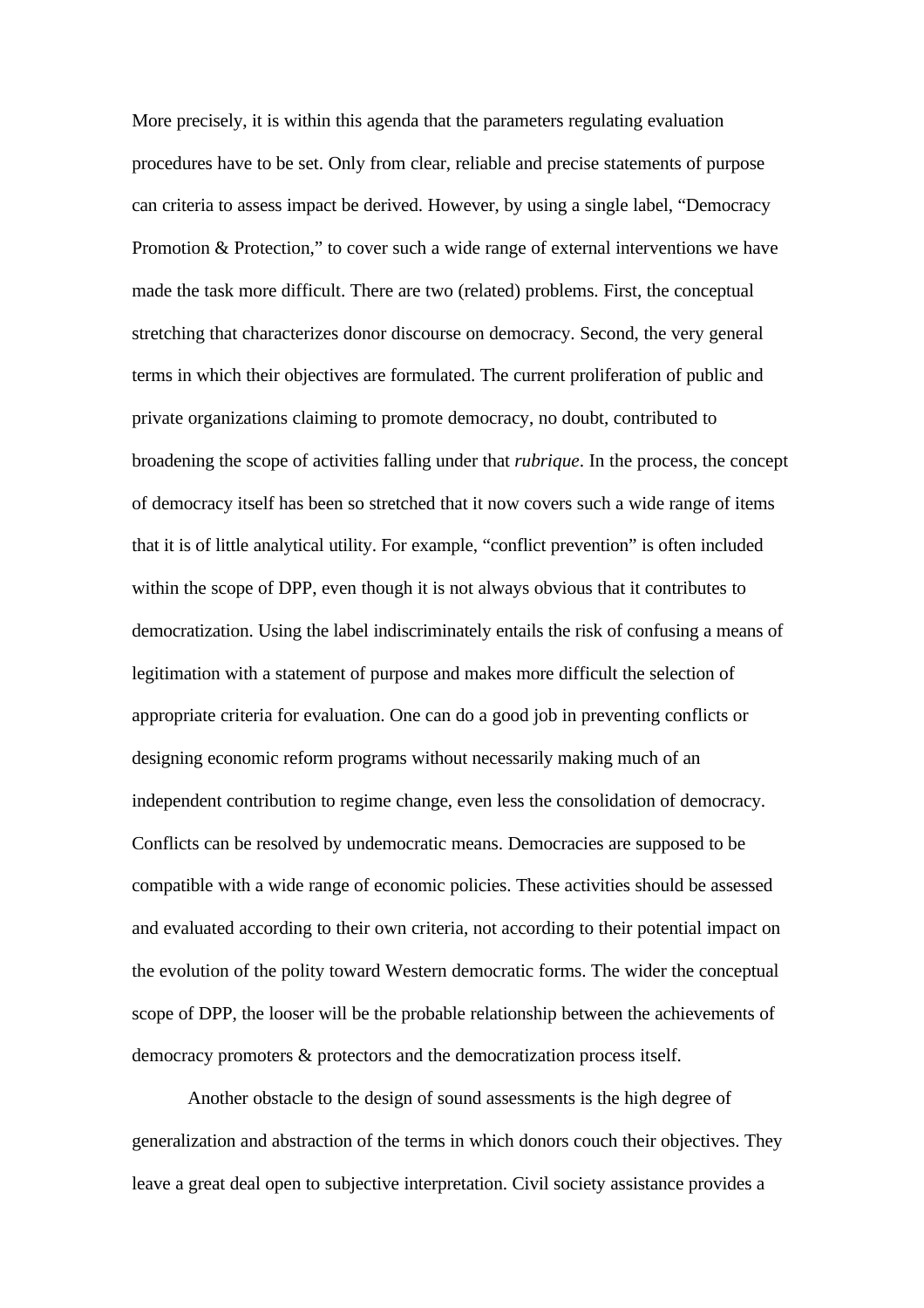typical example of how the description of DPP programs tends to undermine any evaluation effort. What one finds in the donors' documents is a set of convergent assumptions and beliefs about the positive contribution of civil society to democracy *en général* – a set of ideas which is particularly difficult to translate into appropriate practices. Everybody agrees that some type of civil society is a major element of established democracies, while the crucial role of grass-root mobilization in the fall of communist regimes in Central and Eastern Europe has reinforced the idea that some type of civil society is a major requisite of democracy. This powerful example has certainly convinced donors that civil society is a "good thing". Yet, it seems that donors ignore the possibility that units of civil societies are not all homogeneous, liberal, democratic and unified. More often than not, they are ridden with conflicting claims to representations, competing world views and rivalry over resources and power positions. They can even mobilize around ethnic or religious cleavages that are mutually intolerant. Donors seem to assume that units of civil society are necessarily independent of the state, even destined to oppose the use of public authority, when in many cases civil society and state interests are intertwined, even self-reinforcing around national interests<sup>xxii</sup>. Not surprising then, an overview of the documents and statements on civil society assistance by major donors reveals that a rigorous definition and a corresponding typology of organizations are still lacking<sup>xxiii</sup>.

In practice, when donors support civil society, they tend to concentrate their efforts on highly visible advocacy NGOs and think tanks based in the national capital that have a Western structure and, often, are staffed by European or US trained personnel. This implies an exclusion of specifically political organizations (i.e. political parties and related movements). To change autocratic regimes, mass political mobilization is often necessary and this is most often organized and guided by parties and their allied movements. The end result is hardly neutral. External donors select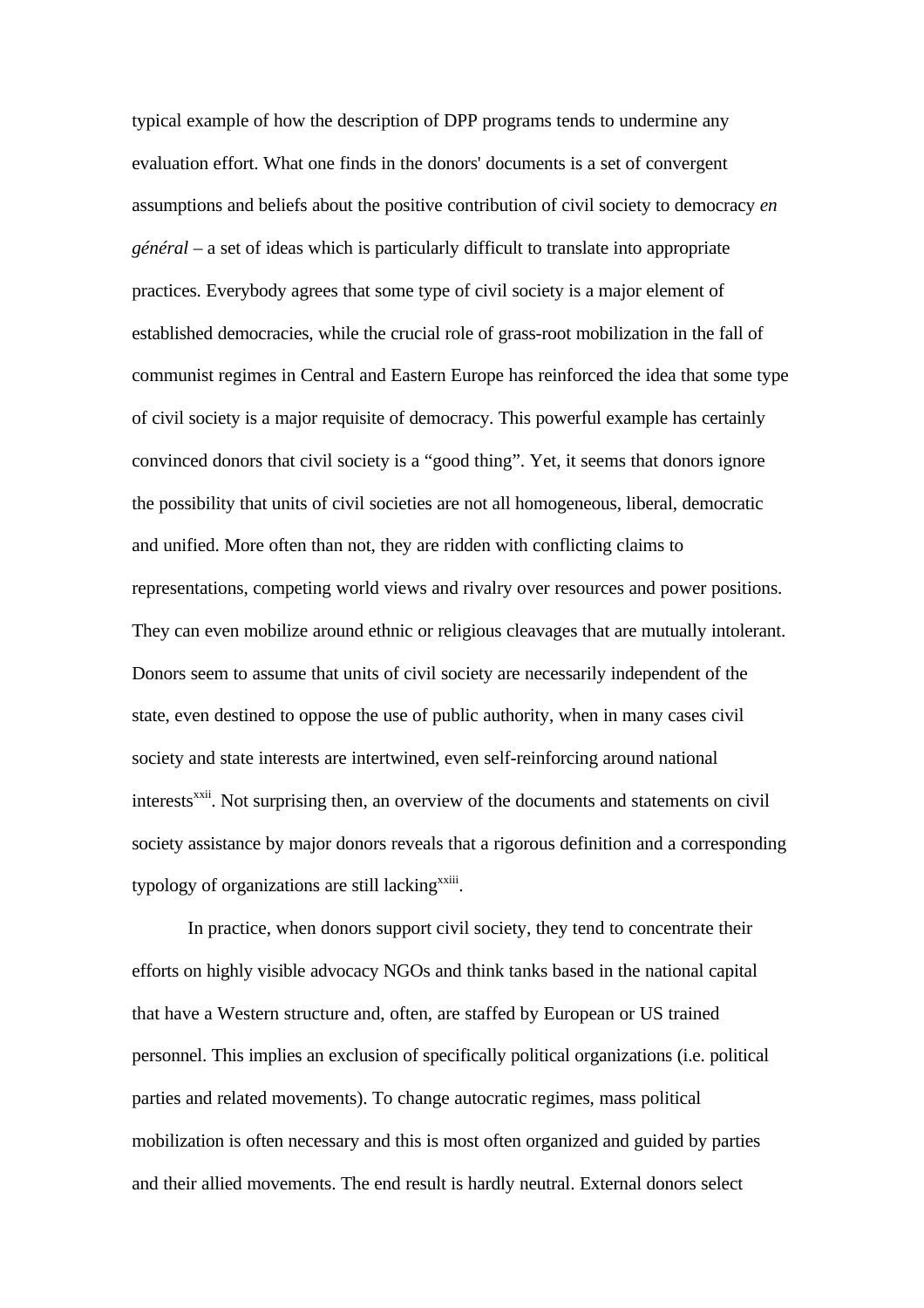specific social groups or organizations in civil society according to their criteria and values, and favor them over others. Being more explicit about these political or strategic goals would allow for the formulation of more apposite criteria for later evaluation. The German political foundations, which are the least transparent among contemporary democracy promoters & protectors tend to adopt evaluation procedures and program designs that involve specific and often partisan political goals and avoid vague generalizations and claims about democratization writ large.

The train of thought in current research regarding the role of civil society in explaining economic performance and the entrenchment of democratic practices rests on the notions such as "trust" and "social capital," which, apart from being controversially, are not easily converted into operational guidelines. If associability *as such* generates the civic virtues that sustain institutional performance and democracy, why should the donors not sponsor bowling clubs and bridge clubs, instead of NGOs?

#### **2. Unintended Effects of DPP**

Program evaluations rarely address the issue of the possible unintended effects of the projects under scrutiny. Policy outcomes can get distorted and they can generate negative as well as positive externalities. In other words, it is not sufficient just to measure the extent to which a specific goal has been reached. The "complete evaluator" has to deal with the entire array of changes emanating from a specific program or project. It is a common temptation to limit the notion of impact to those results which bear a manifest relationship of causality to the statement of purpose of the donor and to overlook side-effects which do not seem related at first sight. It is all the more tempting to do so since only the former type of impact entitles one to address the narrow issue of project success or failure - the two notions which really seem to matter to policy makers and donors. We will briefly examine some possible side-effects of donor intervention.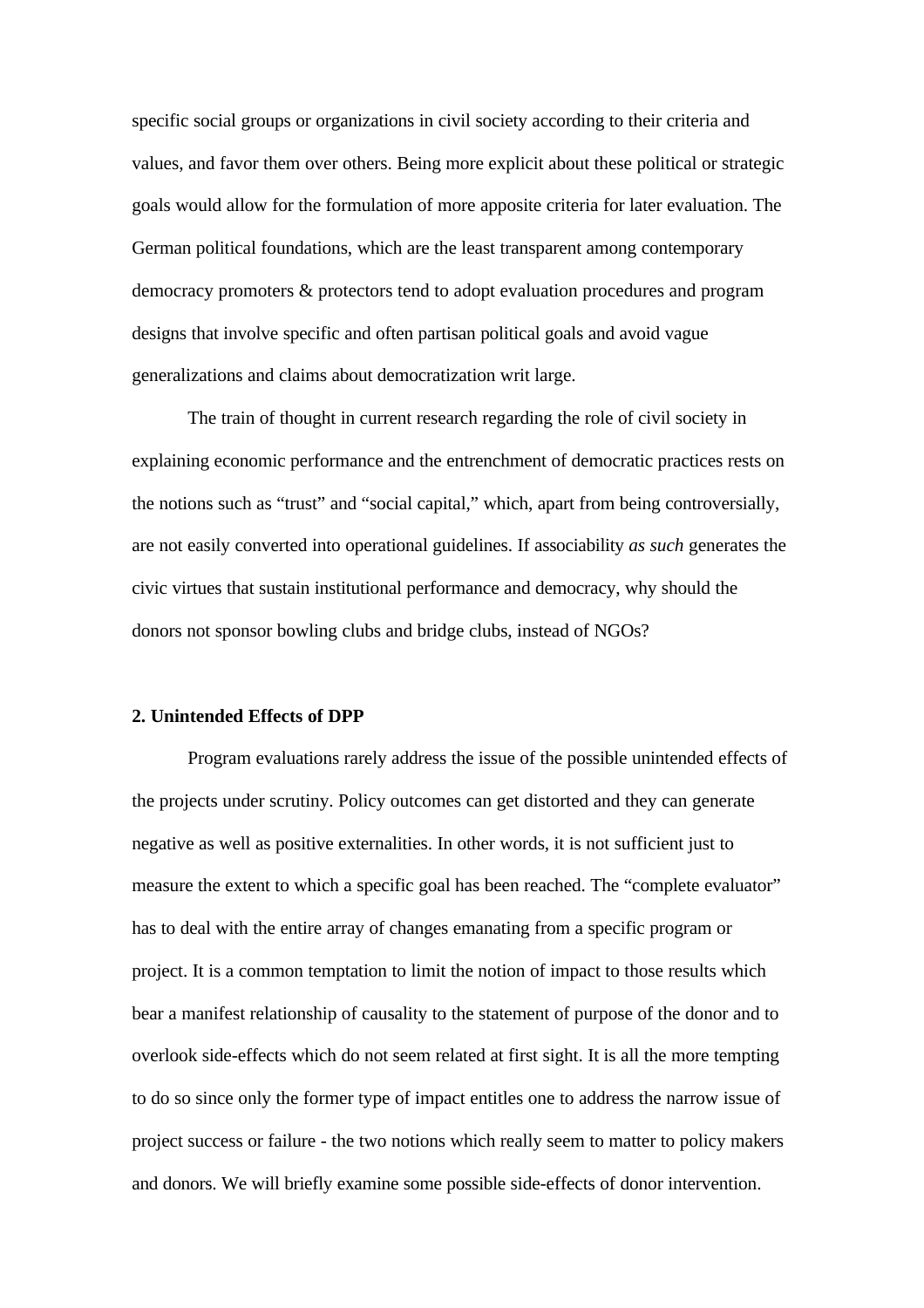Donors are often perceived as 'external actors' who provide support from outside and limit themselves to transferring resources and know-how to partner organizations that carry out their own agenda. Whether they "strengthen institutions" or "build capacities". Their role is usually presented as that of mere "facilitators" who provide technical or logistic support. In other words, their intervention does not seem to alter the nature of the partner organization. Recent research has shown that the donorrecipient relationship is much more interactive and does affect the behavior, the structure and the political status of the recipient. These unintended side-effects are usually overlooked and yet they constitute potentially very important factors in the overall impact of DPP. Although the language is usually that of "equal partnership," the actual donor-recipient relation is one of dependency. For many NGOs entering into such a relation with a donor organization means putting the emphasis on activities compatible with the donor's goals and conceptions and it sometimes means modifying one's established and links to the community or constituency it serves. Recipients tend to develop upward linkages and accountability to their donor which is potentially detrimental to downward accountability to their members<sup>xxiv</sup>. Whether as recipients or contractors of external organizations, NGOs run the risk of loosing their identity as they absorb external organizational norms and standards. This is not necessarily a matter of "donor capture." Recipients are not always passive targets that are selected according to donors' standards. They tend to adapt to the discourse of the donors and to pay at least lip service to their values and ideas in order to increase the likelihood of funding. In a similar manner, the increasing number of organizations on the DPP scene and the "associational explosion" of the past decades have contributed to shaping a very competitive market for donor funds. As a result, the organizational culture of NGOs has undergone tremendous changes, increasingly relying on managerial competence and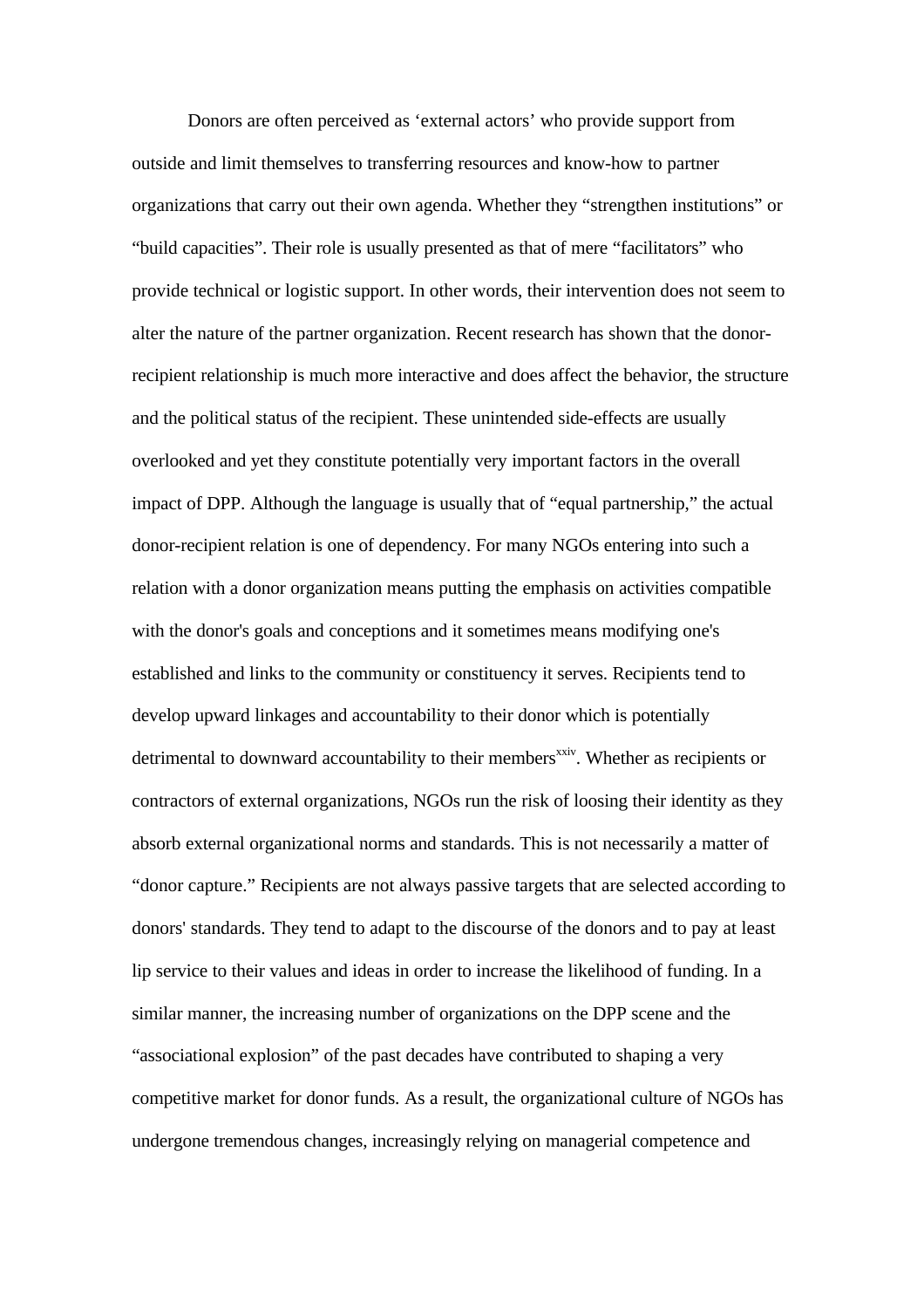financial skills and, thus, shifting the emphasis from militancy and voluntary action to technocracy and paid labor, with its concomitant dose of depolitization.

Unintended effects of democracy assistance can also be due to inter-donor communication. There is much evidence that information exchanges and consultative groups between donors have been instrumental in developing a broad consensus about the goals and norms of DPP. Differences between donors are less substantial than in the past, and they are mostly differences of emphasis on diverse components of a broadened but increasingly unified agenda. Some organizations will have a more normative approach; others a more technical one. Some will deal with the judiciary and human rights, others will focus on elections. Such differences express a division of labor among the donors rather than a divide in political or ideological purposes. As an important consequence of these developments, whomever they turn to, potential grantees will find similar standards and expectations, and virtually identical conceptions of political development and democratization. In other words, there is a discrepancy between a coherent and unified agenda of the donors and a diversity of objectives and working methods among the recipients. It is unclear the extent to which large donors, in particular, can foster heterogeneity in their programs to promote civil society development. Too much coordination among donors entails the risk of creating "supergrantees" which penetrate the donor network simply because meeting the requirements of one donor means meeting those of others. This, in turn, generates a divide between those recipients which accept and adapt to donor norms and thus enjoy funding, visibility and a certain influence - often represented or chaired by locals educated in the UK or the US, sharing a certain managerial culture with the donor - and those that are excluded from the game.

Evaluating such side-effects and devising ways to avoid them is not easy, although, some tentative guidelines can be formulated. First, it should be possible to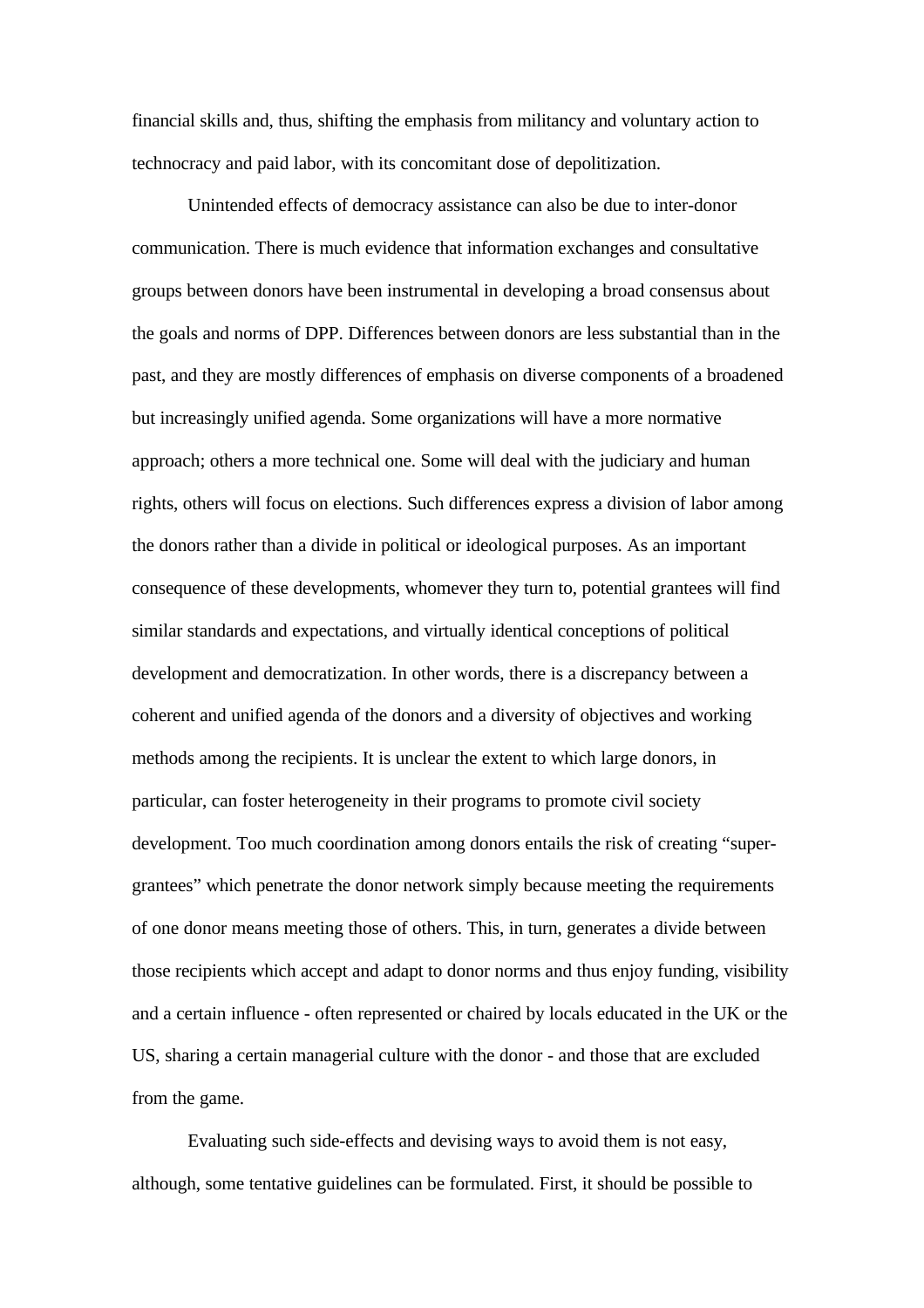include in the project evaluation an analysis of how recipients evolved over the long run, not only in terms of enhanced efficiency or advocacy capacity (formal or technical qualities that are supposed to be increased by external assistance), but also in so far as their agenda of activities, substantial commitments and public discourse are concerned. The evolution of linkages with various social groups that it represents or interacts with should also be taken into account. Second, if they want to avoid unintended effects of "donor capture" or of recipient "opportunism," donors should de-dramatize project failure and explicitly adopt a more experimental stand. This might mean not sponsoring always the same type of organizations or even the same organizations, even if they have proven to be reliable and successful partners. Donors are usually reluctant to explore such possibilities for several reasons. In the first place, for political foundations or state agencies, failure means primarily misallocating public funds for which they are accountable, which impunes their own legitimacy. To prevent this, donors have tended to develop rather tight selection and monitoring procedures and to favor *ex ante* assumptions over *ex post* assessment. These guidelines strongly limit the possibility for experimenting with diversified working methods, recipients and types of operations. "Private" donors, such as the Soros Foundation, may be better equipped for adopting an experimental approach, but they are sometimes viewed with contempt by official donors who charge them with "splashing money around" without any coherent strategy. In any case, their scale of operations and flexibility allow them to be more innovative and, sometimes, more cost efficient.

#### **3. Conceptual Limits and Political Constraints of Evaluation**

If unintended effects of democracy assistance programs are important and deserve more attention, existing approaches to evaluation raise problems on their own.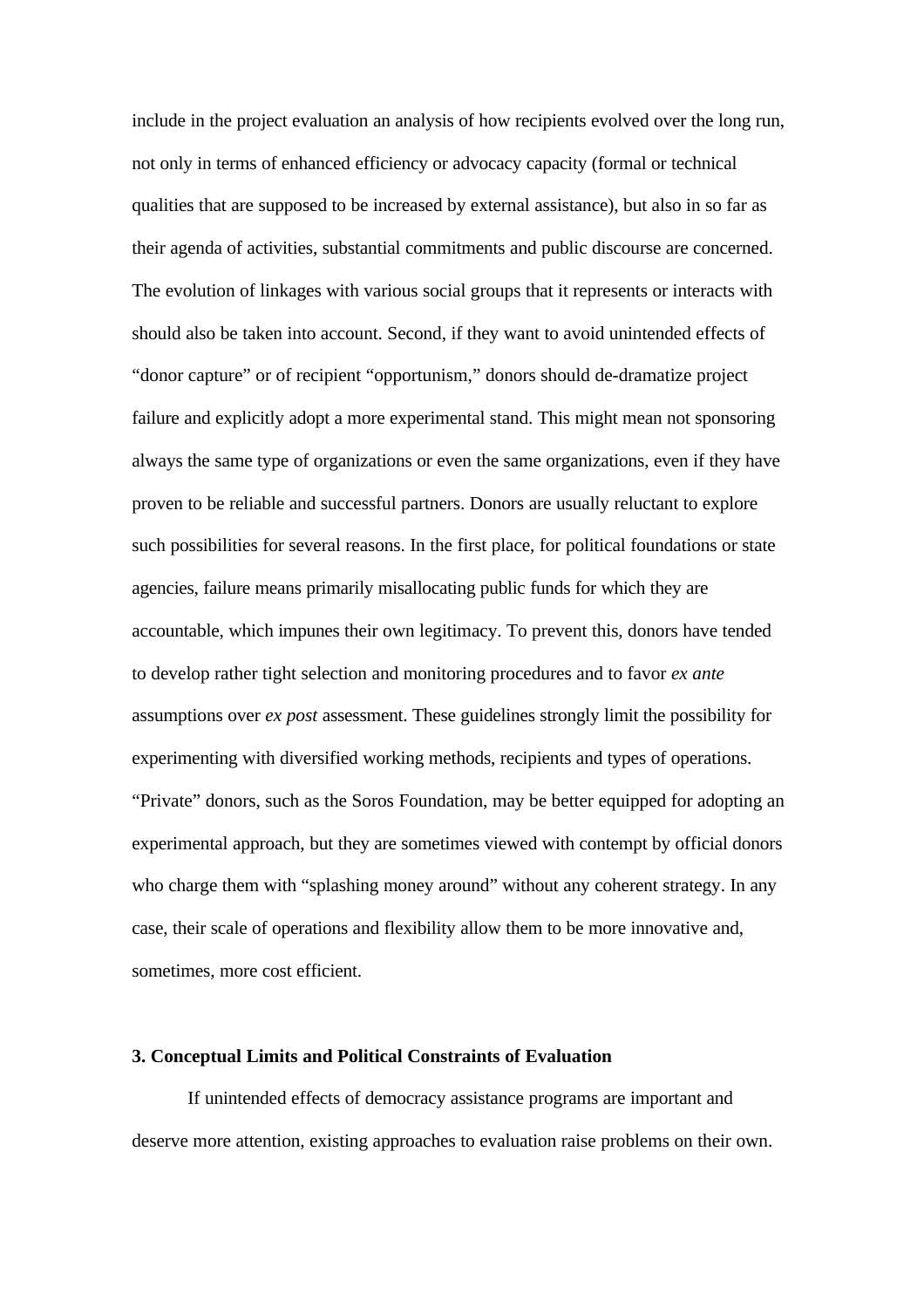Their limitations can be explained by two factors: institutional constraints and conceptual obstacles.

**Institutional constraints**. A wide range of institutional, financial and political factors shape the extent and the procedures of evaluation. The domestic context in which donors operate and their constraints in terms of accountability, accountancy and political legitimacy are the most salient aspects of the multiple pressures bearing upon their activities and public statements. Actually, donor concern with evaluation is relatively new. The pace of political events and democratic transitions in the late 1980s and early 1990s, as well as the high level of demand for technical or political assistance, induced donors to put emphasis on pragmatic and quick responsiveness - rather than on planning and evaluation. Only when domestic and public concern arose about the high levels of expenditure for foreign aid and the benefits derived from it (especially in the US), did donors find themselves under pressure to produce signs of success and, thereby, to legitimate their activities. An organization such as the National Endowment of Democracy, for instance, has been living under the threat of seeing its yearly endowment refused almost since its inception. The evolution of public finances in donor countries and budget cuts affecting their institutions contributed to building up such pressure. Evaluations have provided donor agencies with a means of producing public proofs of usefulness and success, and of meeting the requirements of official accounting. This domestic orientation certainly explains why "assessments of political aid programs are generally positive in terms of their impact on the process of democratization and tend to exaggerate the significance and contribution of these programs<sup>"xxv</sup>. Seen in such light, evaluation reports can be understood as being primarily motivated by accountability requirements. Although they are not the same thing and obey a different logic, the boundary between the two notions is blurred in practice, since evaluation reports serve domestic purposes as well. Donor accountability to their ministries or parliaments should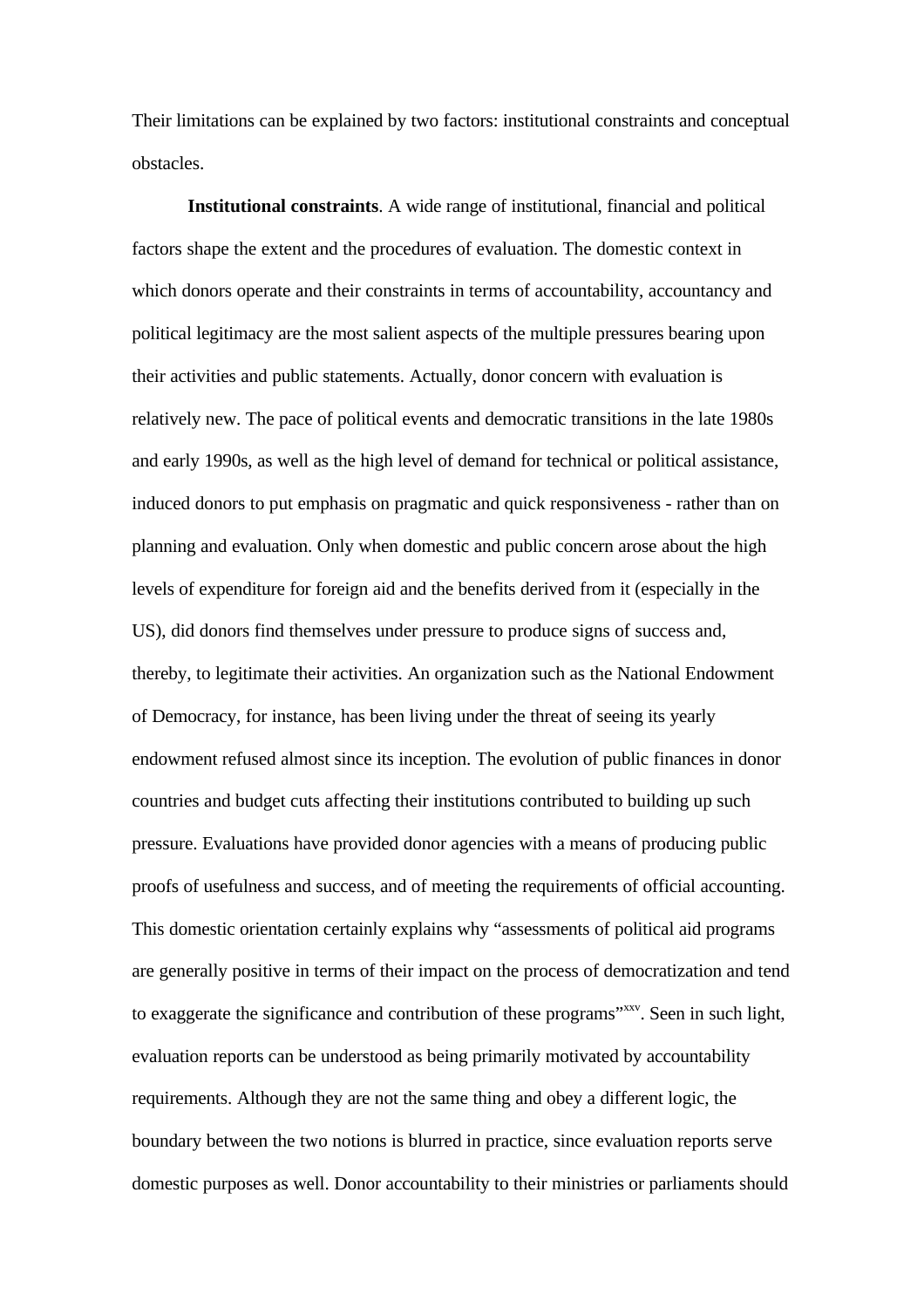not be confused with program evaluation - a practice which is unfortunately rather common. While accountability concerns reporting the formal and proper use of funds assigned to the donor, evaluation focuses on the impact of the programs. Too often, evaluations limit themselves to merely accounting for operational expenses and correlation with the political developments in the recipient countries. Accountability then, facing a vague description introduces strong biases in the assessment procedure, especially toward highly visible projects. This is rather obvious in the European Union's Phare and Tacis Democracy Programme evaluation, which takes as one of its assessment criteria the visibility of the projects.<sup>xxvi</sup> While visibility is clearly instrumental for the donor in terms of domestic accountability, it may be argued that most visible projects are not necessarily the ones that have more impact. Finally, the context of budget cuts which most donors face entails an important consequence for the practice of evaluation. Since it often serves the purpose of justifying donor spending in an adverse context and to reassure worried controllers, evaluation has paradoxically become a central issue precisely when less funds are available for it. In such a situation, donors face the risk of dedicating too much resources to evaluation operations, thus furthering decreasing their volume of field operations. Potential recipients, in that case, will be the first victims of budget cuts. In comparison, small donors with limited resources and small structures tend to develop cost-effective evaluation procedures. They avoid intermediaries such as consultants and favor direct relationship with the recipients. The French Fondation Jean Jaurès, for instance, does not conduct evaluations as such. Instead, direct feedback from the recipients is systematically gathered and used as a corrective device. This kind of demand-driven or recipient-driven evaluation may not be very illuminating about the broader impact of the concerned projects, but it certainly makes the donor more sensitive to the recipient's point of view, which is not always the case with the standardized quantitative evaluation procedures.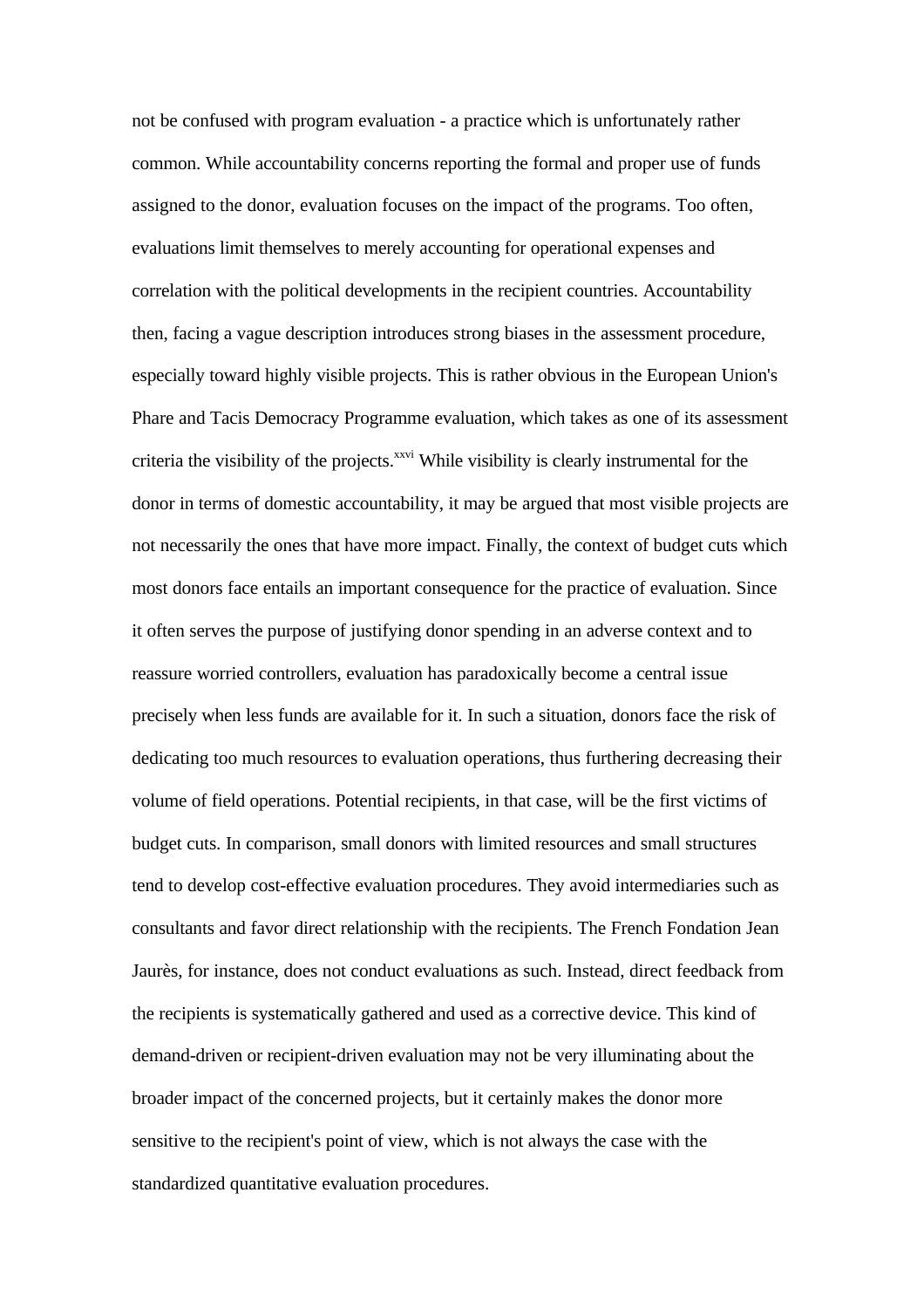**Conceptual obstacles**. Scholars and observers agree that there is no generally accepted method for evaluating DPP programs. Rather, there exist a variety of donorspecific approaches. Evaluation research has also outlined the main obstacles that can undermine the validity of existing evaluations<sup>xxvii</sup>. According to Mark Robinson, these are of two kinds: "the methodological shortcomings of existing approaches are that most evaluations either focus on measurable project outputs or seek evidences of impact in terms of contribution of donors to the macro-level political change."<sup>xxviii</sup> The latter tends to assume rather than to prove the impact of individual projects on the entire process of democratization, even in the absence of any clear causal relationship between the two. In spite of the difficulties, donors continue to claim the existence of such a relationship, even when they are aware of the conceptual pitfall. The evaluation of the European Union's Phare and Tacis Democracy Programme, while stressing the constraints such as a "clear set of indicators by which one can single out the impact of a special project" and "the lack of counterfactual evidence" which would allow one to "know the outcome for the institutions if the programmes had not been established," still attempts to measure impact against the "contribution of the projects to substantive [ $sic$ ] democracy".<sup>xxix</sup> This example shows that evaluation shortcomings are better explained by other reasons than mere conceptual obstacles. Donors are usually eager to underline their contribution at the highest level of political development and formal evaluations, more than explicit statements of purpose, provide an opportunity to do it.

In order to avoid such problems, some donors focus instead on direct project (micro level) impact, without seeking to build complex causal chains from the micro to the macro level. The main advantage of this approach is to put emphasis on objective, limited and measurable results. However, the risk in putting too much emphasis on quantification is to take into account only short-term visible and intended effects, while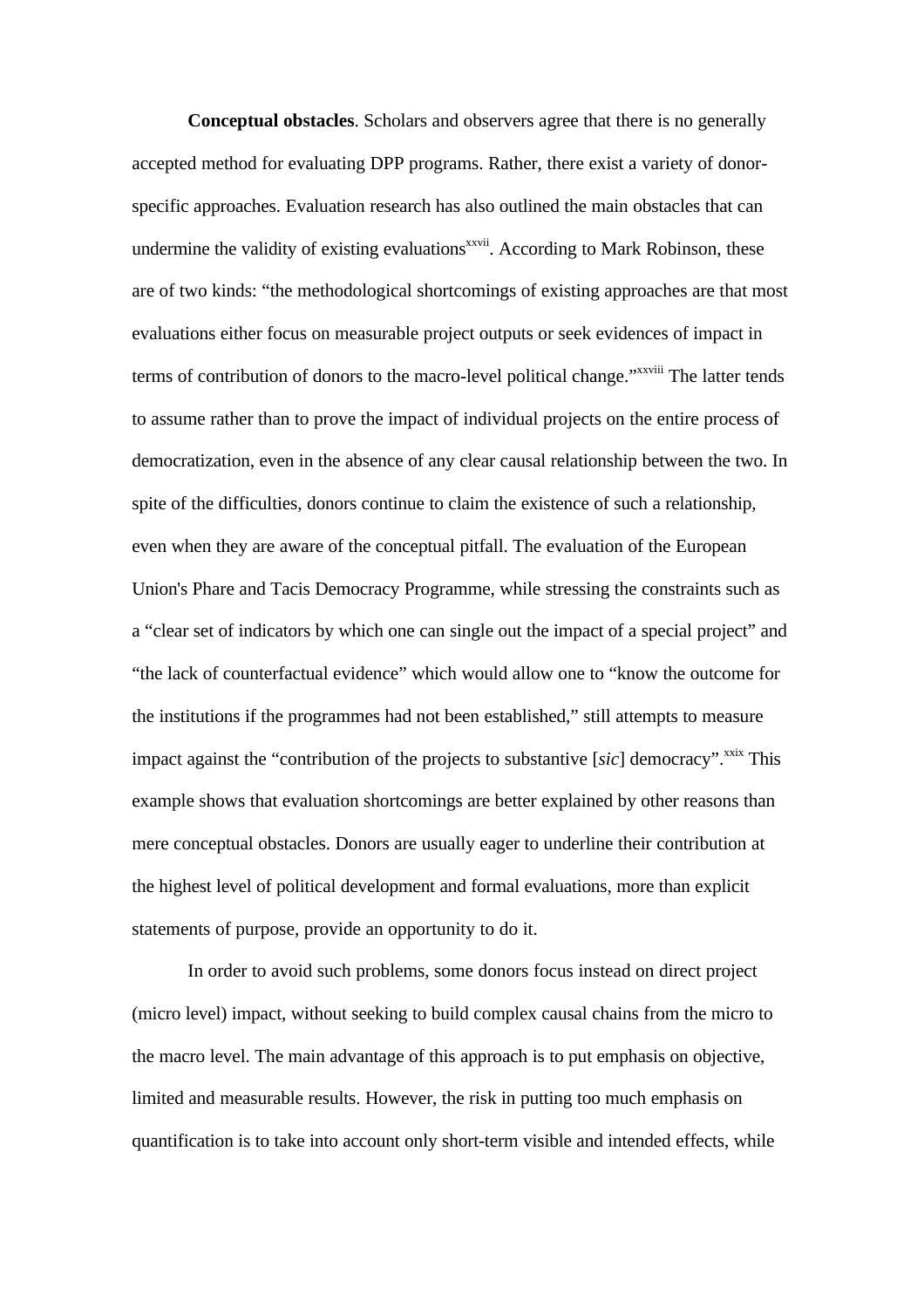ignoring long-term processes that are less easy to monitor and rarely lend themselves to quantitative assessments as well as unintended effects.<sup>xxx</sup>

#### **4. From Two to Three Levels of Evaluation and Analysis**

As we have seen, two levels of analyses and evaluation have been used by democracy promoters & protectors. The **macro** - i.e. the political regime - level is where, for a variety of reasons, donors argue that their activities have significant impact, albeit they never provide convincing proof of it. Instead, on the **micro** level - i.e. the level of targets of their projects such as single organizations, institutions, or individuals donors engage in significant evaluation efforts. However, in micro evaluation, donors prefer analyses of **output** (e.g. the number of participants in a civic education project) over the analyses of **outcome** (e.g. the extent to which participants increased their knowledge and changed their values and behavior after having been exposed to a civic education project). In addition, as we saw, they don't look at unintended effects of their projects and they adopt a very limited time frame which begins at the beginning of project implementation and stops at the end of the implementation.

Increasingly, scholars and practitioners are looking for middle-range approaches that would go beyond mere output measurement and would take into consideration political and social impact in a limited context<sup> $xxxi$ </sup>. In fact, a potentially more promising level to analyze DPP is the **meso** level or **partial regime** level. We have defined as partial regimes: "systems of linkages and sets of distinctive rule between authorities and a variety of social groups, thus defining multiple sites for the representation of these groups and the resolution of possible conflicts<sup>xxxii</sup>." Instances of partial regimes are, among other things, elections, party systems, NGO legal and political environments, territorial representation (e.g. federalism, decentralization), civil-military relations, laborcapital relations, ethnic relations, division of power between the executive, legislative,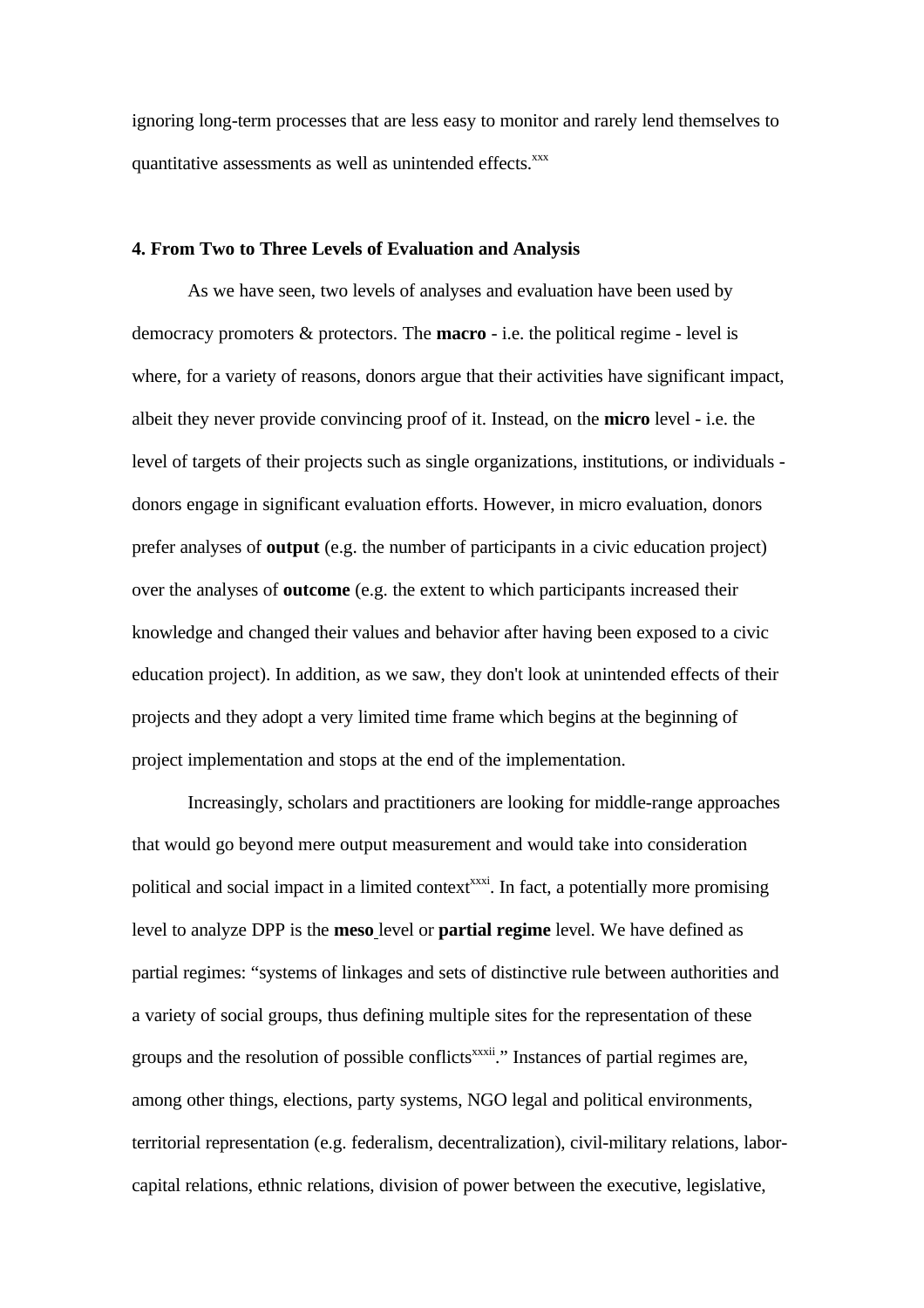and judiciary, etc. A meso perspective, acknowledges that even if donors provide assistance to a single NGO, this affects large parts or even the entire NGO community and the relationship between the community and the state/government. In practice, donors do much more than providing assistance in the forms of projects to single NGOs. For example, they increasingly lobby (or force) target countries' governments to take a more positive stand towards NGOs, including adopting new more liberal NGO laws. In addition, and very importantly, donor projects never consists exclusively of the transfer of financial means to, for example, a NGO, but include necessarily the transfer of information, equipment, skills, norms and institutional models. Finally, donors do not act in a vacuum or interact with a passive recipient. In fact, donors are strategic actors that interact not only with recipients - which are strategic actors themselves - but also with other actors at home (e.g. their parliaments) and in the recipient country (e.g. governments), including other DPP donors. For these reasons, it seems to be more promising to analyze the relations between a specific and limited subset of organizations and/or institutions that are subject to DPP, than to exclusively focus on the micro or on the macro level. Micro level analyses of outcomes can be useful instruments for sound meso level analyses, especially if they also focus on unintended effects and adopt time frame that precedes and extends beyond the life of the project. Macro level analyses can only be based upon meso level analyses. For example, if DPP has had a positive effect on advancing the observance of human rights under an autocratic regime, such DPP activities can be said to have had a positive effect on the political liberalization of a country with an autocratic regime. Or, if DPP has had a positive effect on creating large political movements to mobilize for regime change, such DPP activities can be said to have had a positive effect on the democratization of a country with an autocratic regime. And finally, if DPP has had a positive effect on civil-military relations (in the sense that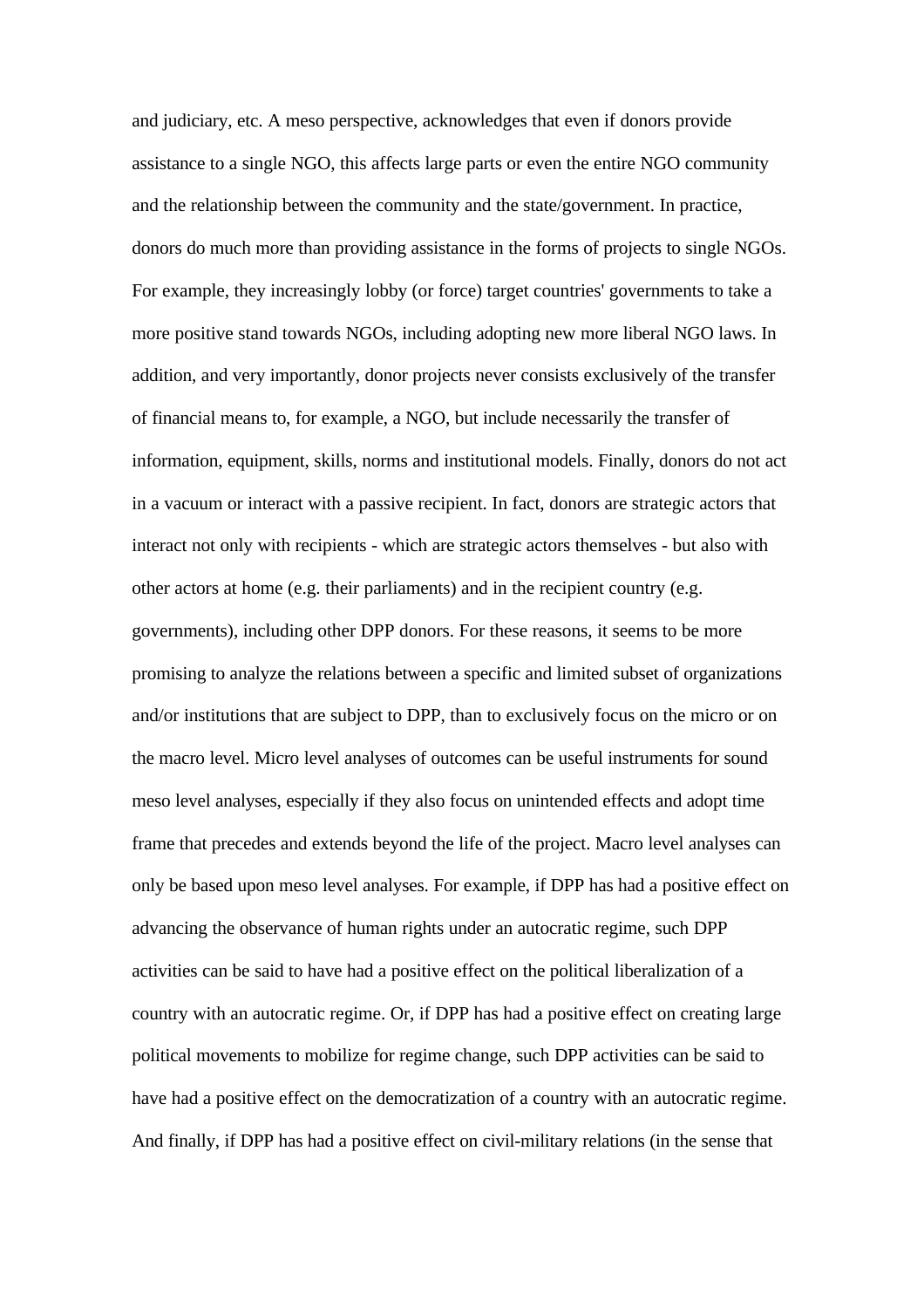the military accepts to not interfere with politics), such DPP activities can be said to

have had a positive effect on the consolidation of democracy.

---+++---

iv But not all, see for example Geoffrey Pridham (ed.), *Encouraging Democracy: The International Context of Regime Transition in Southern Europe*, Leicester University Press, 1991 and Laurence Whitehead (ed.), *The International Dimensions of Democratization: Europe and the Americas*, Oxford University Press, 1996

iii Karl, Schmitter (1991)

 $\overline{a}$ 

xiv See, for example, USAID, "USAID's Strategies for Sustainable Development. Building Democracy". at: http://www.info.usaid.gov/democracy/strategy.htm

xv CIDA, "Government of Canada Policy for CIDA on Human Rights, Democratization and Good Governance", December 1996. This is also reflected in the naming of bureaucratic departments such as the Governance and Democracy of USAID or the Department for Human Rights, Democracy, and Good Governance of the Dutch Foreign Ministry.

i This essay has benefited from generous financial support from USIP for a research project on *Western Democracies and the Promotion of Democracy in the Arab World* (USIP S97/139 grant) directed by Philippe C. Schmitter and Imco Brouwer. Nicolas Guilhot contributed extensively to this essay. The authors benefited also from the discussions with the other members of a research group on democracy promotion & protection: Christine Abele, Bernard Gbikpi, and Claus Offe. This group, based at the European University Institute and the Humboldt Universitaet zu Berlin, in March 1999 started a research project on *Democracy Promotion and Protection in Central and Eastern Europe and the Middle East and North Africa*, generously supported by the Volkswagen Stiftung for three years. A second related essay by Imco Brouwer: "Civil Society Assistance to the Arab World: The Cases of Egypt and Palestine" will be published in Thomas Carothers, Marina Ottaway (eds.), *Rethinking Civil Society Assistance*, Brookings (forthcoming). Please address correspondence to schmitte@iue.it or brouwer@iue.it

<sup>&</sup>lt;sup>ii</sup> Terry L. Karl, Philippe C. Schmitter, "Modes of Transition in Latin America, Southern and Eastern Europe", *International Social Science Journal*, 1991, Vol. 128, pp. 269 - 284 iii Thomas Carothers used this term first

v Philippe C. Schmitter, Terry Karl, "What Democracy Is … And Is Not", *Journal of Democracy*, Vol. 2, No. 3, pp. 75 - 88

vi Thomas Carothers, "Democracy assistance: The Question of Strategy", *Democratization*, 1997, Vol. 4, No. 3, pp. 109 - 132

<sup>&</sup>lt;sup>vii</sup> One could add: (4) Improving quality of democracy - understood here as expanding the democratic process beyond its core 'procedural' elements

viii On the fundamental different nature of consolidation of democracy see Philippe C. Schmitter, Nicolas Guilhot, "De la transition a la consolidation. Une lecture retrospective des *democratization studies*", to be published in the *Revue Française de Science Politique*. Also available in an English version under the title: "From Transition to Consolidation: Extending the Concept of Democratization and the Practice of Democracy", 1999

<sup>&</sup>lt;sup>ix</sup> It might be worthwhile stressing that the "rule of law" is not democratic per se: to become so, it must include equal citizenship rights and not be limited to the securing of property rights or free circulation of capital.

<sup>&</sup>lt;sup>x</sup> The way the term contagion is used here differs from the way we have used it before. See Philippe C. Schmitter, "The Influence of the International Context Upon the Choice of National Institutions and Policies in Neo-Democracies", in Whitehead (1996)

 $x<sup>i</sup>$  Similarly the analytical distinction between inside and outside the target for the primary location of activity is not as neat as represented in the table

xii In this essay we distinguish the following types of organizations: Private voluntary organizations: a subset of civil society organizations that focuses on service delivery and community development; Civil society organizations: all organizations in civil society; Non-governmental organizations: a subset of civil society organizations that focuses pre-dominantly on advocacy and issues of public interest; Interest groups: organizations that pursue specific interests of their members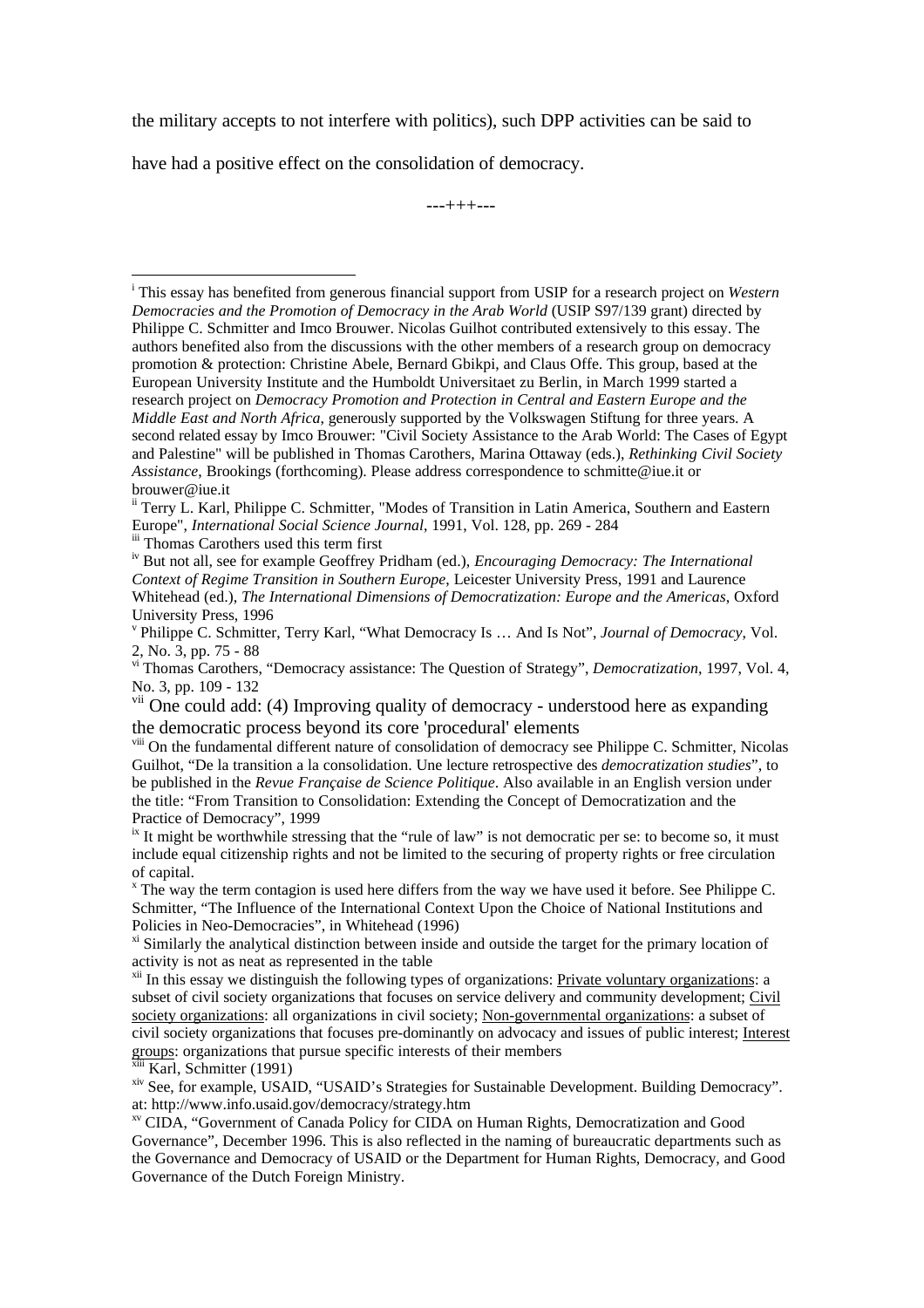xvi Quoted in: Simia Ahmadi, "Document de Base. Problèmes clés concernant les pratiques des donateurs: droits de l'homme et aide au développement". Centre de Développement de l'OCDE / Agence Canadienne de Développement International, 1996

The point is stressed by Carothers (1997), esp. p. 112

xviii See Ruth Berins Collier, David Collier, *Shaping the Political Arena. Critical Junctures: The Labor Movement and Regime Dynamics In Latin America*, Princeton University Press, 1991

xix Robert Kagan, "Democracy Promotion as an Objective of Foreign Policy." Paper delivered at the conference on International Relations and Democracy, Warsaw, June 26-28, 1998, pp. 2 - 3.

xx See Bruce Russet, *Grasping the Democratic Peace: Principles for a Post-Cold War World*, Princeton University Press, 1993

xxi This point is developed in Imco Brouwer, "Civil Society Assistance to the Arab World: The Cases of Egypt and Palestine", to be published in Thomas Carothers, Marina Ottaway (eds.), *Rethinking Civil Society Assistance*, Brookings (forthcoming)

xxii Jean-François Bayart, *L'Etat en Afrique. La politique du ventre*, Fayard, 1989 and Beatrice Hibou, "Banque mondiale: les méfaits du catéchisme économique", Esprit, August – September 1998, pp. 98 - 140

xxiii Mark Robinson**,** "Strengthening Civil Society through Foreign Political Aid", Institute of Development Studies, Sussex, ESCOR Research Report R 6234, September 1996

xxiv See for example David Hulme, Michael Edwards (eds.), *NGOs, States and Donors : Too Close for Comfort?*, New York : St Martin's Press, 1997

xxv Robinson (1996), p. ii

 $\overline{a}$ 

xxvi ISA Consult, European Insitute (Sussex University), GJW Europe, Evaluation of the PHARE and TACIS Democracy Programme 1992 – 1997, Draft Final Report, September 1997, pp. 7 - 8

xxvii Stephen Golub, "Assessing and Enhancing the Impact of Democratic Development Projects: A Practitioner's Perspective", *Studies in Comparative International Development*, 1993, Vol. 28, No. 1, pp. 54 - 70

<sup>xxviii</sup> Robinson (1996), p. iii

xxix ISA Consult (1997)

 $xxx$  Robinson (1996)

 $x$ <sup>xxxi</sup> Robinson (1996), p. 35

xxxi See for partial regimes: Philippe C. Schmitter, "The Consolidation of Political Democracies: Processes, Rhythms, Sequences and Types", now in Geoffrey Pridham (ed.), *Transitions to Democracy:Comparative Perspectives from Southern Europe, Latin America and Eastern Europe*, Dartmouth, The International Library of Politics and Comparative Government, 1995, pp. 535 – 569. See also Schmitter, Guilhot:1999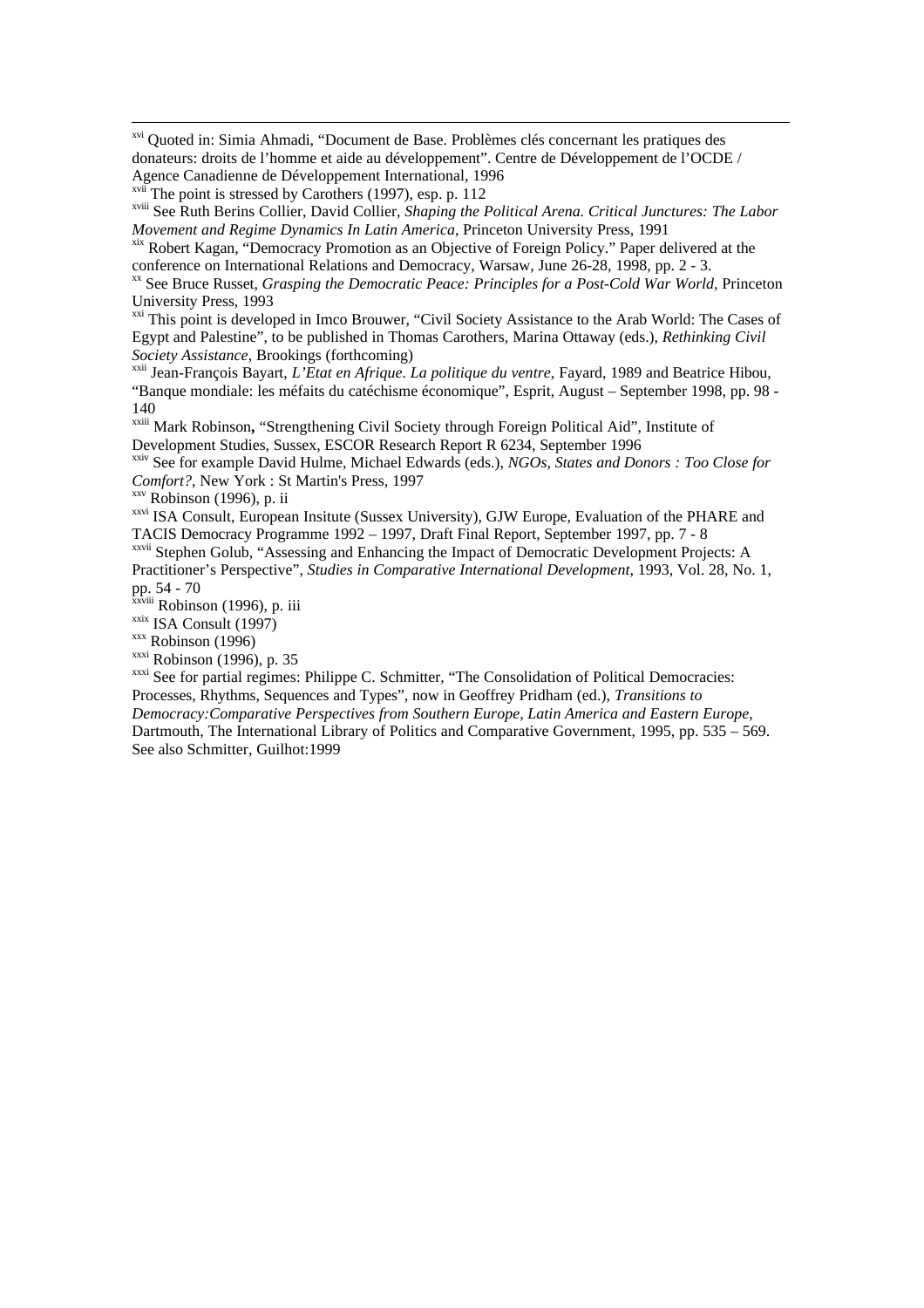# Table One

 $\overline{a}$ 

# **Democracy Promotion & Protection**

|                                                        |                   | <b>Primary Location of Activity</b>                                                                                                                                               |                                                                                                                                                                          |
|--------------------------------------------------------|-------------------|-----------------------------------------------------------------------------------------------------------------------------------------------------------------------------------|--------------------------------------------------------------------------------------------------------------------------------------------------------------------------|
|                                                        |                   | <b>Inside Target Country</b>                                                                                                                                                      | <b>Outside Target Country</b>                                                                                                                                            |
|                                                        |                   |                                                                                                                                                                                   | Conditionality                                                                                                                                                           |
| d Degree of 'Consent' from Target Country<br>Nature ar | Non-              | <b>Coercion</b>                                                                                                                                                                   | Sanctions / Rewards                                                                                                                                                      |
|                                                        | <b>Consensual</b> | Military Intervention /<br>Occupation                                                                                                                                             | $^{+}$<br><b>Support for Opposition</b>                                                                                                                                  |
|                                                        |                   |                                                                                                                                                                                   | in Exile & Voice of<br><b>America Transmissions</b>                                                                                                                      |
|                                                        | "Tolerated"       |                                                                                                                                                                                   |                                                                                                                                                                          |
|                                                        | <b>Consensual</b> | 'Consent'<br>Electoral, Institution<br><b>Building, Civil Society</b><br><b>Development Assistance</b><br><b>Inside Target Country</b><br>(i.e. Internal Democracy<br>Assistance) | Contagion<br>Training of Judges,<br>Bureaucrats, Politicians,<br><b>Civil Society Personnel</b><br><b>Outside Target Country</b><br>(i.e. External Democracy Assistance) |
|                                                        |                   |                                                                                                                                                                                   |                                                                                                                                                                          |